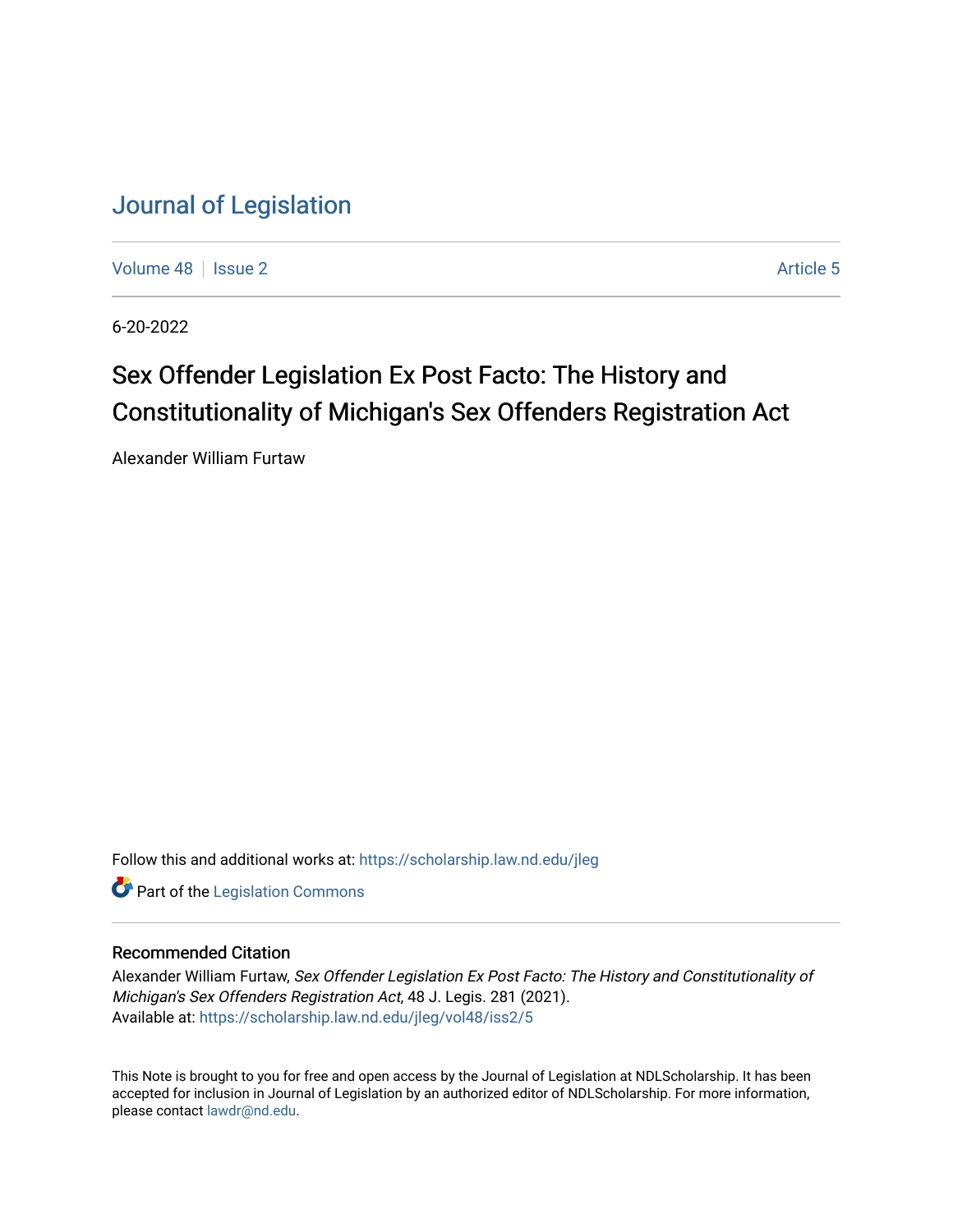# SEX OFFENDER LEGISLATION EX POST FACTO: THE HISTORY AND CONSTITUTIONALITY OF MICHIGAN'S SEX OFFENDERS REGISTRATION ACT

## *Alexander William Furtaw\**

## **INTRODUCTION**

Is Michigan's Sex Offenders Registration Act ("MSORA") constitutional? Until 2016, courts routinely said yes.<sup>1</sup> In 2016, the Sixth Circuit in *Does #1–5 v. Snyder* held that the statute was an unconstitutional ex post facto law.<sup>2</sup> In 2021, the Michigan Supreme Court echoed the Sixth Circuit's holding in *People v. Betts*.<sup>3</sup> In response, the Michigan legislature passed Public Law 295 of 2020 to amend  $MSORA$ ,<sup>4</sup> and courts treat the amended act as a "new" statute.<sup>5</sup> Critical analysis of the amended statute's legality is difficult because the state legislature has seemingly ignored constitutional issues with statutory proposals until after the fact, and consequently the amended statute's constitutionality is unclear.

A class action challenging MSORA on multiple constitutional grounds is currently pending in federal court.<sup>6</sup> The U.S. Solicitor General agreed with the Sixth Circuit that the old statute violated the federal Ex Post Facto Clause<sup>7</sup> and Michigan's Attorney implied that she believes the statute may not survive rational basis review.<sup>8</sup> The 2021 amendments to MSORA preserved many of the provisions challenged by the plaintiffs in *Does #1–5 v. Snyder*. 9 This Note evaluates potential constitutional

<sup>\*</sup> Candidate for Juris Doctor, Notre Dame Law School, 2023; Bachelor of Arts in Political Science/Pre-law, Michigan State University, 2020. I would like to thank Professor Sherif Girgis for his helpful feedback and Phillip Klindt, Morgan Cleary, and the rest of my colleagues on the *Journal of Legislation* for their scrupulous edits.

<sup>1.</sup> *See* Ryan W. Porte, Note, *Sex Offender Regulations and the Rule of Law: When Civil Regulatory Schemes Circumvent the Constitution*, 45 HASTINGS CONST. L.Q. 715, 734 (2018).

<sup>2.</sup> (*Does I Appeal*), 834 F.3d 696, 705–06 (6th Cir. 2016).

<sup>3.</sup> 968 N.W.2d 497, 515 (Mich. 2021).

<sup>4.</sup> Act of Dec. 29, 2020, Pub. Act No. 295, 2020 Mich. Legis. Serv. 2232 (West).

<sup>5.</sup> Doe v. Snyder (*Does II*), No. 16-13137, slip op. at 2 n.1 (E.D. Mich. filed Aug. 26, 2021); *Betts*, 968 N.W.2d at 500 n.2, 521 n.30.

<sup>6.</sup> *See* Does v. Whitmer (*Does III*), No. 2:22-cv-10209 (E.D. Mich. Feb. 2, 2022). The complaint alleges violations of the federal Ex Post Facto, *infra* note 282, 318, Due Process, *infra* note 119, 282, and Equal Protection Clauses, *infra* note 247, as well as the First Amendment, *infra* note 330. Verified Class Action Complaint at 167–86, *Does III*, No. 2:22-cv-10209.

<sup>7.</sup> *See* Brief for the United States as Amicus Curiae, at 10–13, Snyder v. Doe, 138 S. Ct. 55 (2017) (mem.) (No. 16-768), *denying cert. to Does I Appeal*, 834 F.3d at 696.

<sup>8.</sup> *See* Brief of Amicus Curiae Michigan Attorney General Dana Nessel at 33, *Betts*, 968 N.W.2d at 497 (No. 148981) ("[R]egardless of what one believes about recidivism rates, [sex offender] registries are not good tools to protect the public.").

<sup>9.</sup> *Compare* MICH. COMP. LAWS ANN. §§ 28.721–28.736 (West 2020), *with id.* §§ 28.722, 28.723a– 28.725a, 28.727–28.729 (Supp. 2021).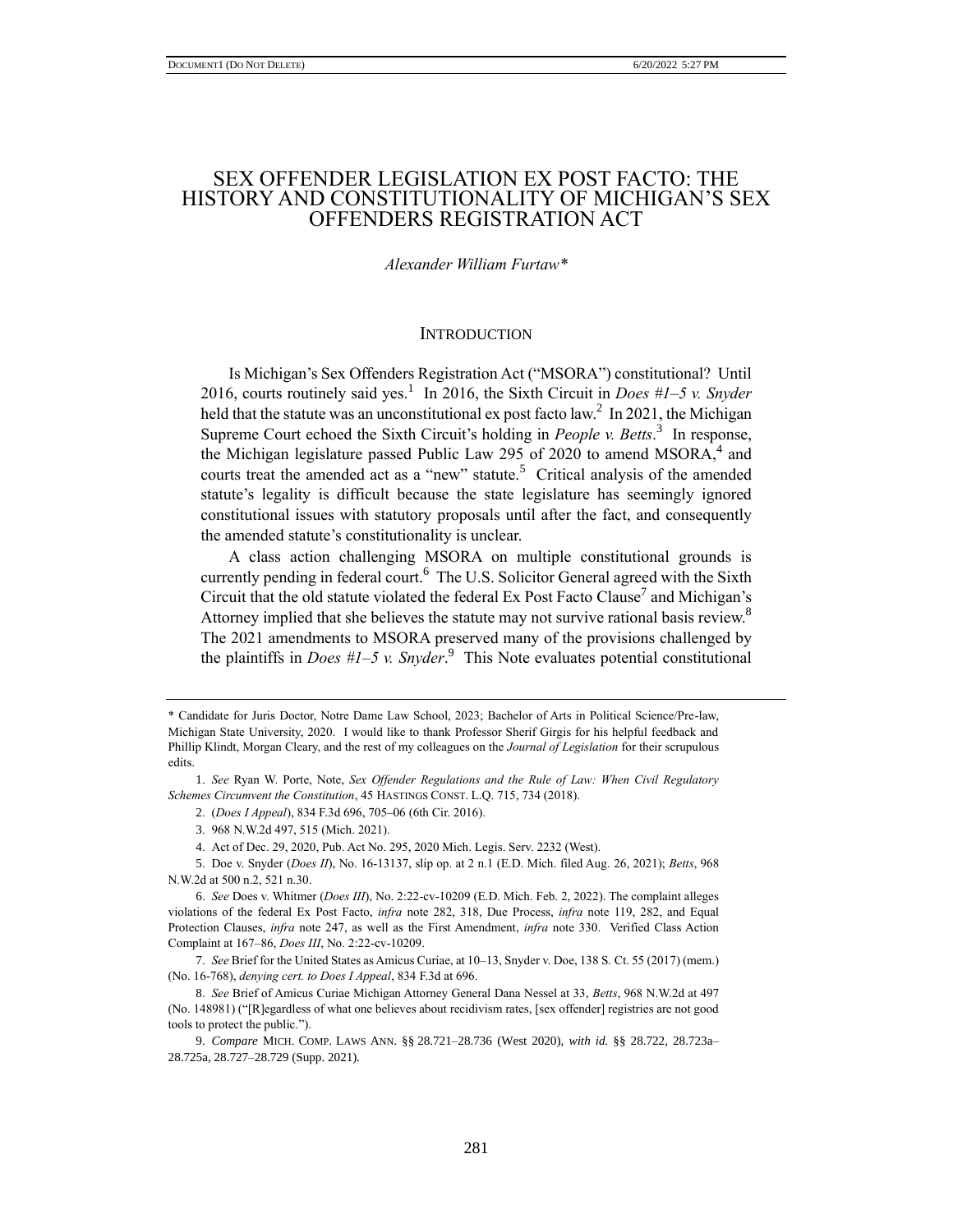challenges to MSORA, identifies challenges that could be successful, and suggests actions that the State could take to remedy constitutional repugnancies.

Part I surveys the numerous amendments to MSORA since its enactment in 1994. Part II reviews the recent rulings from the Sixth Circuit and the Michigan Supreme Court and the amendments to MSORA enacted in response. Parts III–VI evaluate the merits of potential constitutional challenges to MSORA under the equal protection, due process, bill of attainder, ex post facto, double jeopardy, cruel and unusual punishment, and other clauses of the federal and Michigan constitutions.

Part III discusses procedural due process challenges to MSORA and avers that the statute is likely immune from them because its obligations and restrictions only apply to individuals that have already been convicted of crimes. Part III also examines a recent case brought by an individual wrongfully subject to MSORA and suggests that Michigan can take steps to avoid exposing state actors and municipalities to liability in the future.

Part IV assesses whether MSORA infringes on fundamental rights protected by the due process and equal protection clauses of the federal and Michigan constitutions. Part IV notes that the federal and state equal protection and due process clauses protect the same bundle of rights as far as MSORA is concerned, courts will not apply strict scrutiny to MSORA, and the statute has never failed the rational basis test concerning due process and equal protection challenges.

Part V addresses myriad challenges alleging that MSORA imposes unconstitutional punishment in violation of the bill of attainder, double jeopardy, ex post facto, and cruel and unusual punishment clauses of the federal and Michigan constitutions. Section V.A claims that MSORA is not a bill of attainder. Section V.B explains how the protections afforded by the state and federal double jeopardy, ex post facto, and cruel and unusual punishment clauses overlap in the context of sex offender registration laws, rendering the state and federal cruel and unusual punishment clauses superfluous as applied to sex offenders. Section V.B also determines that although the state and federal double jeopardy clauses are more protective than the state and federal ex post facto clauses, a successful state or federal ex post facto challenge may be more powerful than a successful state or federal double jeopardy challenge. Section V.C details that courts apply the intent-effects test when evaluating ex post facto and double jeopardy challenges to MSORA. Section V.C concludes that the Sixth Circuit and Michigan Supreme Court decisions, which invalidated the old MSORA under the intent-effects test, turned on whether MSORA passed the rational basis test.

Part VI considers whether MSORA as recently amended passes the rational basis test applied by the Sixth Circuit and the Michigan Supreme Court. Part VI also scrutinizes data that the Sixth Circuit and the Michigan Supreme Court cited in concluding that MSORA's obligations and restrictions were not rationally related to a legitimate purpose. Part VI asserts that the Michigan legislature could have rationally disagreed with the conclusions drawn from these data by the Sixth Circuit and the Michigan Supreme Court.

Part VII analyzes whether MSORA violates sex offenders' rights to a jury trial and anonymous speech. Section VII.A concludes that although MSORA does not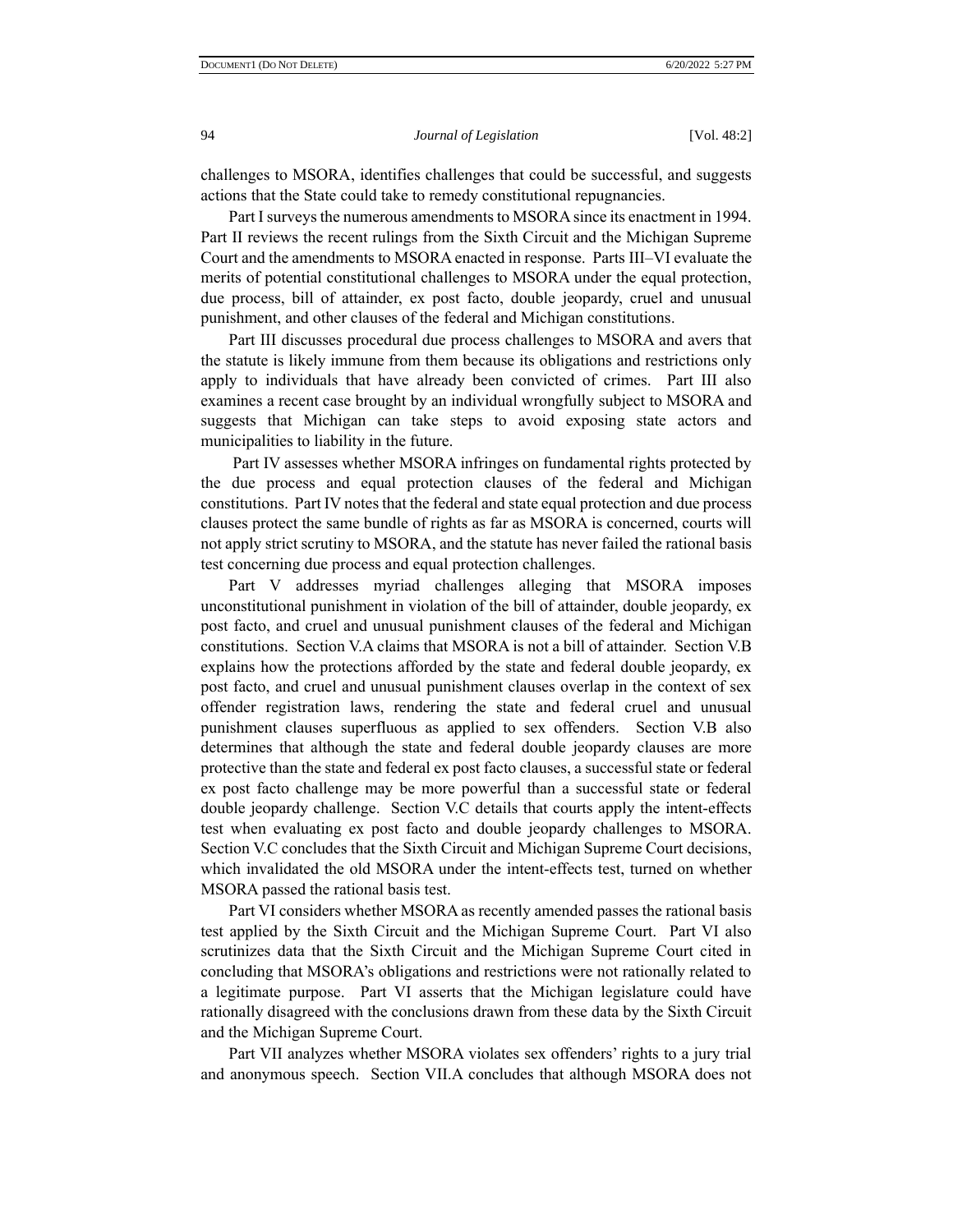violate the right against self-incrimination under well-established precedent, the statute is more vulnerable to such challenges in the future if courts follow the Sixth Circuit and the Michigan Supreme Court. Section VII.B observes that recent amendments to MSORA made the statute susceptible to a First Amendment challenge and that the Michigan legislature should amend MSORA again should it wish to avoid such a challenge.

## I. MICHIGAN'S SEX OFFENDERS REGISTRATION ACT

Following several high-profile child abductions and rapes by adult men in the late 1980s and early 1990s, States passed the first sex offender registration laws.<sup>10</sup> In 1994, the U.S. Department of Justice reported that thirty percent of female rape victims in Michigan were younger than thirteen years old and twenty-five percent were younger than ten years old.<sup>11</sup> On the same day that this report was published, Michigan passed the State's first sex offender registration law, the Sex Offenders Registration Act.<sup>12</sup> Congress soon enacted minimum standards for sex offender laws and conditioned the receipt of substantial federal funding for law enforcement on States' compliance with these guidelines.<sup>13</sup>

MSORA is a set of rules and obligations ostensibly designed to promote public safety that has been amended many times.<sup>14</sup> Identifying the individuals to whom specific provisions of MSORA apply, when they apply, and for how long, has grown more difficult with each amendment to the statute. The state legislature has amended the statute twenty-three times—an average of almost once per year—in the nearly twenty-five years since it was enacted in  $1994$ .<sup>15</sup> To draw any conclusions about the constitutionality of the current version of MSORA, it is necessary to understand how the statute has evolved over the last three decades.

This Part discusses the evolution of MSORA since it was first enacted. Section I.A discusses how the statute functioned at first. Section I.B details amendments to the statute's reporting requirements. Section I.C examines changes to Michigan's sex offender registry. Section I.D and I.E survey changes to MSORA enacted in 2011, including the implementation of the statute's current tier system. Section I.F and I.G focus on two controversial elements of the statute: its treatment of non-adult offenders and student safety zones.

<sup>10.</sup> *See* Michele L. Earl-Hubbard, *The Child Sex Offender Registration Laws: The Punishment, Liberty Deprivation, and Unintended Results Associated with the Scarlet Letter Laws of the 1990s*, 90 NW. U. L. REV. 799, 794–96 (1996).

<sup>11.</sup> PATRICK A. LANGAN & CAROLINE WOLF HARLOW, U.S. DEP'T OF JUST., CHILD RAPE VICTIMS, 1992 (1994), https://www.bjs.gov/content/pub/pdf/CRV92.pdf.

<sup>12.</sup> Sex Offenders Registration Act, Pub. Act No. 295, 1994 Mich. Pub. Acts 1522.

<sup>13.</sup> *See* Violent Crime Control and Law Enforcement Act of 1994, § 170101, Pub. L. No. 103-322, 108 Stat. 1797, 2038–42.

<sup>14.</sup> *See* Sex Offenders Registration Act, MICH. COMP. LAWS ANN. §§ 28.721–28.730 (West 2020 & Supp. 2021).

<sup>15.</sup> *See id.* Historical and Statutory Notes.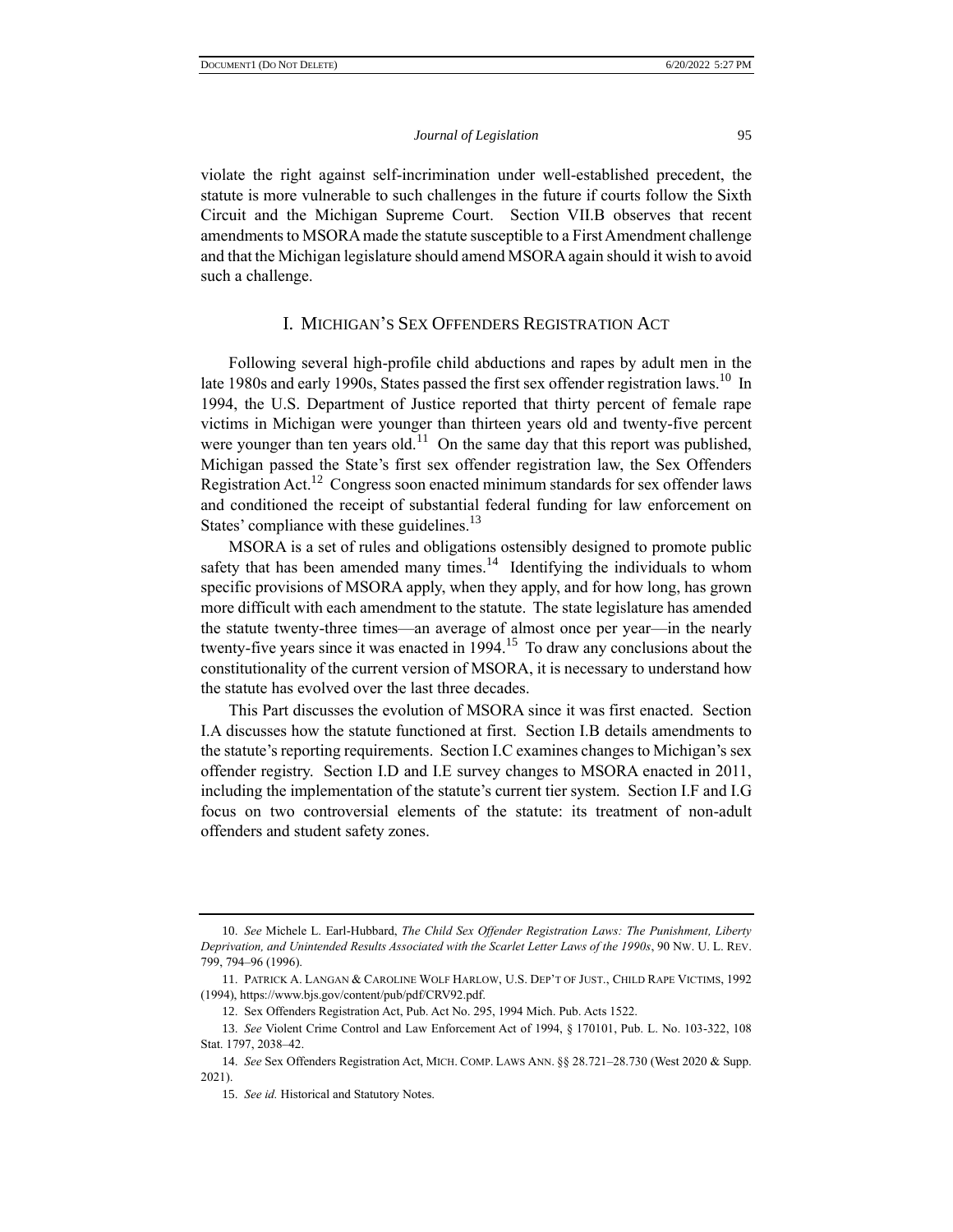### *A. In the Beginning: Registration for the Sake of the Registry*

MSORA requires individuals convicted of offenses listed in the statute, called "listed offenses," to register with law enforcement once they begin a nonincarceratory sentence or are released from prison.<sup>16</sup> Sex offenders must provide certain information to law enforcement upon initial registration, $17$  and this information is used to create profiles for each offender in the state sex offender registry.<sup>18</sup> Registrants must comply with MSORA during their registration periods<sup>19</sup> or face penalties.<sup>20</sup>

At first, only Michigan residents convicted of a listed offense after September 1995 were required to register.<sup>21</sup> Upon initial registration, sex offenders provided law enforcement with their names, social security numbers, addresses, and photographs.<sup>22</sup> Registrants were also required to report changes to their addresses in-person at their local police stations within ten days.<sup>23</sup> Only law enforcement could access registrants' information in the sex offender database.<sup>24</sup>

Offenders were required to register for twenty-five years following a conviction for a single listed offense after September 1995 and for life following a subsequent conviction for a listed offense.<sup>25</sup> In 1994, registrants' only ongoing obligations were to immediately report any changes to their addresses.<sup>26</sup> Non-compliance with MSORA was a felony punishable by four years in prison and a \$2,000 fine.<sup>27</sup> The original MSORA did not remain static for long.

#### *B. Stage II: Periodic Reporting and the Public Sex Offender Registry*

In 1999, non-registrant offenders employed or attending school in Michigan were required to register,<sup>28</sup> penalties for non-compliance were made more severe,<sup>29</sup> and more offenses requiring registration were added to MSORA.<sup>30</sup> Only individuals convicted of the newly added offenses after the 1999 amendments were required to register as sex offenders.<sup>31</sup> All offenders convicted of even one *serious* offense were required to register for life.<sup>32</sup> Registrants were also required to immediately report

28. Act of June 28, 1999, Pub. Act No. 85, § 3(1), 1999 Mich. Pub. Acts 271, 273.

<sup>16.</sup> *See id.* § 28.723 (2020).

<sup>17.</sup> *Id.* §§ 28.724a, 28.727(1) (Supp. 2021).

<sup>18.</sup> *Id.* § 28.728.

<sup>19.</sup> *Id.* § 28.725(11)–(13).

<sup>20.</sup> *See id.* § 28.729.

<sup>21.</sup> Sex Offenders Registration Act, Pub. Act No. 295, § 3, 1994 Mich. Pub. Acts 1522, 1523–24.

<sup>22.</sup> *Id.* § 7(1), 1994 Mich. Pub. Acts at 1525.

<sup>23.</sup> *Id.* § 5(1), 1994 Mich. Pub. Acts at 1524–25.

<sup>24.</sup> *Id.* §§ 8, 10, 1994 Mich. Pub. Acts at 1526.

<sup>25.</sup> *Id.* § 5(3)–(4), 1994 Mich. Pub. Acts at 1525.

<sup>26.</sup> *See id.* § 5, 1994 Mich. Pub. Acts at 1524–25.

<sup>27.</sup> *Id.* § 9(1), 1994 Mich. Pub. Acts at 1526.

<sup>29.</sup> *See id.* § 2(d), 1999 Mich. Pub. Acts at 272.

<sup>30.</sup> *See id.* § 9, 1999 Mich. Pub. Acts at 280–81.

<sup>31.</sup> *Id.* § 3(2), 1999 Mich. Pub. Acts at 273.

<sup>32.</sup> *Id.* § 5(7), 1999 Mich. Pub. Acts at 276.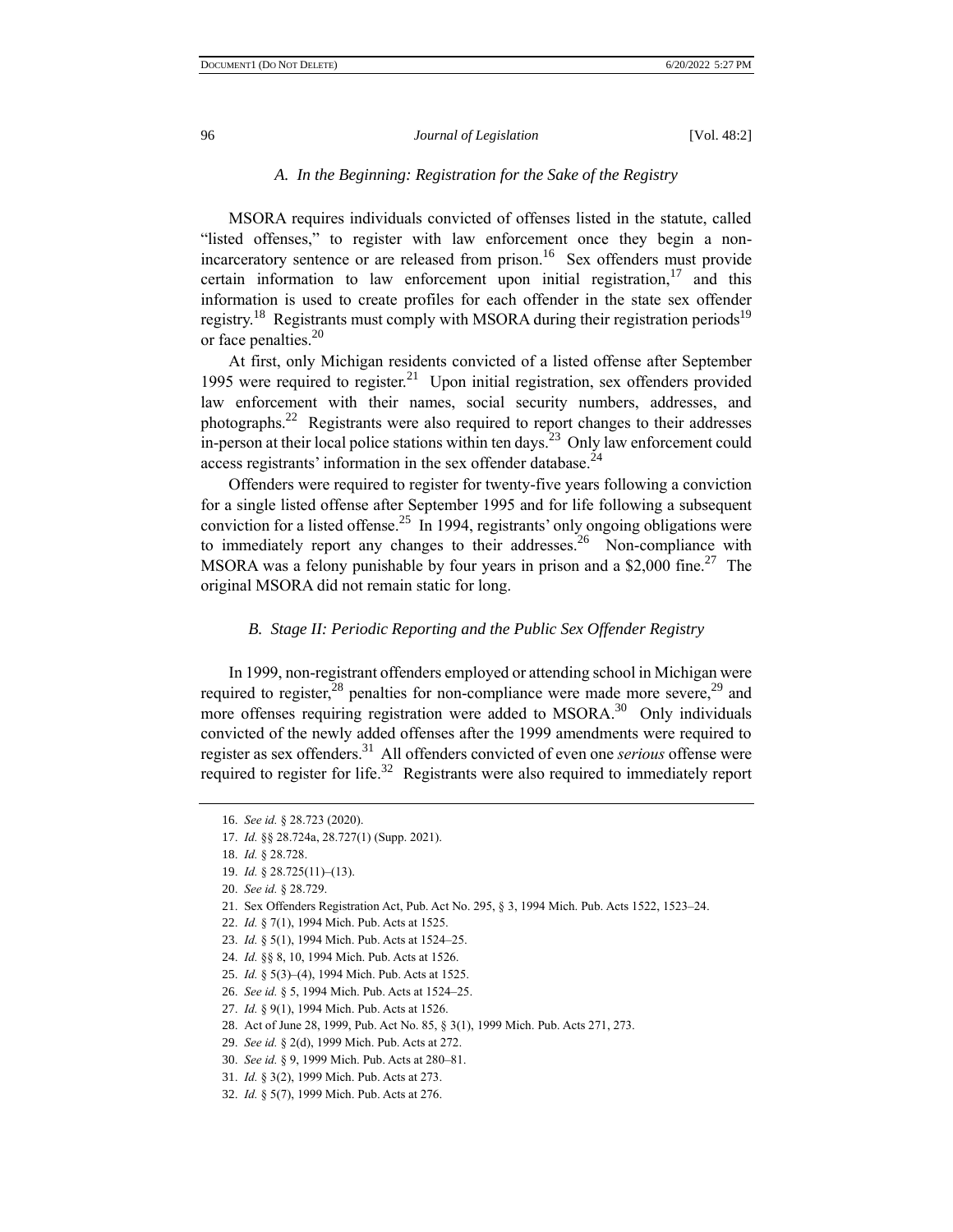changes in their employment or school enrollment<sup>33</sup> and *periodically* report in-person to "update" the information they provided when they initially registered, even if their information had not changed. $34$  Registrants convicted of less serious offenses reported annually and registrants convicted of more serious offenses reported quarterly.<sup>35</sup> Other significant changes were made to the database of sex offenders.

## *C. Michigan's E-Registry: There Goes the Neighborhood*

In 1997, the legislature created a *public* sex offender registry ("PSOR") in addition to the existing law enforcement registry.<sup>36</sup> Sex offenders' names, physical descriptions, birth dates, and convictions were made available at local police posts to anyone living in the same zip code as a registrant.<sup>37</sup> The PSOR was made even more accessible to the public following an unsuccessful legal challenge to prevent the public release of offenders' information.<sup>38</sup>

The Michigan State Police published the PSOR online in 1999.<sup>39</sup> This change allowed anyone to browse a list of sex offenders living near them on the internet, $40$ which soon included registrants' schools<sup>41</sup> and photographs.<sup>42</sup> The State also enabled individuals to opt into a notification system informing them when registrants moved to their area.<sup>43</sup> In 2011, MSORA was effectively re-written in its entirety.<sup>44</sup>

## *D. Tier I, Tier II, and Tier III: The Bad, the Very Bad, and the Damned*

The 2011 amendments separated listed offenses into three tiers.<sup>45</sup> Individuals with no prior convictions for sex offenses convicted of a Tier I offense are placed in Tier  $I^{46}$  Individuals with no prior convictions for sex offenses who are convicted of a Tier II offense, and current Tier I offenders convicted of a subsequent Tier I offense,

<sup>33.</sup> *Id.* § 5(1)(a), 1999 Mich. Pub. Acts at 275.

<sup>34.</sup> *Id.* § 5a(4), 1999 Mich. Pub. Acts at 277.

<sup>35.</sup> *Id.*

<sup>36.</sup> *See* Act of Jan. 7, 1997, Pub. Act No. 494, §§ 8(2), 10(3), 1996 Mich. Pub. Acts 2283, 2284–85.

<sup>37.</sup> *See id.*

<sup>38.</sup> Ilaina Jonas, *Lists of Sex Offenders to Be Released*, DET. FREE PRESS, Apr. 1, 1997, at 1A.

<sup>39.</sup> David Ashenfelter, *Sex Offender List to Hit Web*, DET. FREE PRESS, Feb. 1, 1999, at 1A. The State codified the online PSOR later in 1999. Act of June 28, 1999, Pub. Act No. 85, § 8(2), 1999 Mich. Pub. Acts 271, 279–80.

<sup>40.</sup> To view Michigan's online registry, refer to https://mspsor.com/.

<sup>41.</sup> Act of July 25, 2002, Pub. Act No. 542, § 8(3)(b), 2002 Mich. Pub. Acts 1901, 1907.

<sup>42.</sup> Act of May 1, 2005, Pub. Act No. 238, § 8(3)(c), 2004 Mich. Pub. Acts 780, 781.

<sup>43.</sup> Act of Jan. 1, 2007, Pub. Act No. 46, § 10(3), 2006 Mich. Pub. Acts 129, 130.

<sup>44.</sup> Act of Apr. 12, 2011, Pub. Act No. 17, 2011 Mich. Legis. Serv. 82 (West) (enacting 2011 amendments to MSORA); Act of Apr. 12, 2011, Pub. Act No. 18, 2011 Mich. Legis. Serv. 94 (West) (also enacting 2011 amendments to MSORA).

<sup>45.</sup> For an illustration of MSORA's tiers and their corresponding listed offenses, see SUZZANE LOWE, SENATE FISCAL AGENCY, S.B. 188, 189, & 206: SUMMARY AS ENACTED, S. 96, Reg. Sess. of 2011, at 3 tbl. 1 (Mich. 2012), http://www.legislature.mi.gov/documents/2011-2012/billanalysis/Senate/pdf/2011-SFA-0188- N.pdf.

<sup>46.</sup> MICH. COMP. LAWS ANN. § 28.722(q) (West Supp. 2021).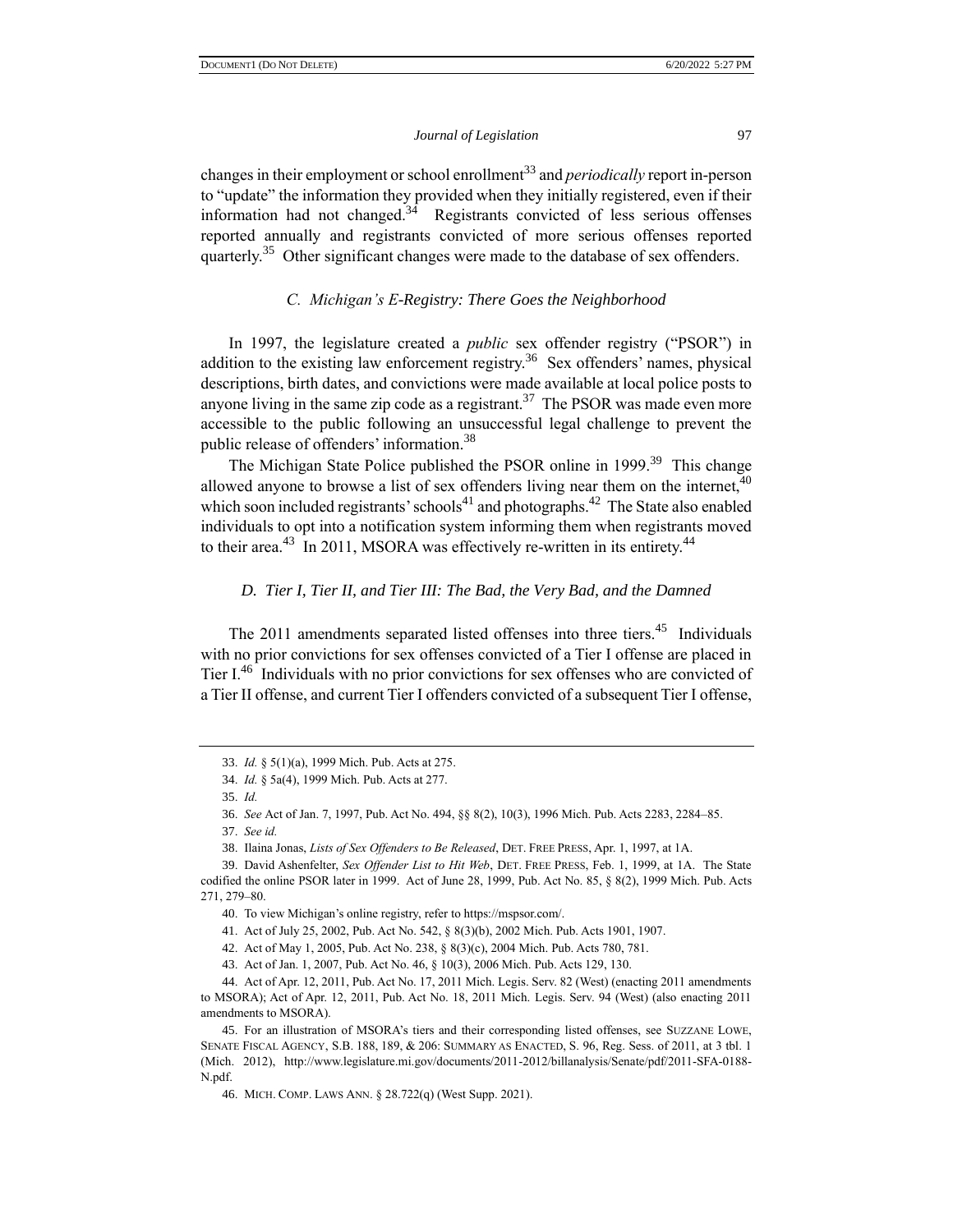are considered Tier II offenders.<sup>47</sup> Individuals with no prior convictions for sex offenses convicted of a Tier II offense, and current Tier II offenders convicted of a subsequent Tier I or Tier II offense, are designated as Tier III offenders.<sup>48</sup>

Individuals convicted of a listed offense that formerly did not require registration and subsequently convicted of *any* felony, regardless of whether the conviction was for a sex offense, after July 1, 2011, are required to register as sex offenders.<sup>49</sup> All non-residents convicted of a listed offense in Michigan are also required to register regardless of whether they are working or studying in Michigan.<sup>50</sup> However, they are exempt from periodic and immediate reporting requirements.<sup>51</sup> Individuals convicted of most Tier I offenses are also exempt from being listed in the PSOR.<sup>52</sup>

The  $2011^{53}$  and subsequent<sup>54</sup> amendments also added new listed offenses. Unlike the offenses added in 1999, individuals convicted of these new listed offenses occurring after September 1995 are retroactively required to register as sex offenders.<sup>55</sup> The 2011 amendments also removed some offenses,<sup>56</sup> and registrants must petition courts to discontinue registration if their offense of conviction no longer requires registration under MSORA.<sup>57</sup> The 2011 amendments to MSORA vastly expanded the amount of information registrants must report upon initial registration.

#### *E. 2011 Amendments: Registration for the Sake of Registration?*

Following the enactment of the 2011 amendments, offenders must report their birth dates, employers, schools they attend, driver's license numbers, professional licensing information, and more when they initially register as sex offenders.<sup>58</sup> Registrants are also required to report all telephone numbers, email addresses, instant messaging usernames, and the plate number and description of any vehicle that they "routinely used."<sup>59</sup>

The 2011 amendments significantly altered other aspects of MSORA as well. For example, the periodic and immediate reporting regimes were changed; Tier I, II, and III offenders must report annually, bi-annually, and quarterly, respectively.<sup>60</sup> The amendments also narrowed the window of time during which registrants must report

56. *See* Act of Apr. 12, 2011, Pub. Act No. 17, § 2(s), (u), (w).

57. . MICH. COMP. LAWS ANN. § 28.728c(15)(b) (West 2020). State officials also have a duty to remove individuals' information from the public and law enforcement databases when state officials discover they are no longer required to register as sex offenders. *Id.* § 28.728(9) (Supp. 2021).

<sup>47.</sup> *Id.* § 28.722(s).

<sup>48.</sup> *Id.* § 28.722(u).

<sup>49.</sup> *Id.* § 28.723(1)(e) (2020).

<sup>50.</sup> *Id.* § 28.723(3).

<sup>51.</sup> *Id.*

<sup>52</sup>. *Id.* § 28.728(4)(c).

<sup>53.</sup> *See* Act of Apr. 12, 2011, Pub. Act No. 17, § 2(s), (u), (w), 2011 Mich. Legis. Serv. 82, 84–86 (West). 54. *See* Act of Oct. 15, 2014, Pub. Law No. 328, § 2(u)(*vii*), https://www.legislature.mi.gov/doc uments/2013-2014/publicact/pdf/2014-PA-0328.pdf.

<sup>55.</sup> *See* MICH. COMP. LAWS ANN. § 28.723 (West 2020).

<sup>58.</sup> *Id.* § 28.727(c), (f)–(g), (k), (m).

<sup>59.</sup> ACT OF Apr. 12, 2011, Pub. Act No. 18, § 7(1)(h)–(j), 2011 Mich. Legis. Serv. 95, 95 (West).

<sup>60.</sup> Act of Apr. 12, 2011, Pub. Act No. 17, § 5a(3), 2011 Mich. Legis. Serv. 82, 92 (West).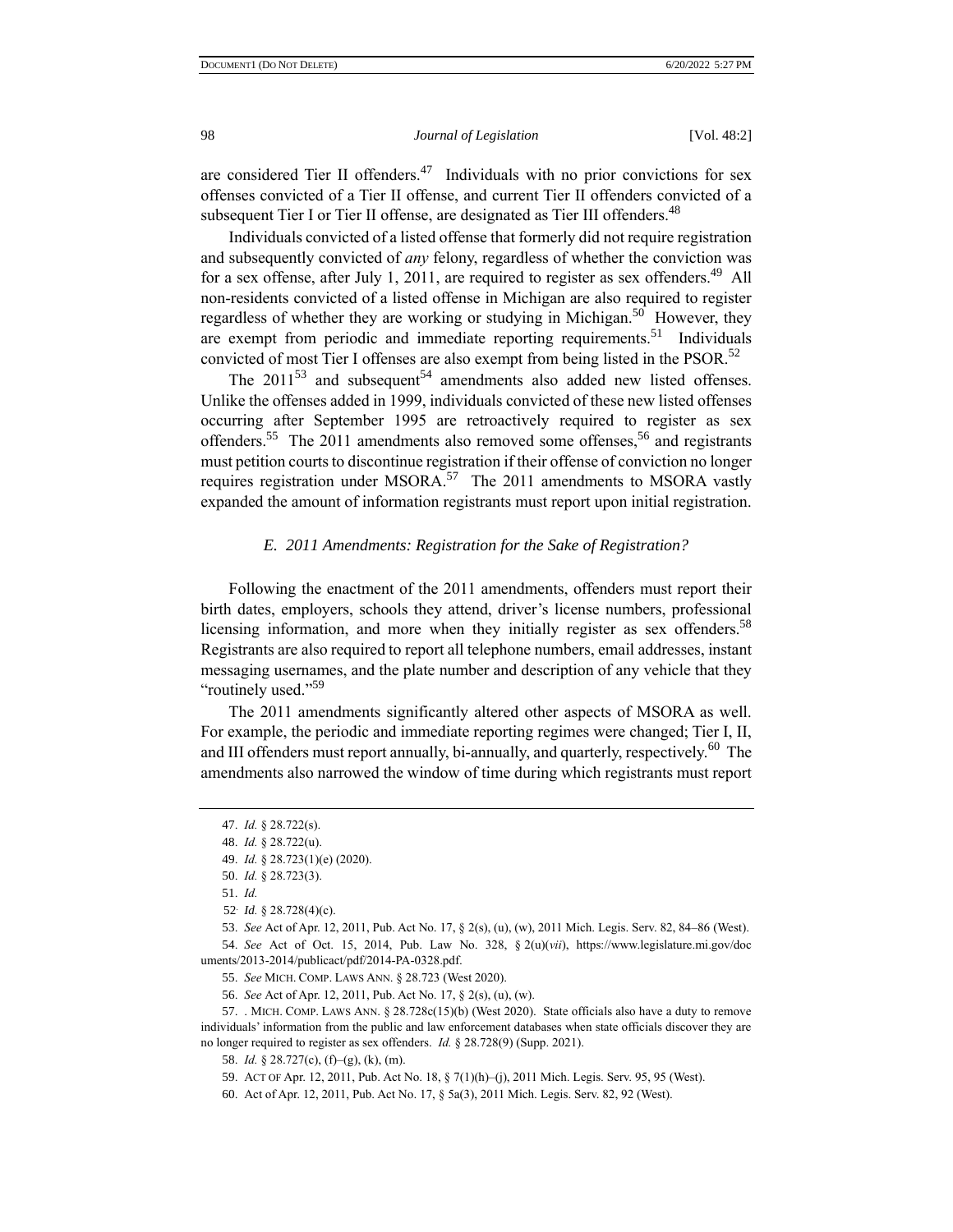changes to information triggering immediate in-person reporting from ten days to three days.<sup>61</sup> Registrants are also required to immediately notify law enforcement when they intend to stay anywhere other than their reported address for more than seven days.<sup>62</sup>

Some changes implemented by the 2011 amendments have since been rolled back in response to adverse court rulings.<sup>63</sup> Specifically, registrants were required to report when they created any new email address, instant messaging username, or "any other designations used in internet communications or postings," and when they began to "regularly operate" any new vehicle or stopped using an old vehicle.<sup>64</sup> Registrants' email and instant messaging addresses and other online usernames were not listed in the PSOR.<sup>65</sup>

## *F. Non-Adult Offenders: Are the Kids Alright?*

A "conviction" for a listed offense triggers MSORA obligations, <sup>66</sup> and a conviction as defined by MSORA includes judgments of conviction entered in both adult criminal proceedings and in proceedings applicable only to non-adult offenders. 67

#### *1. Juvenile Offenders*

Some individuals convicted in juvenile courts must register as sex offenders.<sup>68</sup> Michigan's juvenile courts have jurisdiction over individuals younger than eighteen who were charged with most crimes.<sup>69</sup> Originally, *all* juveniles convicted of listed offenses in Michigan whose dispositions were public were required to register.<sup>70</sup> Since 2011, however, only juveniles convicted of Tier III offenses for conduct that occurred when they were at least fourteen years old are required to register.<sup>71</sup> Unlike the offenders discussed in the next Section, juvenile offenders have never been listed in the PSOR. $^{72}$ 

<sup>61.</sup> *Id.* § 2(g), 2011 Mich. Legis. Serv. at 83.

<sup>62.</sup> . MICH. COMP. LAWS ANN. § 28.725(2)(b) (West Supp. 2021).

<sup>63.</sup> *See infra* Section II.D (discussing court rulings).

<sup>64.</sup> Act of Apr. 12, 2011, Pub. Act No. 17 § 5(1)(f)–(g).

<sup>65.</sup> Act of Apr. 12, 2011, Pub. Act No. 18 § 8(3)(e).

<sup>66.</sup> MICH. COMP. LAWS ANN. § 28.723 (West 2020).

<sup>67.</sup> *Id.* § 28.722(a) (Supp. 2021).

<sup>68.</sup> *See id.* § 28.722(a)(*iii*)–(*iv*).

<sup>69.</sup> *Id.* § 712A.2 (2012 & Supp. 2021).

<sup>70.</sup> Sex Offenders Registration Act, Pub. Act No. 295, § 2(a)(*iii*), 1994 Mich. Pub. Acts 1522, 1522–23.

<sup>71.</sup> MICH. COMP. LAWS ANN. § 28.722(a)(*iii*) (West Supp. 2021).

<sup>72.</sup> *See* Act of June 28, 1999, Pub. Act No. 85, § 8(2), 1999 Mich. Pub. Acts 271, 279.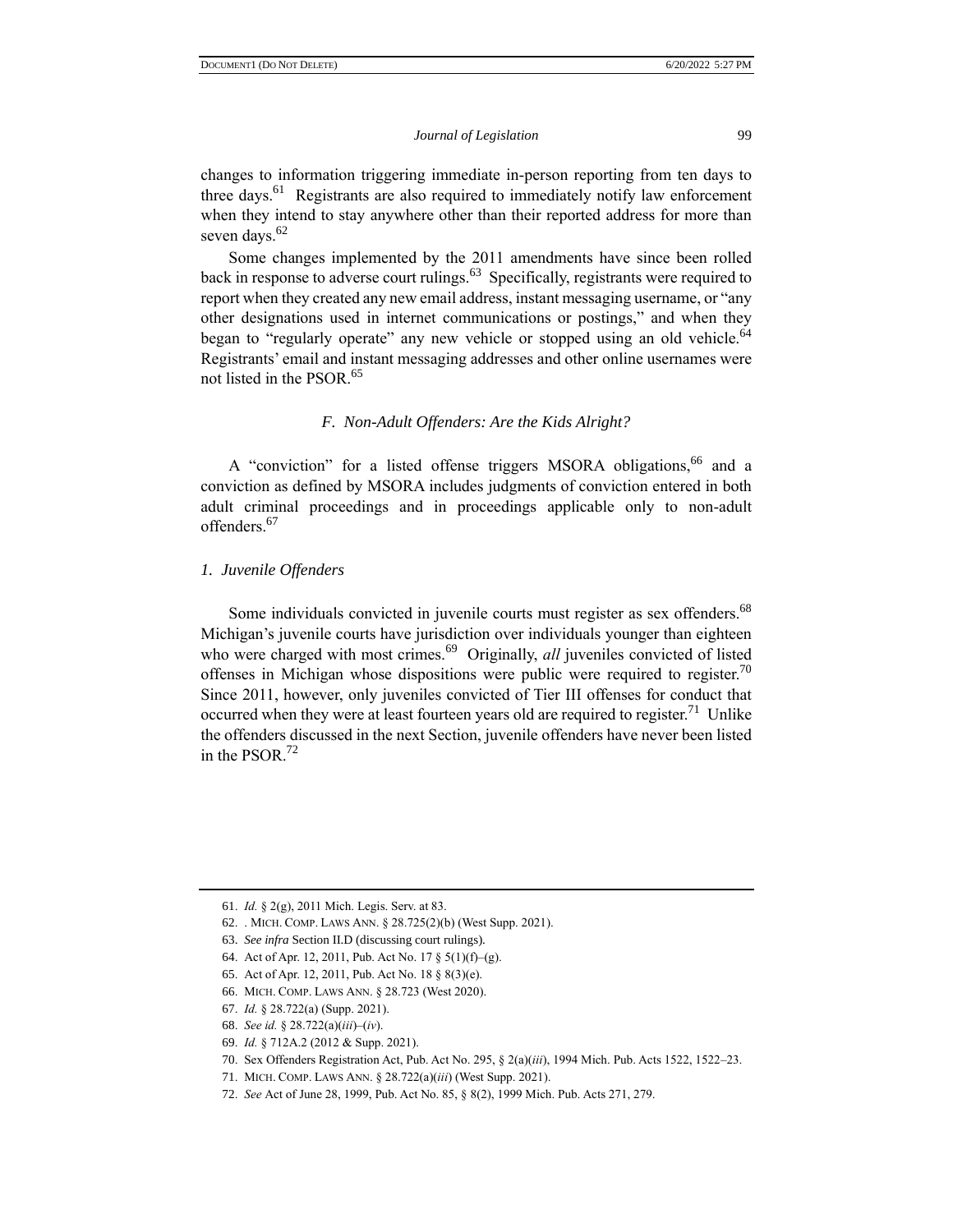#### *2. Youthful Offenders*

Some individuals convicted in an adult criminal court who were assigned youthful trainee status under Michigan's Holmes Youthful Trainee Act ("HYTA")<sup>73</sup> must register as sex offenders.<sup>74</sup> Courts may assign youthful trainee status to individuals between the ages of fourteen and twenty-six who are convicted of certain crimes.<sup>75</sup> Courts may require youthful trainees to attend school, maintain employment, serve jail time, or comply with probation.<sup>76</sup> Once youthful trainees fulfill their HYTA requirements, their charges are dismissed.<sup>77</sup> Unlike juvenile sex offenders, HYTA sex offenders have always been listed in the PSOR.<sup>78</sup> Formerly, *all* individuals assigned youthful trainee status for a listed offense were required to register as sex offenders regardless of whether they completed their HYTA requirements and their convictions were dismissed.<sup>79</sup>

In 2004, the legislature narrowed HYTA eligibility to exclude many individuals convicted of more serious sex offenses.<sup>80</sup> Further, individuals convicted of a listed offense and assigned youthful trainee status after October 2004 were only required to register as sex offenders if their HYTA status was revoked.<sup>81</sup> However, HYTA sex offenders assigned youthful trainee status before October 2004 were still required to register regardless of whether they completed their HYTA requirements.<sup>82</sup> Later, the 2011 amendments exempted all post-October 2004 HYTA offenders from registration, but pre-October 2004 registrants' statuses were not changed.<sup>83</sup>

#### *G. Student "Safety" Zones*

The Michigan legislature added *de jure* affirmative restrictions to MSORA in 2005 after the *Detroit News* reported that sex offenders were employed by or had volunteered with several Michigan schools.<sup>84</sup> The restrictions applied in so-called "[s]tudent safety zones," or "the area that lies 1,000 feet or less from school property."<sup>85</sup> Most registrants were prohibited from living, working, or "[l]oitering"

<sup>73.</sup> MICH. COMP. LAWS ANN. §§ 762.11–762.15 (West 2000 & Supp. 2021).

<sup>74.</sup> *Id.* § 28.722(a)(*ii*) (Supp. 2021).

<sup>75.</sup> *See id.* § 762.11.

<sup>76.</sup> *Id.* §§ 762.11(5)–(6), 762.13.

<sup>77.</sup> *Id.* § 762.14.

<sup>78.</sup> *Compare* Act of June 28, 1999, Pub. Act No. 85, § 8(2), 1999 Mich. Pub. Acts 271, 279 (the original PSOR provision containing no exception for HYTA offenders), *with* MICH. COMP. LAWS ANN. § 28.728(3) (West Supp. 2021) (current PSOR exceptions which do not include HYTA offenders).

<sup>79.</sup> *See* Act of Apr. 12, 2011, Pub. Act No. 18, § 8(1), 2011 Mich. Legis. Serv. 95, 96–97 (West) (exempting juvenile offenders from the PSOR but not HYTA offenders).

<sup>80.</sup> Act of July 21, 2004, Pub. Act No. 239, § 11(3), 2004 Mich. Pub. Acts 782, 783.

<sup>81.</sup> Act of July 21, 2004, Pub. Act No. 240, § 2(a)(*ii*)(B), Mich. Pub. Acts 785, 786.

<sup>82.</sup> *Id.* § 2(a)(*ii*)(A), 2004 Mich. Pub. Acts at 785.

<sup>83.</sup> Act of Apr. 12, 2011, Pub. Act No. 17 § 2(b)(*ii*).

<sup>84.</sup> PATRICK AFFHOLTER, SENATE FISCAL AGENCY, S.B. 129, 606, 607, 616,&617, AND H.B. 4932 &4934:

ENROLLED ANALYSIS, S. 93, Reg. Sess. of 2005, at 1 (Mich. 2006), http://www.legislat ure.mi.gov/documents/2005-2006/billanalysis/Senate/pdf/2005-SFA-0129-E.pdf.

<sup>85.</sup> MICH. COMP. LAWS ANN. § 28.733(f) (West 2020).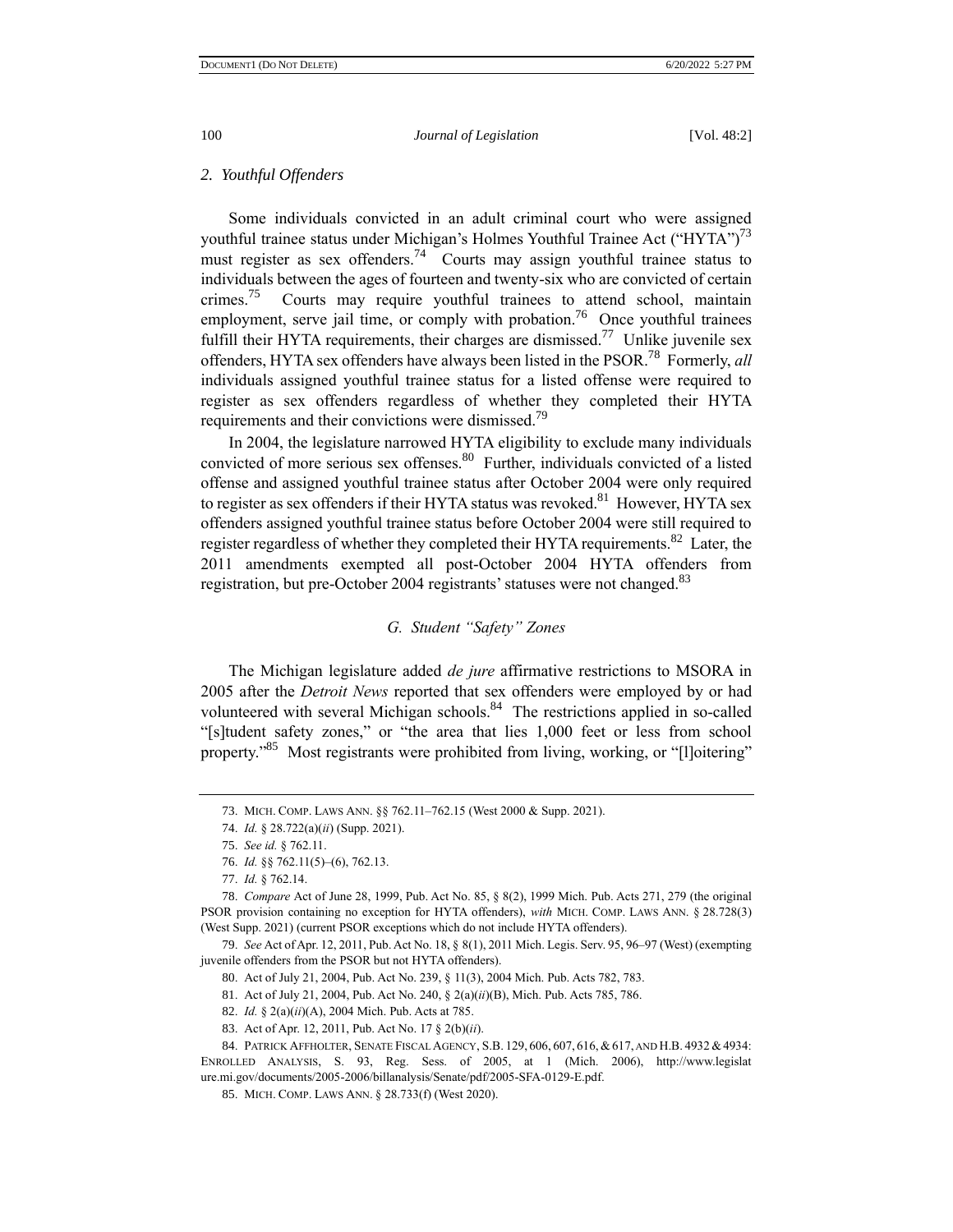within student safety zones.<sup>86</sup> Loitering was defined as "remain[ing] for a period of time and under circumstances that a reasonable person would determine is for the primary purpose of observing or contacting minors."<sup>87</sup> There were narrow exceptions to the student safety zone restrictions and specific restrictions did not apply retroactively.<sup>88</sup>

For example, the residency restrictions did not apply retroactively to registrants living within a student safety zone before 2006, but only registrants' *current* addresses were grandfathered in; registrants were prohibited from moving from a grandfathered address inside a student safety zone to a new address inside a student safety zone.<sup>89</sup> However, individuals registered as sex offenders for the first time after January 1, 2006, were required to move outside of a student safety zone within ninety days of their registration.<sup>90</sup> The next Part discusses three court cases which led Michigan to dismantle or reform many of the provisions detailed in this Part.

## II. *DOES I*, *DOES II*, *BETTS*, AND THE "NEW" MSORA

## *A. Does I: Lex Est Non Poena*

In 2013, five registrants challenged MSORA in *Does 1–4 v. Snyder* ("*Does I*").<sup>91</sup> The ACLU argued on behalf of the plaintiffs that MSORA violated the Ex Post Facto Clause of the U.S. Constitution, the First Amendment, the Due Process Clause of the Fourteenth Amendment, and that parts of the statute were unconstitutionally vague.<sup>92</sup> Judge Robert H. Cleland for the Eastern District of Michigan dismissed the plaintiffs' ex post facto claims<sup>93</sup> but agreed with the ACLU that parts of the statute were vague.<sup>94</sup>

Judge Cleland held that MSORA's student safety zone restrictions were vague as applied because the statute did not clearly define where the 1,000-foot exclusion zones began and ended and the definition of "loiter" was ambiguous.<sup>95</sup> Judge Cleland also concluded that requiring registrants to report all telephone numbers, email addresses, and instant messaging addresses that they "routinely used" and any vehicles that they "regularly operate[d]" was facially vague because "routinely" was

<sup>86.</sup> *Id.* § 28.734(1).

<sup>87.</sup> *Id.* § 28.733(b).

<sup>88.</sup> *See id.* §§ 28.734(3), 28.735(3), 28.736(1).

<sup>89.</sup> *Id.* § 28.735(3)(c).

<sup>90.</sup> *Id.* § 28.735(4).

<sup>91.</sup> 932 F. Supp. 2d 803 (E.D. Mich. 2013), *rev'd*, *Does I Appeal*, 834 F.3d 696 (6th Cir. 2016).

<sup>92.</sup> *Id.* at 808.

<sup>93.</sup> *Id.* at 814, 824.

<sup>94.</sup> *See Does I*, No. 12-11194, slip op. at 8–32 (E.D. Mich. filed Mar. 31, 2015), *rev'd*, *Does I Appeal*, 834 F.3d 696 (6th Cir. 2016); *see also* People v. Solloway, 891 N.W.2d 255, 264–66 (Mich. Ct. App. 2016) (per curiam) (concluding that the same provisions challenged in *Does I* as vague were unconstitutionally vague under state law).

<sup>95.</sup> *Does I*, slip op. at 12–20 (E.D. Mich. filed Mar. 21, 2015).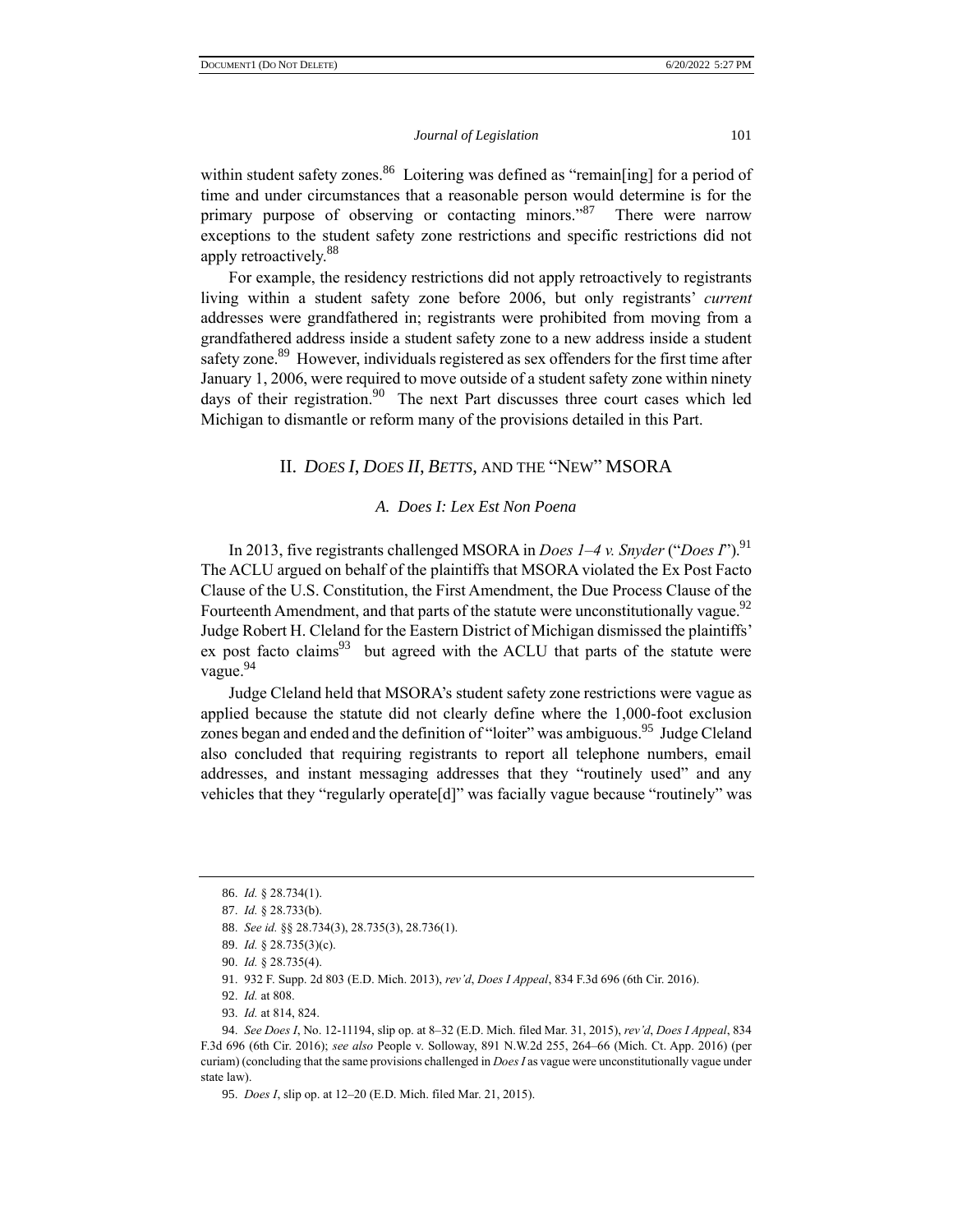undefined.<sup>96</sup> The plaintiffs appealed Judge Cleland's rulings in January 2016 in *Does #1–5 v. Snyder* ("*Does I Appeal*").<sup>97</sup>

## *B. Does I Appeal: And Now for Something Completely Different*

On appeal, the Sixth Circuit reversed Judge Cleland's dismissal of the plaintiffs' ex post facto claims.<sup>98</sup> The court, focusing on MSORA's student safety zone provisions, the listing of registrants' tiers in the PSOR, and in-person reporting requirements, held that the statute's "2006 and 2011 amendments" violated the Ex Post Facto Clause.<sup>99</sup> The Sixth Circuit remanded without considering the plaintiffs' other challenges.<sup>100</sup> On remand, Judge Cleland entered a declaratory judgment that the 2006 and 2011 amendments violated the Ex Post Facto Clause and enjoined their enforcement against the plaintiffs.<sup>101</sup>

### *C. Does II and Betts: Lex Est Poena*

The ACLU, recognizing that the Sixth Circuit's holding in *Does I Appeal* was not necessarily limited to the *Does I* plaintiffs, filed *Does v. Snyder* ("*Does II*"), a class action on behalf of all sex offenders registered in Michigan who were convicted before the 2006 and 2011 amendments to MSORA were passed.<sup>102</sup> In *Does II*, also heard by Judge Cleland, the court applied *Does I Appeal* to the entire class and held that the 2006 and 2011 amendments to MSORA could not be applied to any class member convicted before the amendments' effective dates.<sup>103</sup>

Unfortunately for the State, the 2011 amendments essentially re-wrote MSORA, rendering what remained of the statute in their absence "a 'nonsensical alphabet soup' of sentence fragments."<sup>104</sup> Consequently, the court held that the 2011 amendments were not severable from the rest of the statute and enjoined the State from enforcing MSORA against all Michigan's sex offenders, regardless of whether they were convicted after the 2011 amendments became effective.<sup>105</sup> A parallel suit filed in

<sup>96.</sup> *Id.* at 20–26.

<sup>97.</sup> 834 F.3d at 696.

<sup>98.</sup> *Id.* at 706.

<sup>99.</sup> *Id.* "2006 amendments" ostensibly referred to the amendments which added MSORA's student safety provisions. *See id.* at 698.

<sup>100.</sup> *Id.* at 706.

<sup>101.</sup> *Does I*, No. 12-11194, slip op. at 2 (E.D. Mich. Jan. 1, 2018), *rev'd*, *Does I Appeal*, 834 F.3d 696 (6th Cir. 2016).

<sup>102.</sup> 449 F. Supp. 3d 719, 725–26 (E.D. Mich. 2020).

<sup>103.</sup> *Id.* at 729.

<sup>104.</sup> *Id.* at 732.

<sup>105.</sup> *Id.* at 733. The fact that Judge Cleland held that the statute in the absence of the 2011 amendments was non-functional means that the court likely invalidated not just the problematic provisions contained within the 2011 amendments, but rather both public laws passed in 2011 *in toto*. The parties conceded that the 2006 amendments were severable, but the point was mooted by the non-severability of the 2011 amendments. *Id.* at 733 n.9.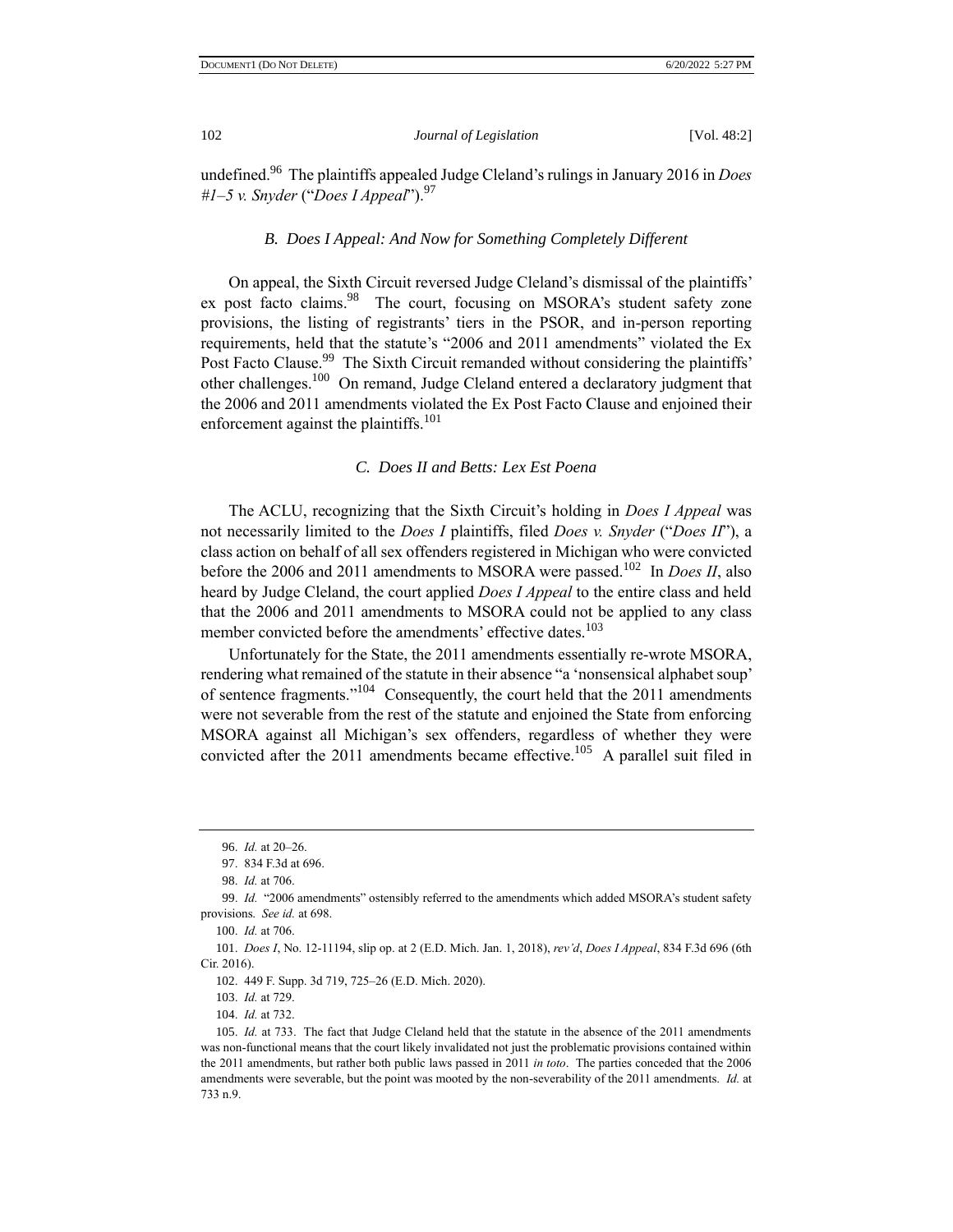state court, *People v. Betts*, reached the Michigan Supreme Court while litigation in *Does II* was taking place.<sup>106</sup>

In *Betts*, the Michigan Supreme Court applied the same analysis as the Sixth Circuit had in *Does I Appeal* and held that the 2011 amendments were unconstitutional under the  $ex$  post facto clause of the Michigan constitution.<sup>107</sup> The Michigan legislature passed 2020 P.A. 295 to amend MSORA before the final judgments in *Does II* and *Betts*. 108

Judge Cleland specified that *Does II* "did not address the constitutionality of the new SORA," defined as "the version of [the statute] . . . in effect as of March 24, 2021, including both sections that were not amended by Public Act 295 of 2020."<sup>109</sup> The Michigan Supreme Court similarly limited *Betts* to the "old" MSORA.<sup>110</sup> The State was permanently enjoined from prosecuting registrants for violations of MSORA that occurred before March  $24$ ,  $2021$ .<sup>111</sup> The statute has not been amended since 2020 P.A. 295 became effective in March 2021.

#### *D. The "New" MSORA*

2020 P.A. 295 introduced a bevy of changes to MSORA.<sup>112</sup> Most significantly, the legislature completely removed the statute's student safety provisions.<sup>113</sup> The amendments also added a scienter requirement for violations of MSORA's immediate reporting provisions.<sup>114</sup> Further, individuals whose convictions for listed offenses were later set aside or expunged, and pre-2004 youthful trainees who completed their HYTA requirements, were exempted from registering as sex offenders.<sup>115</sup> 2020 P.A. 295 also introduced changes to the statute's reporting requirements and the information available in the  $PSOR<sup>116</sup>$ .

Local police departments may now allow registrants to report changes to their information remotely instead of in-person.<sup>117</sup> The "routine use" qualifier was removed from the phone number and vehicle reporting requirements, which, along with the email and instant messaging address reporting requirements, now only apply to individuals who first registered after July 1, 2011.<sup>118</sup> However, post-July 1, 2011, registrants must also report "all designations used for self-identification or routing in

<sup>106.</sup> *See* 968 N.W.2d 497 (Mich. 2021).

<sup>107.</sup> *Id.* at 507–15. The *Betts* majority also agreed with Judge Cleland that the 2011 amendments were nonseverable. *Id.* at 515–18. *Contra id.* at 521–29 (Viviano, J., concurring in part and dissenting in part).

<sup>108.</sup> Act of Dec. 29, 2020, Pub. Act No. 295, 2020 Mich. Legis. Serv. 2232 (West).

<sup>109.</sup> *Does II*, No. 16-13137, slip op. at 2 n.1, 4 ¶ 2–3 (E.D. Mich. filed Aug. 26, 2021).

<sup>110.</sup> *Betts*, 968 N.W.2d at 500 n.2, 521 n.30.

<sup>111.</sup> *Does II*, slip. op. at 4 ¶ 2–3 (E.D. Mich. filed Aug. 26, 2021).

<sup>112.</sup> *See Betts*, 968 N.W.2d at 518 n.25.

<sup>113.</sup> *See* Act of Dec. 29, 2020, 2020 Mich. Legis. Serv. at 2249.

<sup>114.</sup> *Id.* § 9(2), 2020 Mich. Legis. Serv. at 2248.

<sup>115.</sup> *Id.* § 2(a)(*i*)–(*ii*), 2020 Mich. Legis. Serv. at 2232.

<sup>116.</sup> *See id.* § 5, 2020 Mich. Legis. Serv. at 2239–41.

<sup>117.</sup> *Id.* § 5(1), 2020 Mich. Legis. Serv. at 2239.

<sup>118.</sup> *Id.* § 5(2)(a).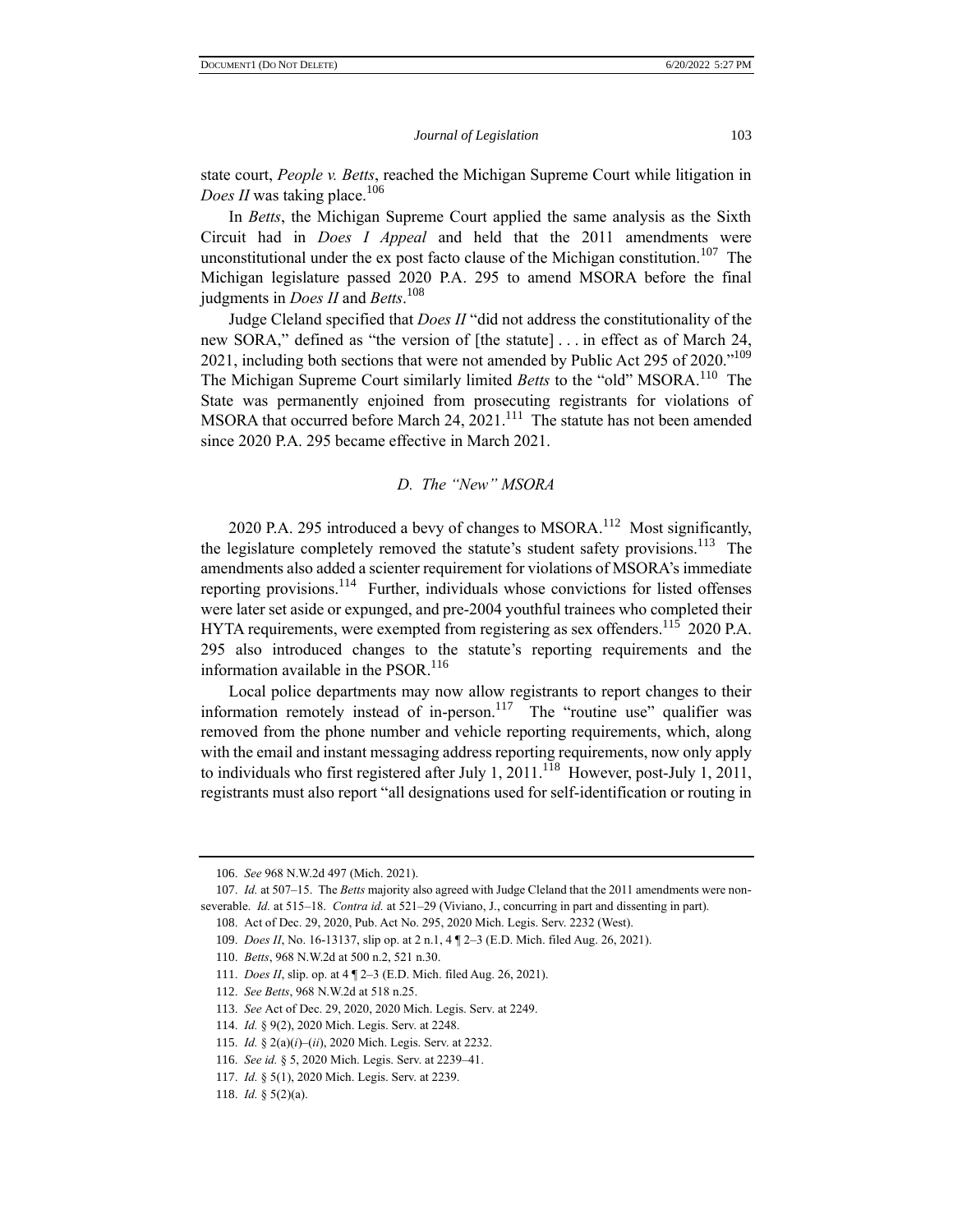internet communications or posting."<sup>119</sup> Further, the provision explicitly excluding registrants' online usernames from the PSOR was repealed.<sup>120</sup> Registrants' tier designations were also removed from the PSOR.<sup>121</sup>

Though 2020 P.A. 295 addressed many of the issues identified by the Sixth Circuit and the Michigan Supreme Court, the amendments potentially created other issues. The following Parts discuss potential challenges to the new MSORA under the federal and Michigan constitutions.<sup>122</sup>

## III. THE PROCEDURE DUE BEFORE MSORA APPLIES

The due process clauses of the federal<sup>123</sup> and Michigan<sup>124</sup> constitutions prohibit the State from depriving individuals of protected liberty interests without adequate procedural safeguards. When the State seeks to deprive an individual of a liberty interest based on the existence of some fact, it must give that person a chance to contest whether the fact exists.<sup>125</sup> In *Connecticut Department of Public Safety v. Doe*, the Supreme Court held that convicted sex offenders had a chance to litigate the sole relevant fact concerning the applicability of sex offender laws—their guilt for a sex offense—at their criminal trials.<sup>126</sup>

The Sixth Circuit has interpreted *Connecticut Department of Public Safety* to effectively foreclose procedural due process claims against MSORA because MSORA requires registration solely based on criminal convictions.<sup>127</sup> State courts have held that MSORA does not implicate procedural due process because the statute does not infringe protected liberty interests as a matter of law under the federal and state constitutions.<sup>128</sup> However, some courts have recognized due process violations where States wrongfully classified individuals as sex offenders without an adequate

<sup>119.</sup> *Id.* § 2(g), 2020 Mich. Legis. Serv. at 2233. The *Does III* plaintiffs argue that these amended provisions are still unconstitutionally vague. Verified Class Action Complaint at 184, *Does III*, No. 2:22-cv-10209 (E.D. Mich. Feb. 2, 2022).

<sup>120.</sup> *Id.* § 8(3), 2020 Mich. Legis. Serv. at 2247.

<sup>121.</sup> *Id.* § 8(3)(e).

<sup>122.</sup> *See generally* Elizabeth Reiner Platt, Note, *Gangsters to Greyhounds: The Past, Present, and Future of Sex Offender Registration*, 37 N.Y.U. REV. L.& SOC. CHANGE 727, 767–78 (2013) (detailing legal challenges to States' sex offender laws).

<sup>123.</sup> Matthews v. Eldridge, 424 U.S. 319, 332 (1976).

<sup>124.</sup> *In re* Wentworth, 651 N.W.2d 773, 777 (Mich. Ct. App. 2002) (per curiam) (citations omitted).

<sup>125.</sup> Conn. Dep't of Pub. Safety v. Doe, 538 U.S. 1, 7 (2003).

<sup>126.</sup> *Id.* at 7–8.

<sup>127.</sup> *See* Doe v. Mich. Dep't of State Police, 490 F.3d 491, 502 (6th Cir. 2007); Fullmer v. Mich. Dep't of State Police, 360 F.3d 579, 581–82 (6th Cir. 2004); *accord* Doe v. Abbott, 945 F.3d 307, 312 (5th Cir. 2019); Murphy v. Rychlowski, 868 F.3d 561, 565–67 (7th Cir. 2017); Doe v. Cuomo, 755 F.3d 105, 112–13 (2d Cir. 2014); Doe v. Miller, 405 F.3d 700, 709 (8th Cir. 2005); Doe v. Tandeske, 361 F.3d 594, 596 (9th Cir. 2004); *see also* Mileski v. Washington, 468 F. App'x 585, 586–87 (6th Cir. 2012) (holding that individuals convicted of non-listed offenses are afforded the chance to contest whether their convictions fall within the scope of MSORA's "catch-all" listed offense provision).

<sup>128.</sup> *See, e.g.*, People v. Bosca, 871 N.W.2d 307, 353 (Mich. Ct. App. 2015), *rev'd on other grounds*, 969 N.W.2d 55 (Mich. 2022) (mem.).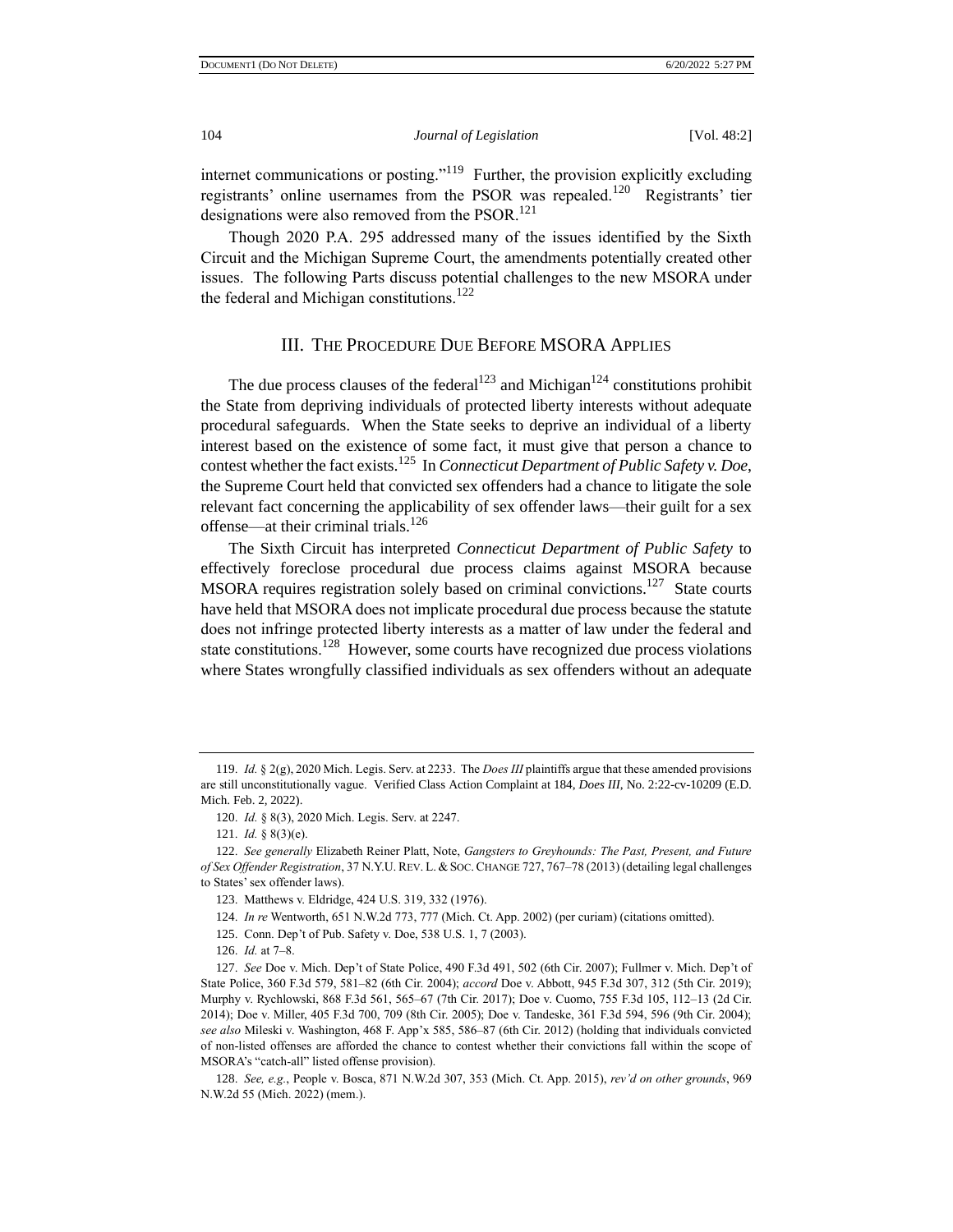process for correcting the mistake.<sup>129</sup> A challenge on this ground against MSORA is currently pending in federal court.<sup>130</sup>

In *Hart v. Hillsdale County*, Anthony Hart challenged MSORA in federal court on procedural due process grounds.<sup>131</sup> In 2013, Hart was registered as a sex offender and incorrectly listed his address as *79* Budlong Street when updating his information with law enforcement.<sup>132</sup> After police discovered that Hart was living at 76 Budlong Street, he was arrested and charged with violating MSORA.<sup>133</sup> The following year, Hart was arrested again after he failed to annually register and was sentenced to up to two years in prison.<sup>134</sup> However, Hart had been convicted of only one listed offense as a juvenile and had been designated as a Tier II offender.<sup>135</sup> After the 2011 amendments, only Tier III juvenile offenders were required to register with MSORA, so Hart was not required to register as a sex offender when he was twice arrested for violating MSORA.<sup>136</sup>

Hart was unaware that he was no longer required to register with MSORA when he was arrested in 2013 and 2014.<sup>137</sup> The State was apparently unaware as well; law enforcement told Hart that he was required to register and Hart was convicted for MSORA violations years after his registration was no longer required.<sup>138</sup> After Hart had served nineteen months of his sentence, the Michigan Department of Corrections realized the error and released him.<sup>139</sup> Hart subsequently sued several sheriff's department employees under title 42, section 1983 of the U.S. Code, arguing that his wrongful inclusion in PSOR imposed stigma in violation of his liberty interests without due process.<sup>140</sup> Hart also sought to recover against the city and county of Hillsdale for his wrongful arrests and incarceration.<sup>141</sup>

The district court denied the State and municipal defendants' motion to dismiss for failure to state a claim, and they appealed.<sup>142</sup> On appeal, the Sixth Circuit allowed Hart's procedural due process claim to proceed against the municipal defendants and the county employees who published Hart's information in the PSOR and specified

<sup>129.</sup> *See* Schepers v. Comm'r, Ind. Dep't of Corr., 691 F.3d 909, 914–16 (7th Cir. 2012); Brown v. Montoya, 662 F.3d 1152, 1168–69 (10th Cir. 2011); *cf.* Vega v. Lantz, 596 F.3d 77, 80–82 (2d Cir. 2010) ("[W]rongfully classifying an inmate as a sex offender may have a stigmatizing effect which implicates a constitutionally protected liberty interest." (citations omitted)).

<sup>130.</sup> Hart v. Hillsdale Cnty*.*, 973 F.3d 627 (6th Cir. 2020), *remanding to* No. 16-10253 (E.D. Mich. Jan. 1, 2021).

<sup>131.</sup> *Id.* at 643–44.

<sup>132.</sup> *Id.* at 633–34.

<sup>133.</sup> *Id.*

<sup>134.</sup> *Id.* at 634.

<sup>135.</sup> *Id.* at 633.

<sup>136.</sup> *Id.*

<sup>137.</sup> *Id.*

<sup>138.</sup> *Id.* at 633–34.

<sup>139.</sup> *Id.* at 634.

<sup>140.</sup> *Id.* at 634, 643–44. *See generally* Paul v. Davis, 424 U.S. 693, 701–10 (1976) (articulating the "stigmaplus" test for procedural due process claims upon which Hart relied).

<sup>141.</sup> . *Hart*, 973 F.3d at 645. The plaintiff sought to recover on a theory of municipal liability under *Monell v. Department of Social Services*, 436 U.S. 658 (1978). *Id.*

<sup>142.</sup> *Hart*, 973 F.3d at 634.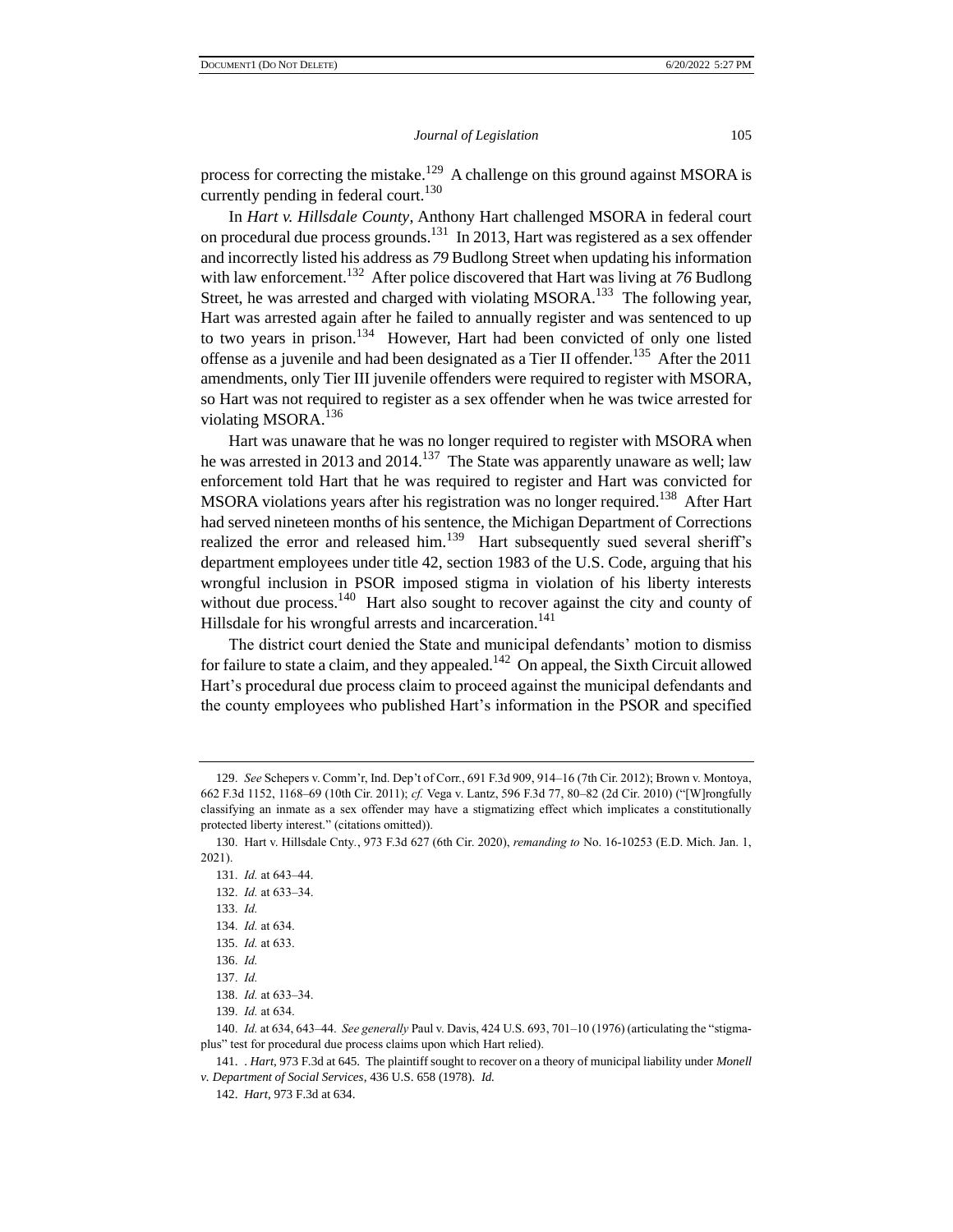that Hart would need to identify a specific procedural flaw to prevail.<sup>143</sup> Hart's claims are currently set for trial.<sup>144</sup>

Hart could argue that the State's petition procedure for discontinuing registration was inadequate. MSORA allows individuals who are no longer required to register with MSORA to petition courts to discontinue their registration.<sup>145</sup> MSORA also imposes an affirmative duty to remove individuals' information from the public and law enforcement databases who are no longer required to register as sex offenders.<sup>146</sup> The Ninth Circuit held that similar procedures insufficiently guaranteed due process,<sup>147</sup> but a federal district court rejected a similar claim regarding MSORA because the plaintiffs had failed to show the deprivation of a protected interest.<sup>148</sup>

In any case, punishing individuals for failing to comply with MSORA who are not required to register as sex offenders serves no legitimate public safety purpose and exposes municipalities and state employees to liability. The Michigan legislature should require law enforcement to identify individuals who are currently complying with MSORA or whose information is listed in the public or law enforcement registries that are not required to register as sex offenders. The State should notify those individuals that their registration is no longer required and purge their information from its records. Placing the onus on private citizens to learn that their registration is no longer required and petition courts to recognize that fact does nothing to protect the public from supposedly dangerous sex offenders.

## IV. STRICT SCRUTINY: THE EQUAL PROTECTION AND DUE PROCESS **CLAUSES**

When plaintiffs challenge laws under the federal<sup>149</sup> or Michigan<sup>150</sup> constitutions' equal protection and due process clauses, courts apply strict scrutiny if the law infringes on fundamental rights. In equal protection cases, plaintiffs must also allege that they are a member of a class treated differently than some other group of people.<sup>151</sup> Sex offenders can accomplish this easily enough because they are necessarily members of a class of sex offenders. However, locating a fundamental interest has proven more difficult.

<sup>143.</sup> *Id.* at 645–46.

<sup>144.</sup> . Scheduling Order, *Hart*, No. 16-10253 (E.D. Mich. Jan. 7, 2021).

<sup>145.</sup> . MICH. COMP. LAWS ANN. § 28.728c(15)(b) (West 2020).

<sup>146.</sup> *Id.* § 28.728(9).

<sup>147.</sup> *See* Humphries v. Cnty. of Los Angeles, 554 F.3d 1170, 1184–1201 (9th Cir. 2009), *rev'd on other grounds*, 562 U.S. 29 (2010); *accord* Collier v. Buckner, 303 F. Supp. 3d 1232, 1265–71 (M.D. Ala. 2018) (holding that the plaintiffs stated colorable claims for procedural due process violations).

<sup>148.</sup> Akella v. Mich. Dep't of State Police, 67 F. Supp. 2d 716, 731–32 (E.D. Mich. 1997) (holding that plaintiffs whose address was wrongfully listed in the PSOR had failed to properly allege the deprivation of a protected liberty interest).

<sup>149.</sup> City of Cleburne v. Cleburne Living Ctr., 473 U.S. 432, 440 (1985) (equal protection); Washington v. Glucksberg, 521 U.S. 702, 720–21 (1997) (due process).

<sup>150.</sup> Phillips v. Mirac, Inc., 685 N.W.2d 174, 184 (Mich. 2004) (equal protection); Morreale v. Dep't of Comm. Health, 726 N.W.2d 438, 441 (Mich. Ct. App. 2006) (due process).

<sup>151.</sup> *Cleburne*, 473 U.S. at 439; People v. Bosca, 871 N.W.2d 307, 354 (Mich. Ct. App. 2015) (state law), *rev'd on other grounds*, 969 N.W.2d 55 (Mich. 2022) (mem.).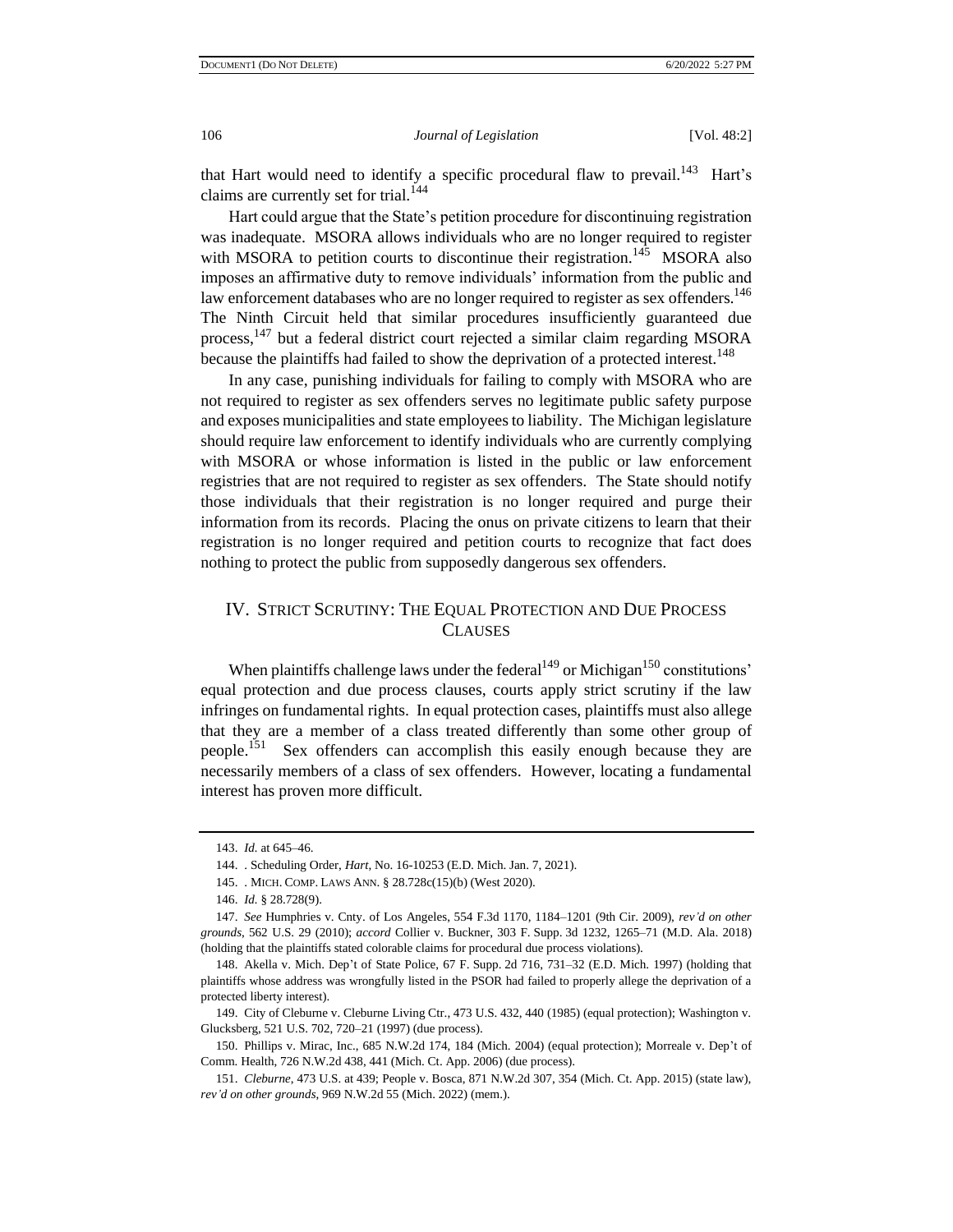Under the strict scrutiny standard, laws that infringe on fundamental rights must be "suitably tailored to serve a compelling state interest."<sup>152</sup> Courts treat the federal Equal Protection and Due Process Clauses as protective against infringements upon the same bundle of rights when evaluating challenges to  $MSORA$ <sup>153</sup> In the equal protection context, courts also apply strict scrutiny to laws that discriminate against protected classes.<sup>154</sup>

Courts will apply rational basis review to laws that do not infringe on fundamental rights or discriminate against a protected class in equal protection<sup>155</sup> and substantive due process cases.<sup>156</sup> To pass the rational basis test, a law must be "rationally related to a legitimate state interest."<sup>157</sup>

No court has ever held that MSORA discriminates against a protected class or infringes on fundamental rights in an equal protection or due process challenge, so no court has ever applied strict scrutiny to MSORA in an equal protection or due process case. Courts have held that Michigan sex offenders generally<sup>158</sup> and subclasses of Michigan sex offenders<sup>159</sup> do not constitute protected classes. Courts have also rejected claims that MSORA violates fundamental rights,<sup>160</sup> including the rights to travel,<sup>161</sup> obtain employment,<sup>162</sup> keep one's information private,<sup>163</sup> and more.<sup>164</sup>

159. *See* Doe v. Mich. Dep't of State Police, 490 F.3d 491, 503 (6th Cir. 2007) (pre-2004 HYTA offenders under MSORA); *accord* U.S. v. Juvenile Male, 670 F.3d 999, 1009 (9th Cir. 2012) (juveniles); *Moore*, 410 F.3d at 1346 (multiple categories); Artway v. Att'y Gen., 81 F.3d 1235, 1267 (3d Cir. 1996) (repetitive and compulsive sex offenders).

160. State courts have held that MSORA violates *no* fundamental rights protected by state law. *See, e.g.*, People v. Bosca, 871 N.W.2d 307, 354 (Mich. Ct. App. 2015), *rev'd on other grounds*, 969 N.W.2d 55 (Mich. 2022) (mem.); *cf.* Millard v. Camper, 971 F.3d 1174, 1185 (10th Cir. 2020) ("The Appellees fail to show how [Colorado's Sex Offender Registration Act] violated their fundamental rights.").

161. *Does I*, 932 F. Supp. 2d 803, 814–17 (E.D. Mich. 2013), *rev'd*, 834 F.3d 696 (6th Cir. 2016); *accord*  Hope v. Comm'r of Ind. Dep't of Corr., 9 F.4th 513, 525–28 (7th Cir. 2021); Doe v. Cuomo, 755 F.3d 105, 114 & n.5 (2d Cir. 2014); United States v. Ambert, 561 F.3d 1202, 1209–10 (11th Cir. 2009); United States v. Shenandoah, 595 F.3d 151, 162–63 (3d Cir. 2010), *abrogated by* Reynolds v. United States, 565 U.S. 432 (2012); Prynne v. Settle, 848 F. App'x 93, 103–04 (4th Cir. 2021); United States v. Byrd, 419 F. App'x 485, 491–92 (5th Cir. 2011).

162. *Does I*, 932 F. Supp. 2d at 817–18; *accord Prynne*, 848 F. App'x at 104.

163. *See infra* Section IV.A.

164. *See* Mileski v. Washington, 468 F. App'x 585, 587 (6th Cir. 2012) (right to be free from registration requirements following a conviction for a listed offense lacking a sexual element); *see also* Vasquez v. Foxx, 895 F.3d 515, 525 (7th Cir. 2018) (rejecting violation of right to establish home claim); *Moore*, 410 F.3d at 1344–45 (rejecting violation of right to refuse sex offender registration and prevent public dissemination of

<sup>152.</sup> *Cleburne*, 473 U.S. at 440.

<sup>153.</sup> *See, e.g.*, Doe v. Munoz, 507 F.3d 961, 966 (6th Cir. 2007) (holding that the plaintiffs' failures to show that MSORA deprived them of any fundamental rights under the Due Process Clause was dispositive of whether the plaintiffs had properly shown the deprivation of a fundamental rights under the Equal Protection Clause).

<sup>154.</sup> *See, e.g.*, Akella v. Mich. Dep't of State Police, 67 F. Supp. 2d 716, 731–32 (E.D. Mich. 1997).

<sup>155.</sup> *Cleburne*, 473 U.S. at 440; People v*Id*ziak, 773 N.W.2d 616, 628 (Mich. 2009) (state law).

<sup>156.</sup> Washington v. Glucksberg, 521 U.S. 702, 728 (1997); Morreale v. Dep't of Comm. Health, 726 N.W.2d 438, 441 (Mich. Ct. App. 2006).

<sup>157.</sup> *Cleburne*, 473 U.S. at 439.

<sup>158.</sup> Lanni v. Engler, 994 F. Supp. 849, 855 (E.D. Mich. 1998); Haddad v. Fromson, 154 F. Supp. 2d 1085, 1094 (W.D. Mich. 2001), *overruled on other grounds by* Lapides v. Bd. of Regents, 535 U.S. 613 (2002); *accord* Cutshall v. Sundquist, 193 F.3d 466, 482 (6th Cir. 1999); Carney v. Okla. Dep't of Pub. Safety, 875 F.3d 1347, 1353 (10th Cir. 2017); Doe v. Moore, 410 F.3d 1337, 1346 (11th Cir. 2005); United States v. LeMay, 260 F.3d 1018, 1030 (9th Cir. 2001).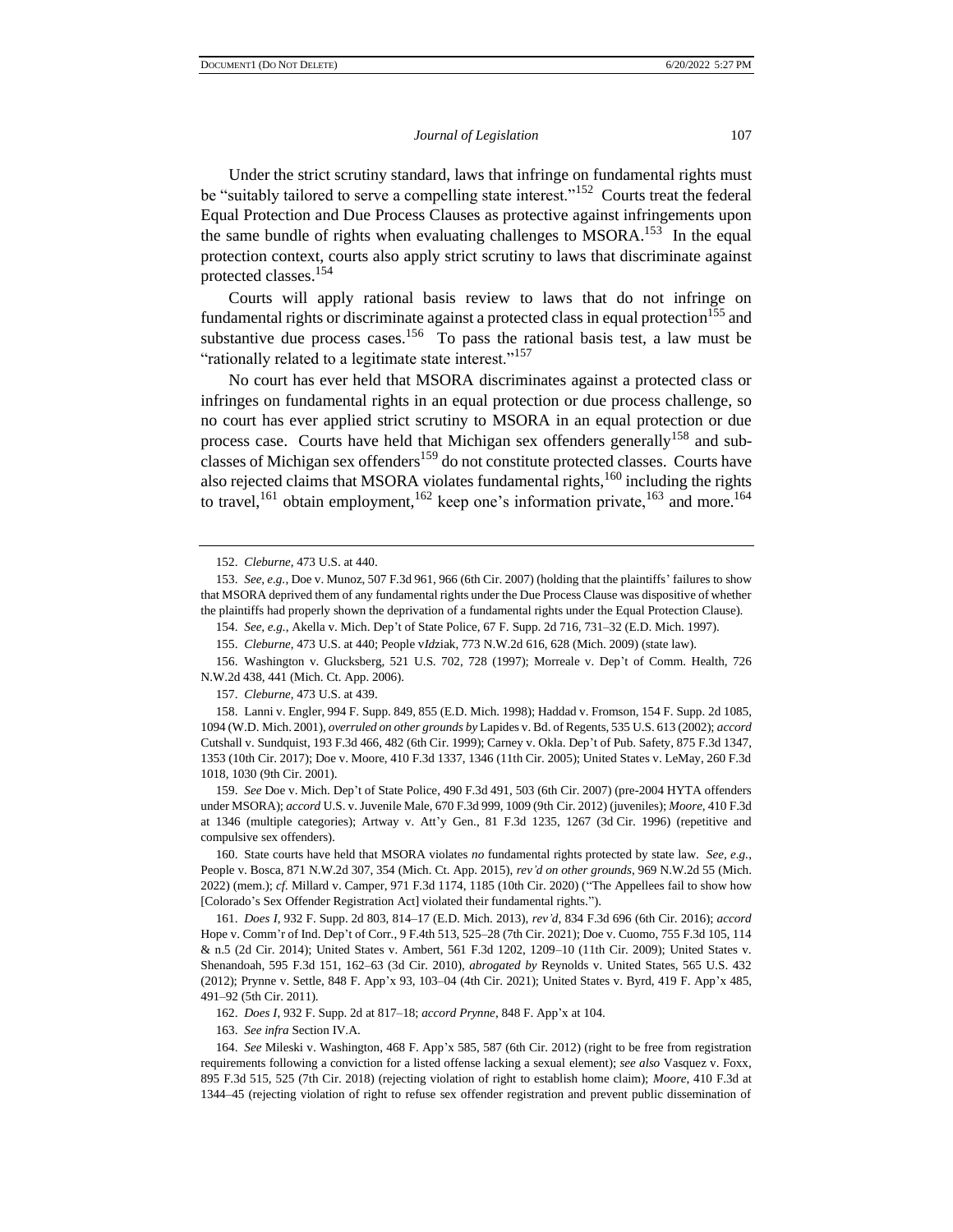Claims that MSORA violates registrants' privacy rights deserve special attention given the frequency with which courts have addressed such challenges.

## *A. Sex Offenders' Privacy: An Oxymoron*

The Supreme Court has recognized constitutionally protected privacy interests in "avoiding disclosure of personal matters" and in "independence in making certain kinds of important decisions."<sup>165</sup> Concerning the first strand of protected privacy interests, courts have repeatedly held that MSORA registrants have no protected interests in preventing the State from publishing their publicly available information in the PSOR.<sup>166</sup> Even where MSORA discloses registrants' otherwise private information, courts hold that the State's interest in preventing future sex crimes outweighs registrants' privacy interests.<sup>167</sup>

The *Does I* plaintiffs challenged MSORA under the second strand of substantive due process privacy claims, arguing that MORA's student safety zones violated their rights to participate in the education and upbringing of their children.<sup>168</sup> Judge Cleland did not reach this privacy claim,  $169$  and it was mooted when MSORA's student safety zones were repealed, but other circuits have rejected similar claims. $170$ Given courts' consistent refusals to hold that MSORA infringes on fundamental rights and the removal of the student safety provisions from MSORA, courts are unlikely to subject MSORA to strict scrutiny and will evaluate the statute under

information claims); Doe v. Tandeske, 361 F.3d 594, 597 (9th Cir. 2004) (rejecting violation of right to be free from sex offender registration and notification requirements claims); Gunderson v. Hvass, 339 F.3d 639, 643 (8th Cir. 2003) (rejecting presumption of innocence claim).

<sup>165.</sup> Whalen v. Roe, 429 U.S. 589, 599 (1977).

<sup>166.</sup> Lanni v. Engler, 994 F. Supp. 849, 856 (E.D. Mich. 1998); Doe v. Kelley, 961 F. Supp. 1105, 1112 (W.D. Mich. 1997); *In re* Wentworth, 651 N.W.2d 773, 778 (Mich. Ct. App. 2002) (per curiam); *accord* Cutshall v. Sundquist, 193 F.3d 466, 481 (6th Cir. 1999) ("The Constitution does not provide Cutshall with a right to keep his registry information private . . . ."); *Cuomo*, 755 F.3d at 114; Russell v. Gregoire, 124 F.3d 1079, 1093–94 (9th Cir. 1997); *Prynne*, 848 F. App'x at 105; *see also* Willman v. Att'y Gen., 972 F.3d 819, 825 (6th Cir. 2020) (rejecting claim that the publication of the plaintiff's information in Michigan's PSOR violated a *First Amendment* privacy right); *In re* Whittaker, 607 N.W.2d 387, 390 (Mich. Ct. App. 1999) (holding that MSORA did not deny parents of sex offender with whom sex offender lived equal protection by requiring that the parents' address be listed in the PSOR).

<sup>167.</sup> Doe v. Munoz, 507 F.3d 961, 964–66 (6th Cir. 2007) (holding that Michigan may disclose individuals' information whose convictions for listed offenses were subsequently set aside by court orders); Doe v. Mich. Dep't of State Police, 490 F.3d 491, 500–01 (6th Cir. 2007) (holding that Michigan may disclose HYTA offenders' information even where those offenders pled guilty in exchange for their information being kept private); *accord* A.A. *ex rel.* M.M. v. New Jersey, 341 F.3d 206, 210–14 (3d Cir. 2003); *Prynne*, 848 F. App'x 93 at 104–05.

<sup>168.</sup> *See Does I*, No. 12-11194, slip op. at 39–40 (E.D. Mich. filed Mar. 31, 2015), *rev'd*, *Does I Appeal*, 834 F.3d 696 (6th Cir. 2016).

<sup>169.</sup> *Id.* at 44 (holding that it was impossible to tell whether MSORA's student safety provisions violated the plaintiffs' rights because the contested provisions were unconstitutionally vague).

<sup>170.</sup> *See* Weems v. Little Rock Police Dep't, 453 F.3d 1010, 1015 (8th Cir. 2006) (rejecting violation of right to reside with family members); Doe v. Miller, 405 F.3d 700, 709–11 (8th Cir. 2005) (rejecting violation of right to personal choices regarding the family); Paul P. v. Vernerio, 170 F.3d 396, 404–405 (3d Cir. 1999) (rejecting violation of interest in family relationships); *Prynne*, 848 F. App'x at 104–05 (rejecting violation of right to have biological children).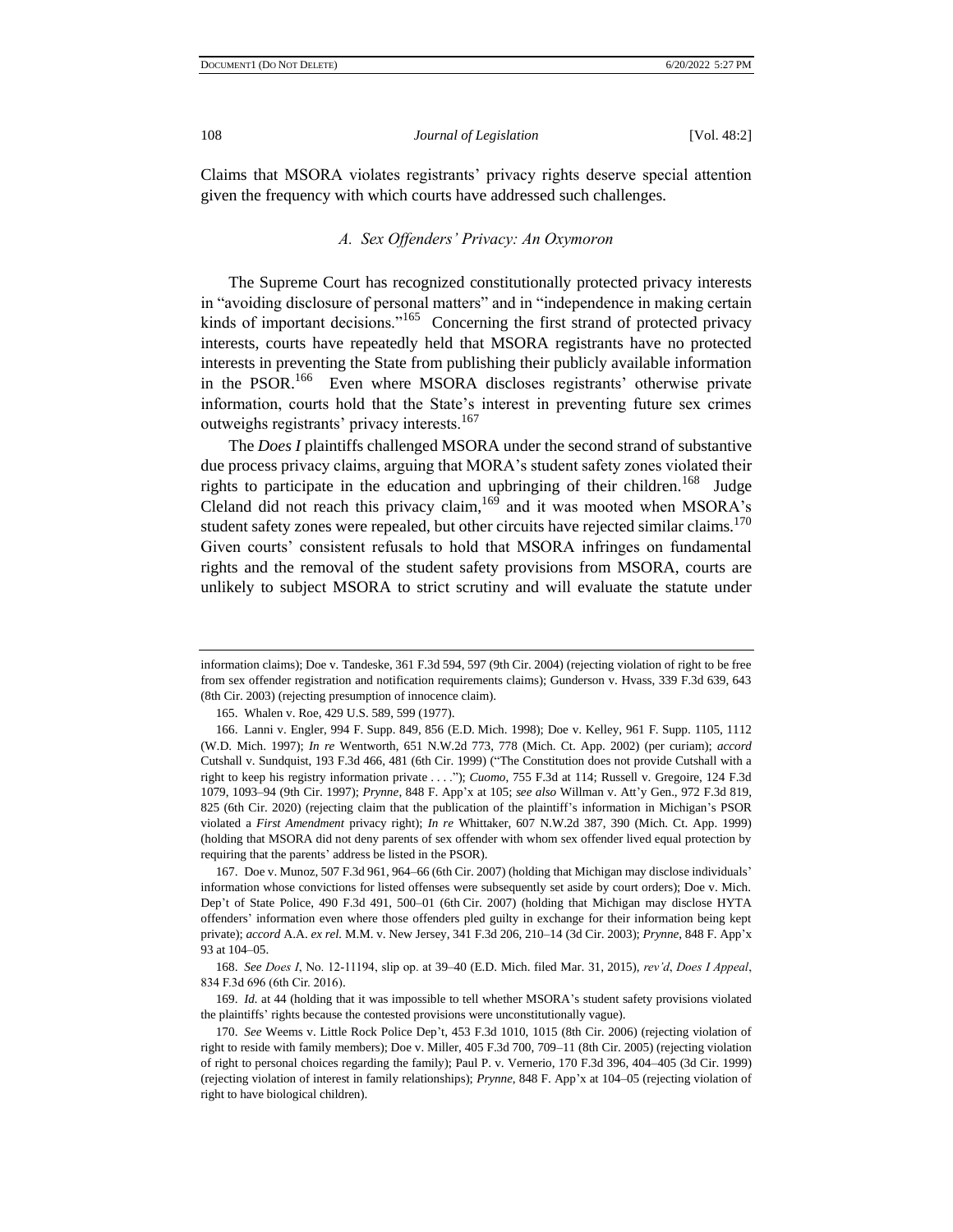rational basis review. Part VI discusses whether MSORA passes the rational basis test.

# V. BILL OF ATTAINDER, DUE PROCESS, EX POST FACTO, DOUBLE JEOPARDY, AND CRUEL & UNUSUAL PUNISHMENT CLAUSES

Challenges to MSORA brought under several constitutional provisions, namely the federal and Michigan bill of attainder, ex post facto, double jeopardy, and cruel and unusual punishment clauses, effectively amount to claims that the statute imposes unlawful punishment.<sup>171</sup>

#### *A. The Bill of Attainder Clause*

The bill of attainder clauses of the federal<sup>172</sup> and Michigan<sup>173</sup> constitutions prevent the State from passing laws punishing anyone without a judicial trial or conviction. The Supreme Court has invalidated five laws as bills of attainder,  $174$  each of which targeted political groups engaged in allegedly subversive activities.<sup>175</sup>

The English Parliament attainted those suspected of disloyalty to the Crown,<sup>176</sup> so the Court's bill of attainder jurisprudence tracks with an originalist understanding of attainder. Sex offenders are not a political class, so MSORA is not a bill of attainder within an originalist framework.

A purposive approach to attainder also cuts against interpreting MSORA as a bill of attainder. The talisman of attainder is punishment *purposefully* imposed,<sup>177</sup> and both federal<sup>178</sup> and state<sup>179</sup> courts have repeatedly held that the Michigan legislature did not enact MSORA to punish sex offenders.<sup>180</sup> Rather, the legislature enacted MSORA to protect public safety, so MSORA was not enacted with the intent to attain sex offenders.

In any case, the federal and state ex post facto and double jeopardy clauses adequately protect against attainder because those clauses effectively prohibit the Michigan legislature from subjecting registrants to the same obligations as the federal

<sup>171.</sup> *See* Jane Ramage, Note, *Reframing the Punishment Test Through Modern Sex Offender Legislation*, 88 FORDHAM L. REV. 1099, 1107 (2019).

<sup>172.</sup> 2 JOSEPH STORY, COMMENTARIES ON THE CONSTITUTION OF THE UNITED STATES § 1344 (2d ed. Boston, Charles C. Little & James Brown 1851).

<sup>173.</sup> City of Detroit v. Div. 26 of Amalgamated Ass'n of Street, Elec. Ry. & Motor Coach Emps., 51 N.W.2d 228, 232 (Mich. 1952).

<sup>174.</sup> Aaron H. Caplan, *Nonattainder as a Liberty Interest*, 2010 WISC. L. REV. 1203, 1229 (2010).

<sup>175.</sup> *See* U.S. v. Brown, 381 U.S. 437 (1965) (communists and labor unionists); U.S. v. Lovett, 328 U.S. 303 (1946) (law targeting communists); Pierce v. Carskadon, 83 U.S. 234 (1872) (law targeting ex-Confederates); *Ex parte* Garland, 71 U.S. 33 (1866) (same); Cummings v. Missouri, 71 U.S. 277 (1866) (same).

<sup>176.</sup> Nixon v. Admin. of Gen. Servs., 433 U.S. 473–74 (1977).

<sup>177.</sup> *See Lovett*, 328 U.S. at 326–27 (Frankfurter, J., concurring).

<sup>178.</sup> *E.g.*, *Does I Appeal*, 834 F.3d 696, 700–01 (6th Cir. 2016).

<sup>179.</sup> *E.g.*, People v. Betts, 968 N.W.2d 497, 507–09 (Mich. 2021).

<sup>180.</sup> *See also* 57 C.J.S. *Mental Health* § 280 (2018) ("A sexual offender registration act does not adjudicate guilt nor inflict punishment, and thus, it may not constitute a bill of attainder." (footnote omitted)).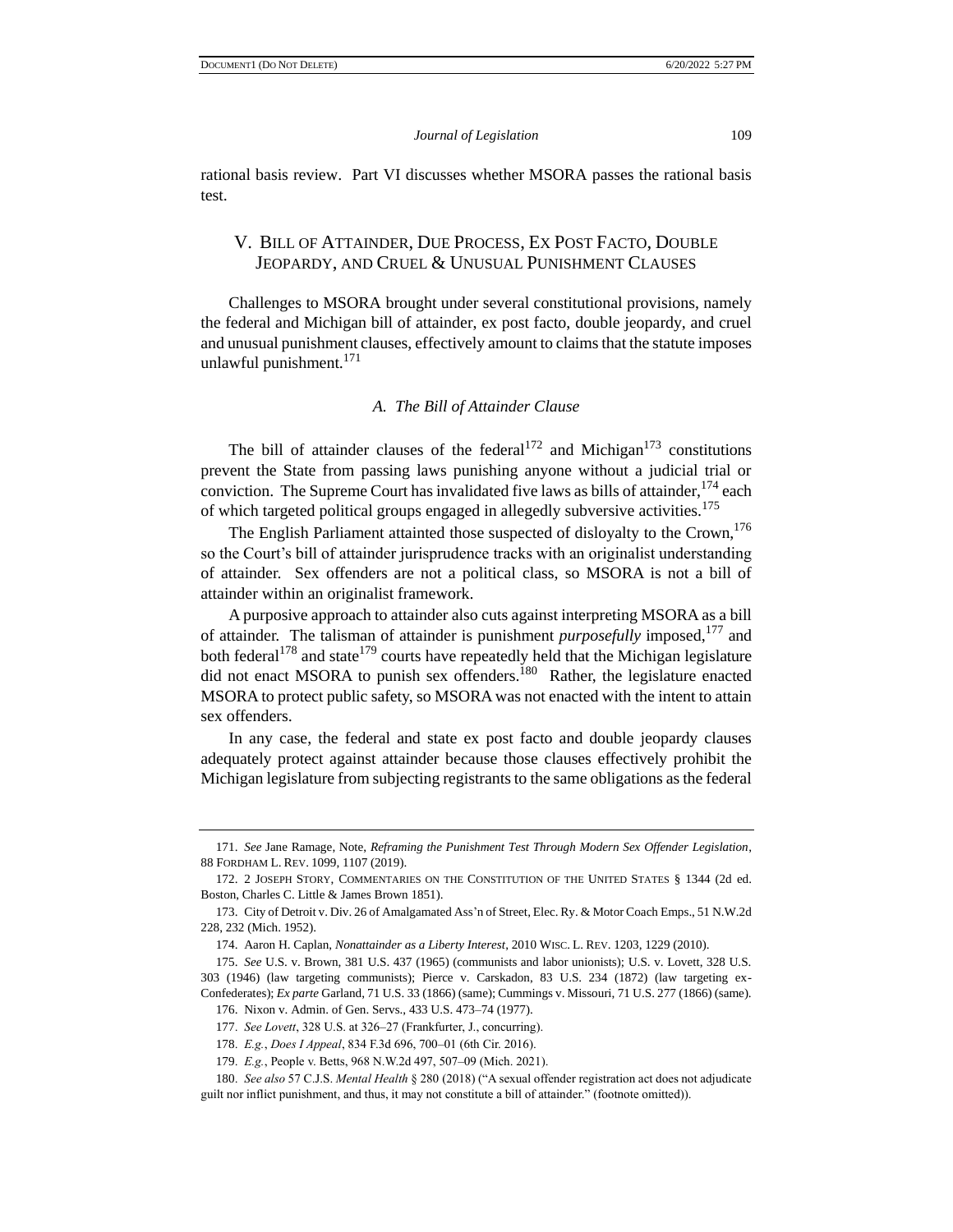and state bill of attainder clauses ostensibly would.<sup>181</sup> Further, Michigan's two federal district courts held that MSORA was not a bill of attainder.<sup>182</sup> Federal precedent and the history of the federal Bill of Attainder Clause indicate that courts will decline to hold that MSORA's restrictions and obligations constitute attainder under either federal or state law.<sup>183</sup>

# *B. The Ex Post Facto, Double Jeopardy, and Cruel & Unusual Punishment Clauses*

The double jeopardy, ex post facto, and cruel and unusual punishment clauses of the federal<sup>184</sup> and Michigan<sup>185</sup> constitutions prohibit the State from punishing individuals twice for the same conduct, increasing individuals' punishments for crimes after they have already been sentenced, and imposing punishment that is cruel and unusual, respectively. Until *Does I Appeal*, almost every other federal circuit court,<sup>186</sup> including prior Sixth Circuit panels,<sup>187</sup> that have considered whether a state sex offender registration law imposes unconstitutional punishment have held that it

<sup>181.</sup> *See infra* Part IV (discussing how the double jeopardy and ex post facto clauses of the federal and Michigan constitutions protect convicted sex offenders from being punished except as a sentence for their sex crimes).

<sup>182.</sup> Lanni v. Engler, 994 F. Supp. 849, 854–55 (E.D. Mich. 1998); Doe v. Kelley, 961 F. Supp. 1105, 1108– 12 (W.D. Mich. 1997); *accord* Cutshall v. Sundquist, 193 F.3d 466, 477 (6th Cir. 1999); Roe v. Farwell, 999 F. Supp. 174, 193 (D. Mass. 1998).

<sup>183.</sup> *But see* Joel A. Sherwin, *Are Bills of Attainder the New Currency? Challenging the Constitutionality of Sex Offender Regulations that Inflict Punishment Without the "Safeguard of a Judicial Trial"*, 37 PEPPERDINE L. REV. 1301 (2010) (arguing that punitive sex offender laws are bills of attainder).

<sup>184.</sup> Calder v. Bull, 3 U.S. 386, 391 (1798) (ex post facto); *Ex parte* Lange, 85 U.S. 163, 174 (1873) (double jeopardy); Ingraham v. Wright, 430 U.S. 651, 666–67 (1977) (cruel and unusual punishment).

<sup>185.</sup> People v. Earl, 845 N.W.2d 721, 725 (Mich. 2014) (ex post facto); People v. Torres, 549 N.W.2d 540, 549 (Mich. 1996) (double jeopardy); People v. Bullock, 485 N.W.2d 866, 872 (Mich. 1992) (cruel *or* unusual punishment).

<sup>186.</sup> Hope v. Comm'r of Ind. Dep't of Corr., 9 F.4th 513, 530–34 (7th Cir. 2021); Doe v. Abbott, 945 F.3d 307, 313–15 (5th Cir. 2019); Vasquez v. Foxx, 895 F.3d 515 (7th Cir. 2018); Shaw v. Patton, 823 F.3d 556 (10th Cir. 2016); Doe v. Cuomo, 755 F.3d 105, 109–12 (2d Cir. 2014); Am. C.L. Union v. Masto, 670 F.3d 1046, 1052–58 (9th Cir. 2012); Weems v. Little Rock Police Dep't, 453 F.3d 1010, 1017 (8th Cir. 2006); Doe v. Miller, 405 F.3d 700, 718–23 (8th Cir. 2005); Hatton v. Bonner, 356 F.3d 955, 961–67 (9th Cir. 2004); Moore v. Avoyelles Corr. Ctr., 253 F.3d 870, 872–73 (5th Cir. 2001); Burr v. Snider, 234 F.3d 1052, 1053–55 (8th Cir. 2000); Femedeer v. Haun, 227 F.3d 1244, 1248–54 (10th Cir. 2000); Roe v. Off. of Adult Prob., 125 F.3d 47, 52–55 (2d Cir. 1997); Doe v. Pataki, 120 F.3d 1263, 1272–85 (2d Cir. 1997); E.B. v. Vernerio, 119 F.3d 1077, 1092–1105 (3d Cir. 1997); Russell v. Gregoire, 124 F.3d 1079, 1083–93 (9th Cir. 1997); Artway v. Att'y Gen., 81 F.3d 1235, 1253–67 (3d Cir. 1996); Windwalker v. Governor of Ala., 579 F. App'x 769, 771–73 (11th Cir. 2014); Johnson v. Terhune, 184 F. App'x 622, 624 (9th Cir. 2006).

*But cf.* Prynne v. Settle, 848 F. App'x 93, 101–03 (4th Cir. 2021) (holding that a plaintiff stated a colorable claim that state sex offender registration statute violated the Ex Post Facto Clause); Doe v. Miami-Dade Cnty., 846 F.3d 1180, 1183–86 (11th Cir. 2017) (holding that a plaintiff stated a colorable claim that state sex offender registration statute violated the Ex Post Facto Clause with respect to a county ordinance), *remanded to* No. 1:14 cv-23933-PCH, 2018 WL 10780510 (Dec. 18, 2018) (holding that county's sex offender residency restriction was rationally related to public safety).

<sup>187.</sup> Doe v. Bredesen, 507 F.3d 998, 1003–07 (6th Cir. 2007); Cutshall v. Sundquist, 193 F.3d 466, 476–77 (6th Cir. 1999); *see also* United States v. Shannon, 511 F. App'x 487, 490–92 (6th Cir. 2013) (holding that federal sex offender registration statute did not impose punishment).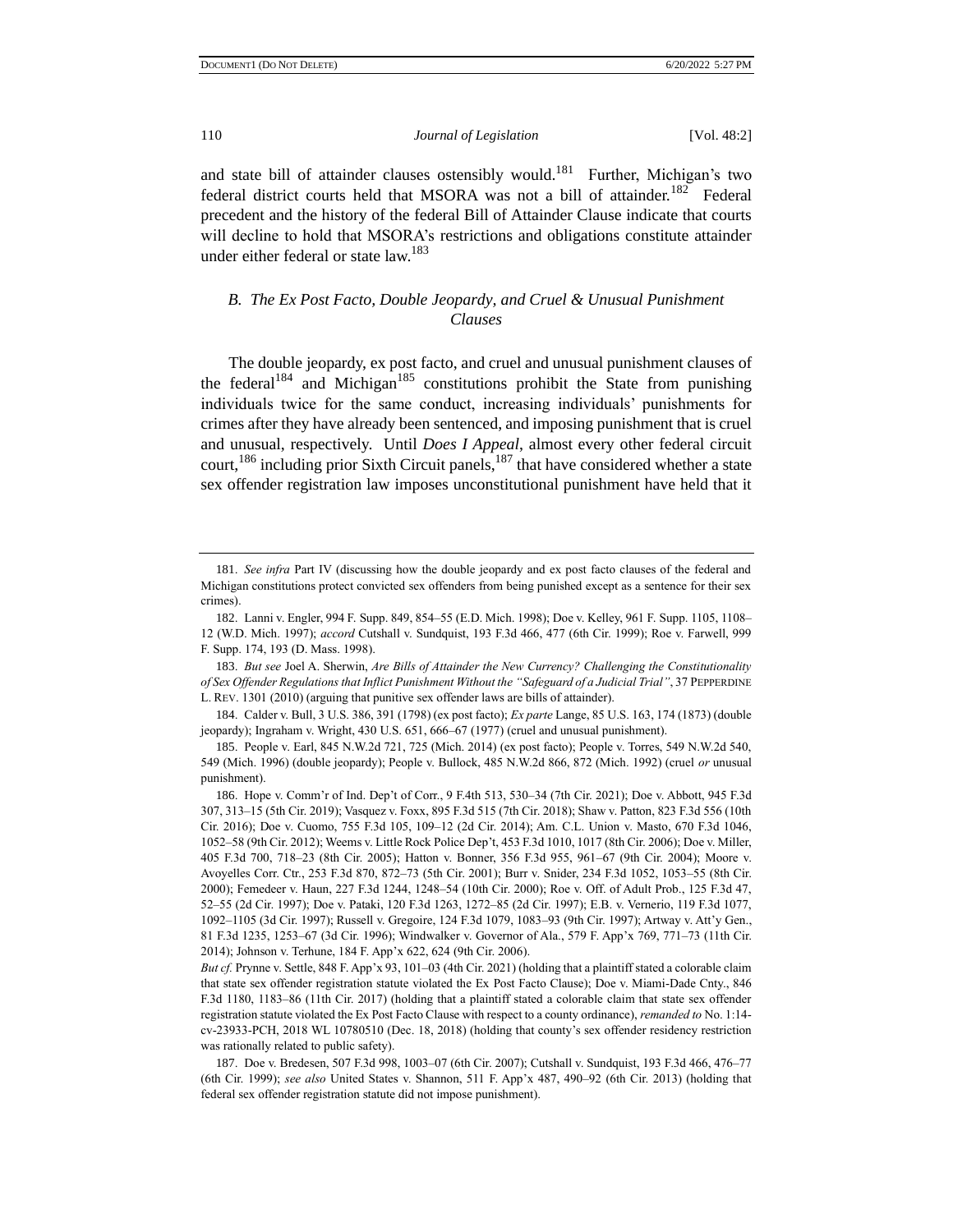does not.<sup>188</sup> Michigan state courts also routinely rejected claims that MSORA punished, until *Betts*. 189 However, other state supreme courts have held that their States' sex offender registration laws punish ex post facto.<sup>190</sup>

# *1. Double Jeopardy, Ex Post Facto, and Cruel & Unusual Punishment Distinguished*

In the context of sex offender registration laws, the federal and state double jeopardy clauses are more protective than the federal and state ex post facto clauses, and the cruel and unusual punishment clauses are moot. This is true because anyone convicted of a sex crime has faced some legal punishment. Therefore, punitive sex offender registration laws that apply to individuals who have already been convicted of sex crimes violate the federal and state double jeopardy and ex post facto clauses because such laws impose duplicative *and* retroactive punishment. Moreover, punitive sex offender registration laws that only *prospectively* apply to individuals convicted of sex crimes *will* violate the federal and state double jeopardy clauses once any sex offender is subject to them. However, such laws do not impose punishment ex post facto. As such, the federal and state double jeopardy clauses prohibit prospective *and* retroactive punitive sex offender registration laws, while the federal and state ex post facto clauses prevent only the latter. At bottom, Michigan may not enact an ostensibly civil regime to punish sex offenders, regardless of whether the punishment is cruel and unusual.<sup>191</sup>

<sup>188.</sup> A notable exception is the Ninth Circuit's decision in *Doe v. Otte I*, 259 F.3d 979 (9th Cir. 2001), which was reversed by the Supreme Court in *Smith*.

<sup>189.</sup> People v. Golba, 729 N.W.2d 916, 924–27 (Mich. Ct. App. 2007) (rejecting claim that MSORA is punitive under federal law).

For cases holding that MSORA is not punitive under federal and state law, see People v. Patton, 925 N.W.2d 901, 909–14 (Mich. Ct. App. 2018); People v. Tucker, 879 N.W.2d 906, 911–26 (Mich. Ct. App. 2015) (per curiam); People v. Costner, 870 N.W.2d 582, 588–90 (Mich. Ct. App. 2015); People v. Pennington, 610 N.W.2d 608, 609–13 (Mich. Ct. App. 2000) (per curiam); People v. Temelkoski, 859 N.W.2d 743, 750–61 (Mich. Ct. App. 2014) (per curiam), *rev'd on other grounds*, 905 N.W.2d 593 (Mich. 2018); and People v. Snyder, No. 325449, 2016 WL 683206, at \*3 (Mich. Ct. App. Feb. 18, 2016) (per curiam), *rev'd*, 964 N.W.2d 594 (Mich. 2021) (mem.).

For cases holding that MSORA is not punitive under state law, see People v. Bosca, 871 N.W.2d 307, 351–52 (Mich. Ct. App. 2015), *rev'd*, 969 N.W.2d 55 (Mich. 2022) (mem.); People v. Fonville, 804 N.W.2d 878, 887– 89 (Mich. Ct. App. 2011); *In re* TD, 823 N.W.2d 101, 105–10 (Mich. Ct. App. 2011), *vacating as moot* 821 N.W.2d 569 (Mich. 2012); and *In re* Ayres, 608 N.W.2d 132, 134–39 (Mich. Ct. App. 1999), *superseded by statute*, Act of June 28, 1999, Pub. Act No. 85, § 8(2), 1999 Mich. Pub. Acts 271, 279–80. *But see also infra* note 191 (discussing the sole state case holding that MSORA imposed cruel and unusual punishment).

<sup>190.</sup> *See* Doe v. State, 111 A.3d 1077, 1090–1100 (N.H. 2015); State v. Okla. Dep't of Corr., 305 P.3d 1004, 1017–31 (Okla. 2013); Wallace v. State, 905 N.E.2d 371, 377–84 (Ind. 2009); State v. Pollard, 908 N.E.2d 1145, 1148–54 (Ind. 2009); Commonwealth v. Baker, 295 S.W.3d 437, 442–47 (Ky. 2009); State v. Letalien, 985 A.2d 4, 12–26 (Me. 2009); Commonwealth v. Cory, 911 N.E.2d 187, 191–97 (Mass. 2009); Doe v. State, 189 P.3d 999, 1007–19 (Alaska 2008); *see also* Commonwealth v. Muniz, 164 A.3d 1198, 1208–22 (Penn. 2017) (challenge to federal sex offender registration laws). For an evaluation of these courts' holdings concerning the challenged sex offender statutes' rational relationships to legitimate purposes, see *infra* note 273 and accompanying text.

<sup>191.</sup> There was one successful MSORA challenge brought under the cruel or unusual punishment clause of the Michigan Constitution in *People v. Dipiazza*, 778 N.W.2d 264 (Mich. Ct. App. 2009). *Dipiazza* was decided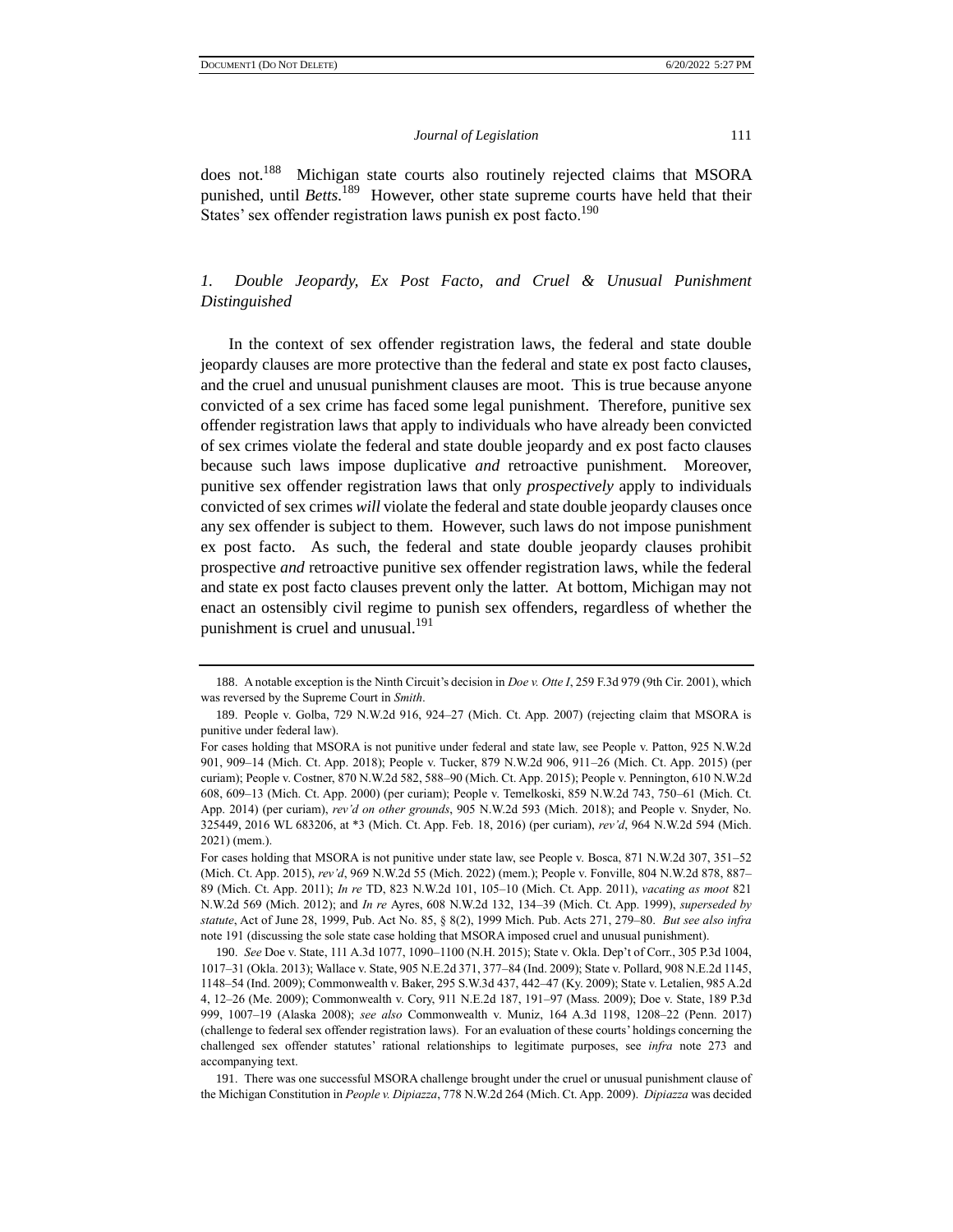The federal and state ex post facto clauses also seem irrelevant at first blush, but successful ex post facto challenges may be more powerful than successful double jeopardy challenges. The federal and state double jeopardy clauses protect against retroactive *and* prospective punishment while the ex post facto clauses prevent only retroactive punishment, so successful ex post facto challenges may be more powerful than successful double jeopardy challenges. For example, it is unclear whether Judge Cleland in *Does II* would have voided the public laws containing 2011 amendments *in toto* if the plaintiffs had raised a double jeopardy challenge and not an ex post facto challenge.

Courts may apply different remedies to laws that violate the ex post facto clauses than those which place individuals in double jeopardy. The ex post facto clauses prohibit ex post facto *laws*, <sup>192</sup> so it follows that courts will enjoin States from enforcing laws imposing any retroactive punishment in their entirety. In contrast, the double jeopardy clauses prohibit punishment in the abstract,  $193$  so it is possible that in *Does II*, Judge Cleland would not have enjoined enforcement of the public laws containing the 2006 and 2011 amendments but rather only the problematic provisions themselves. In any case, the substantive inquiry in both double jeopardy and ex post facto cases is whether MSORA imposes punishment.

#### *2. The Intent-Effects Test*

Courts apply the "intent-effects" test to determine whether statutes impose retroactive punishment in violation of the state<sup>194</sup> and federal<sup>195</sup> ex post facto clauses or duplicative punishment prohibited by the double jeopardy clauses. Under the intent prong of the intent-effects test, courts ask whether the legislature enacted the law to punish.<sup>196</sup> If the legislature intended the law to be punitive, then it imposes punishment and may not be applied to individuals for conduct (1) that occurred before the law was passed (ex post facto); or (2) for which individuals have already been punished (double jeopardy).<sup>197</sup> If the legislature instead passed a law to create a civil

194. *See, e.g.*, Smith v. Doe, 538 U.S. 84, 92–97 (2003).

when MSORA still required pre-2004 HYTA offenders to register regardless of whether they successfully completed their HYTA requirements, and their convictions were dismissed. *Id.* The defendant in *Dipiazza* was convicted of a listed offense and assigned HYTA status before October 2004. *Id.* at 266. The defendant successfully completed his HYTA requirements, and his conviction was dismissed, but he was still required to register as a sex offender for twenty-five years. *Id.* The trial court reduced the defendant's registration period to ten years. *Id.* The court of appeals held that requiring the defendant to register as a sex offender was punishment that was cruel and unusual. *Id.* at 268, 273–74. However, the defendant in *Dipiazza* could have just as easily challenged his registration period under the double jeopardy clause of the Michigan constitution.

<sup>192.</sup> *See* U.S. CONST. art I, § 9, cl. 3 ("No . . . ex post facto *Law* shall be passed." (emphasis added)); MICH. CONST. art. I, § 10 ("No . . . ex post facto *law* . . . shall be enacted." (emphasis added)).

<sup>193.</sup> *See* U.S. CONST. amend. V ("[N]or shall any person be subject for the same offense to be twice put in jeopardy of life or limb . . . ."); MICH. CONST. art. I, § 15 ("No person shall be subject for the same offense to be twice put in jeopardy.").

<sup>195.</sup> *See, e.g.*, People v. Earl, 845 N.W.2d 721, 728 (Mich. 2014) (ex post facto clause); McClelland v. Mich. Dep't of State Police, No. 323875, 2016 WL 155869, at \*3 (Mich. Ct. App. Jan. 12, 2016) (per curiam) (double jeopardy clause).

<sup>196.</sup> Porte, *supra* note 1, at 727.

<sup>197.</sup> *See id.*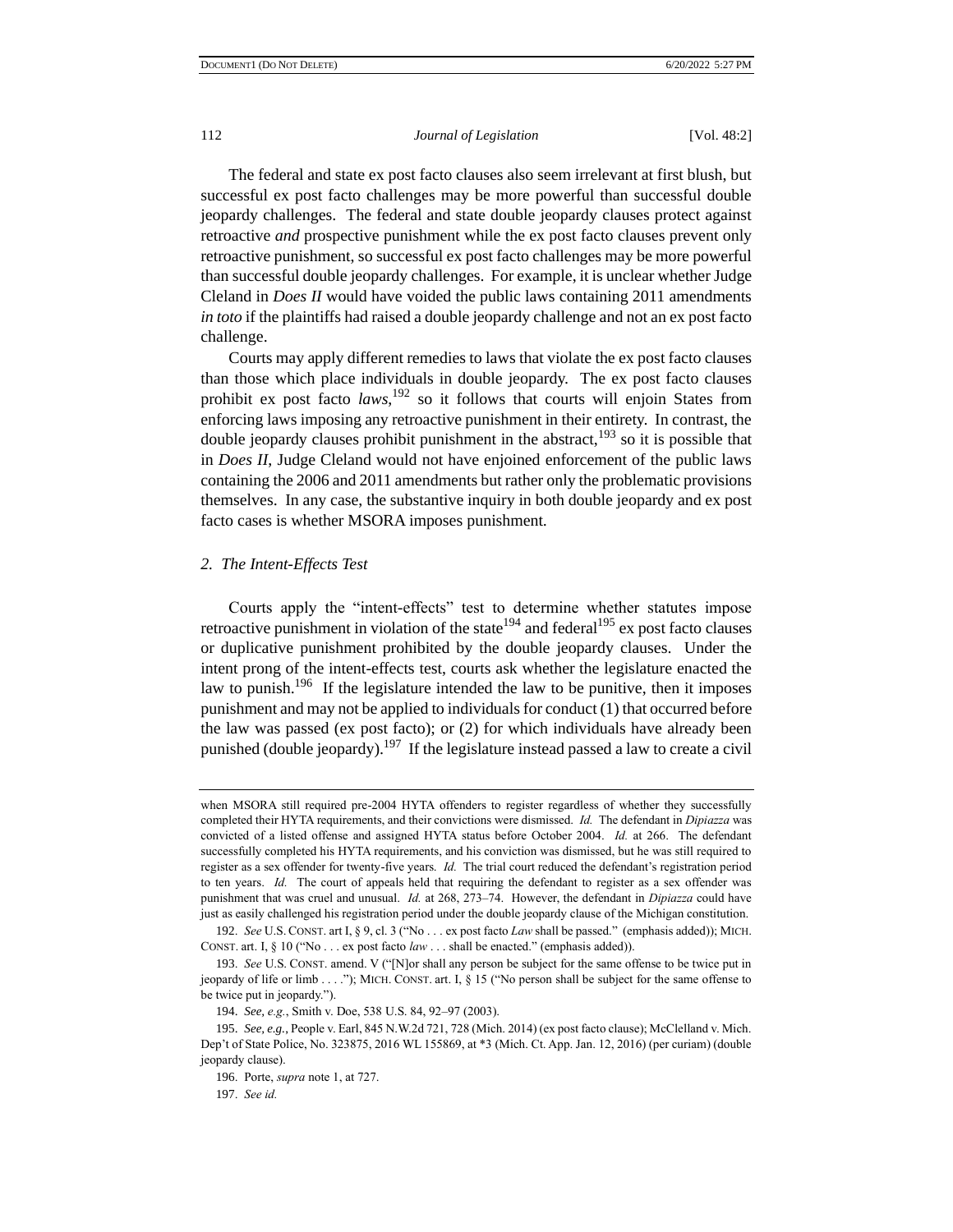regime, courts determine whether the law's effects render it punitive nonetheless.<sup>198</sup> Even *Does I Appeal*<sup>199</sup> and *Betts*<sup>200</sup> agreed that the Michigan legislature did not enact MSORA to punish sex offenders, so courts will focus on the effects prong of the intent-effects test in future challenges to the statute.

Courts examine the factors detailed by the Supreme Court in *Kennedy v. Mendoza Martinez*<sup>201</sup> to determine whether a law is effectively punitive.<sup>202</sup> The *Mendoza-Martinez* factors include whether the law: (1) imposes what has historically been regarded as punishment; (2) imposes affirmative disability or restraint; (3) promotes the traditional aims of punishment; (4) advances legitimate, nonpunitive purposes; and (5) is excessive in relation to its legitimate purpose.<sup>203</sup> In *Smith v. Doe*, the Supreme Court applied the intent-effects test and held that Alaska's Sex Offender Registration Act ("ASORA") did not impose punishment.<sup>204</sup>

ASORA was similar to MSORA in many respects.<sup>205</sup> For example, ASORA required all sex offenders to register with law enforcement for either fifteen years or for life, depending on the severity of their offenses.<sup>206</sup> Upon initial registration, registrants were required to provide law enforcement with, among other things, their names, addresses, employers, birth dates, driver's license numbers, and a description of any car they "ha[d] access to regardless of whether that access is regular or not."<sup>207</sup> This information, along with registrants' photographs, was published in an online database.<sup>208</sup> Alaska registrants were also subject to periodic and immediate reporting requirements.<sup>209</sup> However, unlike the old MSORA, ASORA's reporting requirements were not necessarily in-person; registrants could notify law enforcement in writing. $2^{10}$  The Sixth Circuit and the Michigan Supreme Court applied the same analysis as *Smith* in *Does I Appeal* and *Betts* and held that MSORA imposed punishment. $^{211}$ 

#### *a. Resemblance to Traditional Forms of Punishment*

Concerning the first *Mendoza-Martinez* factor, the Supreme Court in *Smith* rejected the respondent's arguments that ASORA's obligations resembled traditional forms of punishment.<sup>212</sup> Smith held that ASORA's obligations did not resemble

203. *Id.*

205. *See id.* at 89–92.

209. *See id.* 

<sup>198.</sup> *Id.* at 728.

<sup>199.</sup> 834 F.3d 696, 700–01 (6th Cir. 2016).

<sup>200.</sup> 968 N.W.2d 497, 507–08 (Mich. 2021).

<sup>201.</sup> 372 U.S. 144, 168–69 (1963).

<sup>202.</sup> Smith v. Doe, 538 U.S. 84, 97 (2003).

<sup>204.</sup> *Id.* at 105–06.

<sup>206.</sup> ALASKA STAT. § 12.63.020 (2018).

<sup>207.</sup> *Id.* § 12.63.010 (2006).

<sup>208.</sup> *Id.* § 18.65.087 (2004).

<sup>210.</sup> *Id.*

<sup>211.</sup> *See* Porte, *supra* note 1, at 733–36.

<sup>212.</sup> Smith v. Doe, 538 U.S. 84, 97–99 (2003).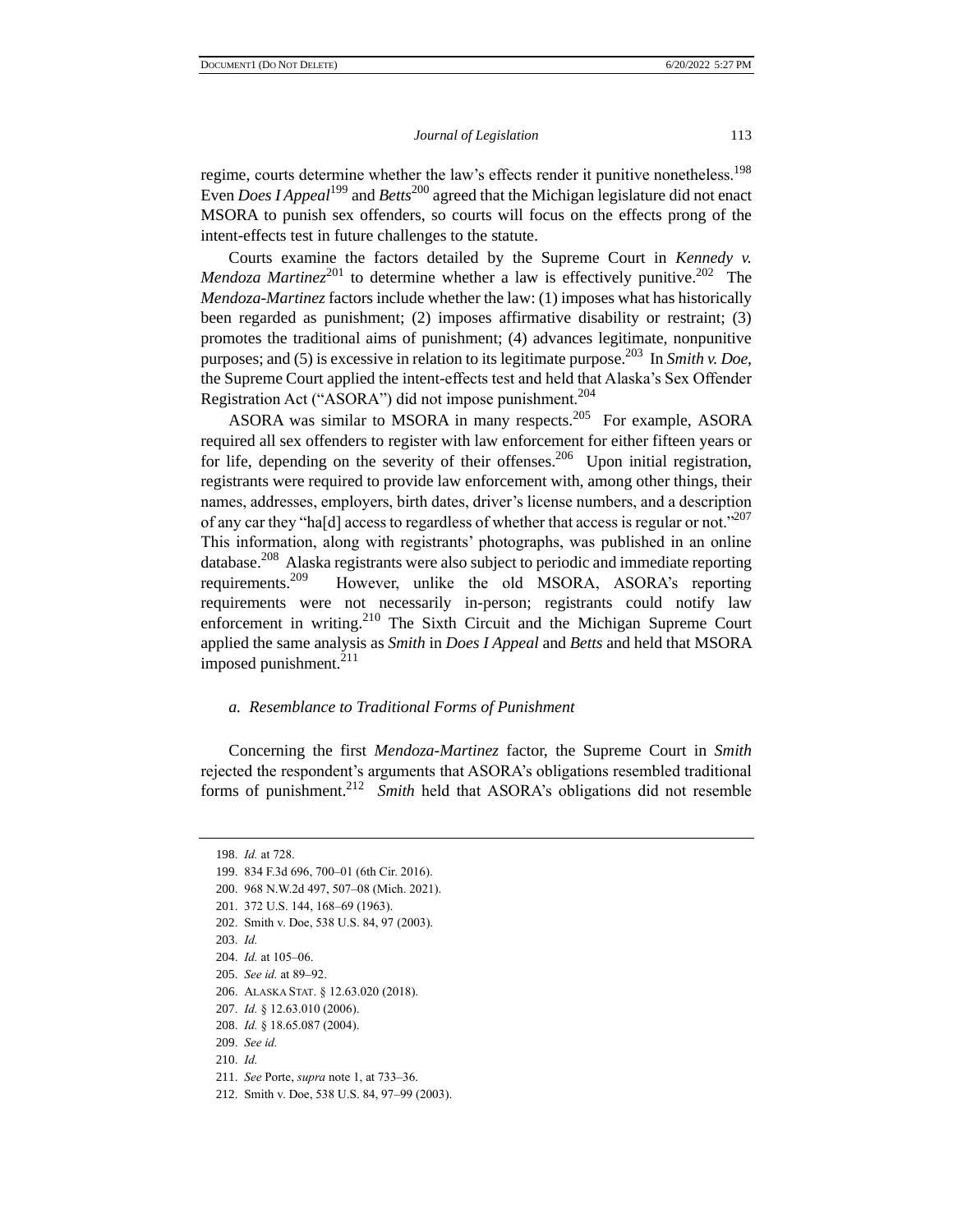whipping, pillory, or branding because they imposed no physical pain.<sup>213</sup> The Court also held that Alaska's online registry did not resemble public shaming, humiliation, or banishment because it merely disseminated truthful information already available to the public.<sup>214</sup> Any negative effects stemming from the public availability of registrants' information were "but a collateral consequence of a valid regulation."<sup>215</sup>

*Does I Appeal* and *Betts* easily distinguished MSORA from ASORA. For example, both courts agreed that MSORA's student safety zone restrictions resembled banishment and parole.<sup>216</sup> Additionally, Michigan's PSOR went further than Alaska's by listing registrants' tier designations, which, according to the Sixth Circuit, shamed registrants by listing their *presumed* dangerousness without any measure of their *actual* dangerousness.<sup>217</sup> The Sixth Circuit also noted that pre-October 2004 HYTA sex offenders' information was listed in the public registry when, in the absence of MSORA, their records would have been sealed if they had completed their HYTA requirements.<sup>218</sup> Both courts also held that MSORA's inperson reporting requirements resembled parole because they enabled law enforcement to constantly monitor registered sex offenders.<sup>219</sup>

#### *b. Affirmative Disability or Restraint*

In *Smith*, Justice Kennedy concluded that the second *Mendoza-Martinez* factor weighed against finding that ASORA was punitive. $220$  The Court reasoned that ASORA's ongoing reporting requirements did not impose affirmative disability because they left offenders *free to change* jobs or residences; offenders were required only to *report* those changes to law enforcement.<sup>221</sup> However, the Court did not address whether the lower court's erroneous assumption that ASORA's reporting requirements were in-person would have, if accurate, changed the affirmative disability calculus.<sup>222</sup>

*Does I Appeal* and *Betts* both held that multiple provisions of MSORA imposed affirmative disability or restraint. Specifically, both courts detailed that MSORA's in-person reporting requirements disabled registrants from engaging in various activities without reporting them to police, and MSORA's student safety provisions imposed obvious restraints. $^{223}$ 

<sup>213.</sup> *Id.* at 97–98.

<sup>214.</sup> *Id.* at 98.

<sup>215.</sup> *Id.* at 99.

<sup>216.</sup> *Does I Appeal*, 834 F.3d 696, 701–03 (6th Cir. 2016); *People v. Betts*, 968 N.W.2d 497, 507–10 (Mich. 2021).

<sup>217.</sup> *Does I Appeal*, 834 F.3d at 702–03. *Contra Betts*, 968 N.W.2d at 528 (Viviano, J., concurring in part and dissenting in part) ("[T]he publication of the registrant's tier classification is not a punishment.").

<sup>218.</sup> *Does I Appeal*, 834 F.3d at 702–03.

<sup>219.</sup> *Id.*; *Betts*, 968 N.W.2d at 509–10.

<sup>220.</sup> Smith v. Doe, 538 U.S. 84, 100 (2003).

<sup>221.</sup> *Id.*

<sup>222.</sup> *Id.* at 101.

<sup>223.</sup> *Does I Appeal*, 834 F.3d at 703; *Betts*, 968 N.W.2d at 510–12.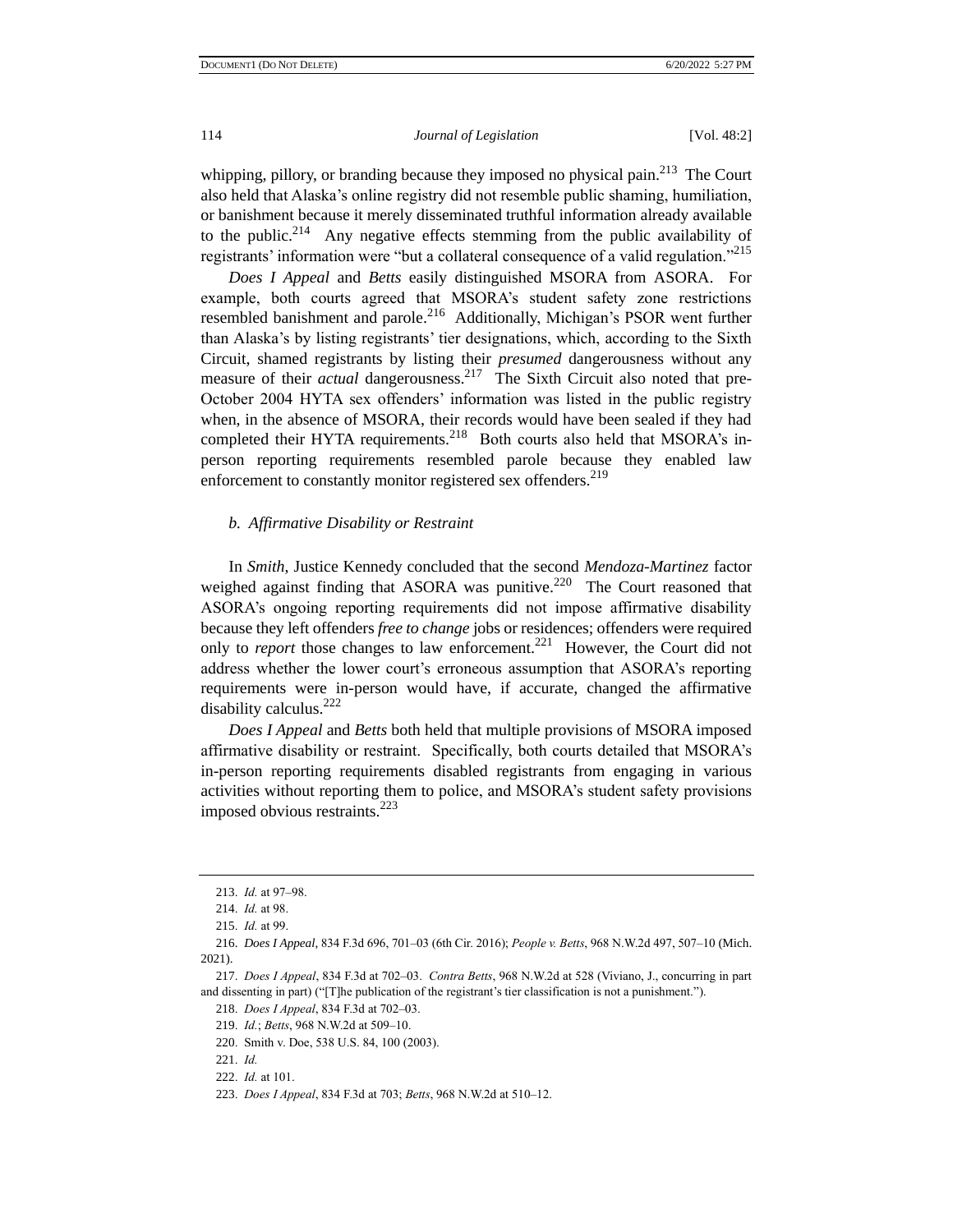#### *c. Furtherance of the Goals of Punishment*

In *Smith*, the State conceded the third *Mendoza-Martinez* factor and agreed with the respondents that ASORA may deter crime, but the Court held that this did not weigh heavily in favor of holding that ASORA was punitive.<sup>224</sup> The Court also held that even if Alaska's lifetime-registration periods implied that Alaska had retributively imposed more serious restrictions on offenders who had committed more serious crimes, the State's disparate registration periods were rationally connected to future dangerousness and were not punitive.<sup>225</sup>

Like Alaska in *Smith*, Michigan conceded that MSORA deterred sex crimes in Does I Appeal<sup>226</sup> and *Betts*.<sup>227</sup> Both courts articulated that MSORA was retributive because offenders' crimes of convictions, as opposed to individualized assessments of dangerousness, controlled whether Tier I, Tier II, or Tier III restrictions applied.<sup>228</sup> The Sixth Circuit also reasoned that MSORA incapacitated registrants by reducing opportunities to re-offend.<sup>229</sup>

#### *d. Rational Connection to Nonpunitive Purpose*

The Supreme Court has declared that the fourth *Mendoza-Martinez* factor, rational connection to a nonpunitive purpose, was the most significant.<sup>230</sup> In *Smith*, the parties conceded that ASORA legitimately furthered public safety.<sup>231</sup> In *Betts*, the Michigan Supreme Court held that MSORA furthered the same legitimate interest, "given the low bar of rationality."<sup>232</sup> In contrast, the Sixth Circuit questioned the efficacy of sex offender registration schemes in general, pointing to studies concluding that sex offender registration statutes are at best ineffective and, at worst, actually increase the risk of recidivism among registrants.<sup>233</sup>

### *e. Scope with Respect to Legitimate Purpose*

The *Smith* litigants argued that although ASORA was rationally related to public safety, its provisions were overbroad.<sup>234</sup> The Court disagreed, holding that even if ASORA was not narrowly drawn, any imprecision did not "suggest that the Act's

<sup>224.</sup> *Smith*, 538 U.S. at 102. Justice Kennedy wrote that any deterrent effect caused by the statute was merely ancillary to its legitimate purpose. *Id.*

<sup>225.</sup> *Id.*

<sup>226.</sup> *Does I Appeal*, 834 F.3d at 704.

<sup>227.</sup> *Betts*, 968 N.W.2d at 512.

<sup>228.</sup> *See Does I Appeal*, 834 F.3d at 704; *Betts*, 968 N.W.2d at 512. *Contra Betts*, 968 N.W.2d at 528 (Viviano, J., concurring in part and dissenting in part) ("I cannot see how the lack of [individualized risk assessments] and the reliance on the convicted offense constitutes a punishment.").

<sup>229.</sup> *Does I Appeal*, 834 F.3d at 704.

<sup>230.</sup> *Smith*, 538 U.S. at 102.

<sup>231.</sup> *Id.* at 103.

<sup>232.</sup> *Betts*, 968 N.W.2d at 513.

<sup>233.</sup> *Does I Appeal*, 834 F.3d at 704–05.

<sup>234.</sup> *Smith*, 538 U.S. at 103.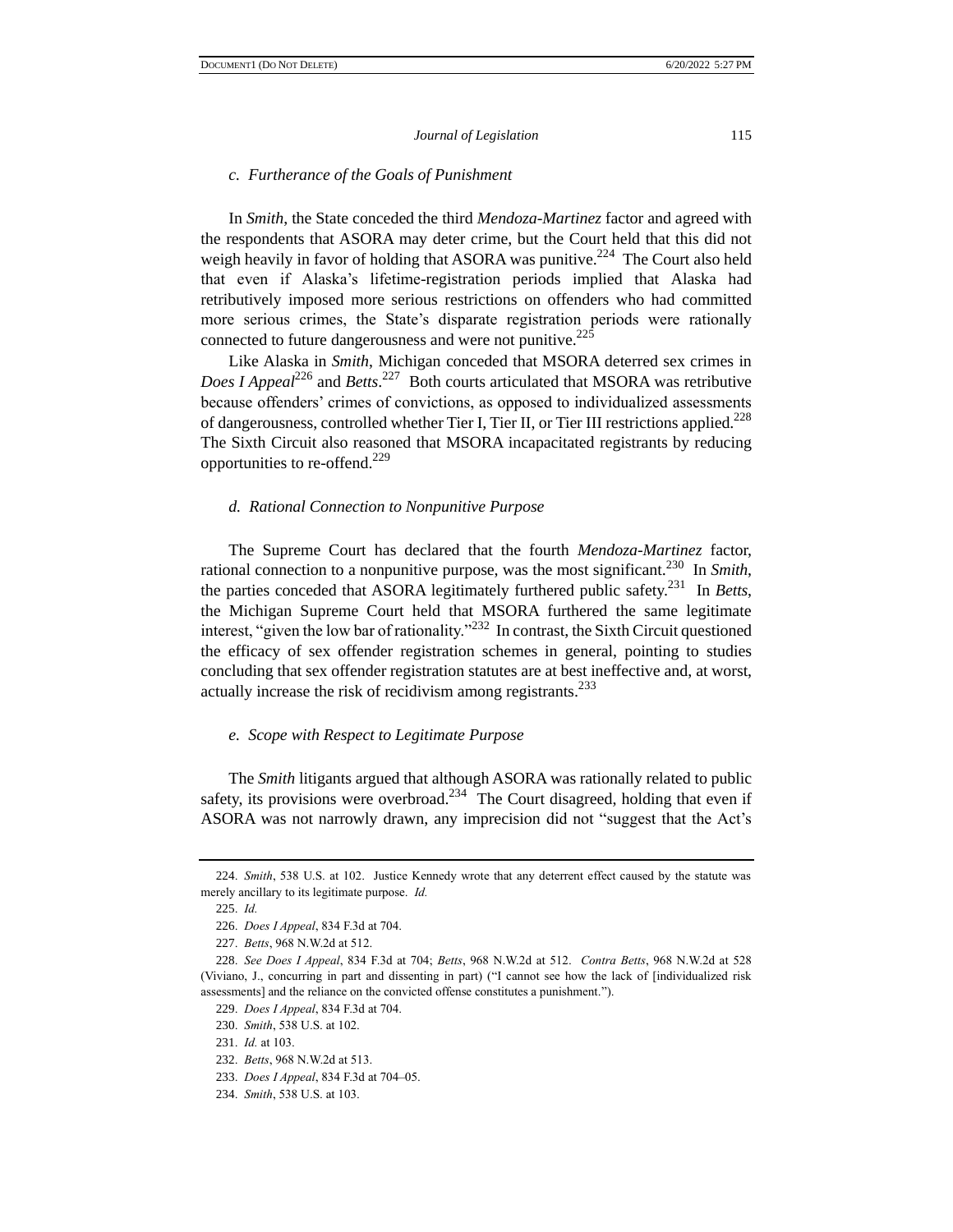nonpunitive purpose [was] a 'sham or mere pretext." $235$  The Court reasoned that Alaska could rationally legislate sex offenders as a class without individualized assessments of risk given the "frightening and high" recidivism rates reportedly present among *all* sex offenders.<sup>236</sup> Alaska's fifteen-year and lifetime reporting periods were also not found to be excessive in light of the length of time during which sex offenders are likely to re-offend.<sup>237</sup> Finally, Alaska's online registry was permissible "[g]iven the general mobility of our population."<sup>238</sup>

In contrast, *Does I Appeal*<sup>239</sup> and *Betts*<sup>240</sup> held that MSORA's student-safety zones, in-person reporting requirements, and separation of offenders into tiers without individualized risk assessments were excessive concerning the statute's questionably legitimate purpose. The Michigan Supreme Court also doubted whether the length of MSORA's registration periods was necessary.<sup>241</sup> Considering the aggregate weight of all five *Mendoza-Martinez* factors, both courts held that MSORA was an ex post facto law.<sup>242</sup> The next Section applies the *Does I Appeal* and *Smith* analyses to the new MSORA to determine whether the statute is still an ex post facto law.

#### *3. The New MSORA Under the Intent-Effects Test*

The Michigan legislature removed some of the provisions from MSORA that the Sixth Circuit and the Michigan Supreme Court took issue with and amended others.<sup>243</sup> The removal of MSORA's student-safety provisions and registrants' tiers from the PSOR ostensibly reduces the punitive effect of the new MSORA. However, local police stations now *may* allow registrants to report remotely.<sup>244</sup> The Michigan legislature should explicitly allow remote reporting, or else registrants whose local police posts continue to require in-person reporting could successfully challenge MSORA. The State did not address MSORA's tier system, but the Sixth Circuit's and the Michigan Supreme Court's objections to MSORA's lack of individualized risk assessments do not comport with well-established precedent as a matter of logic.

The courts' conclusions that MSORA's lack of individualized risk assessments renders the statute punitive is but another way of saying that Michigan may not

<sup>235.</sup> *Id.* (quoting Kansas v. Hendricks, 521 U.S. 346, 371 (1997) (Kennedy, J., concurring)).

<sup>236.</sup> *Id.* (quoting McKune v. Lile, 536 U.S. 24, 34 (2002)); *see also* Ira Mark Ellman & Tara Ellman, *"Frightening and High": The Supreme Court's Crucial Mistake About Sex Crime Statistics*, 30 CONST. COMMENT. 495, 499 (2015) ("[T]he evidence for *McKune*'s claim that offenders have high recidivism rates . . . was just the unsupported assertion of someone without research expertise who made his living selling [sex offender] counseling programs to prisons." (footnote omitted)).

<sup>237.</sup> *Smith*, 538 U.S. at 104.

<sup>238.</sup> *Id.* at 105.

<sup>239.</sup> *Does I Appeal*, 834 F.3d 696, 705 (6th Cir. 2016).

<sup>240.</sup> 968 N.W.2d 497, 512–15 (Mich. 2021).

<sup>241.</sup> *Id.* at 514.

<sup>242.</sup> *Does I Appeal*, 834 F.3d at 705; *Betts*, 968 N.W.2d at 515.

<sup>243.</sup> *See supra* Section II.D.

<sup>244.</sup> MICH. COMP. LAWS ANN. § 28.725 (West Supp. 2021).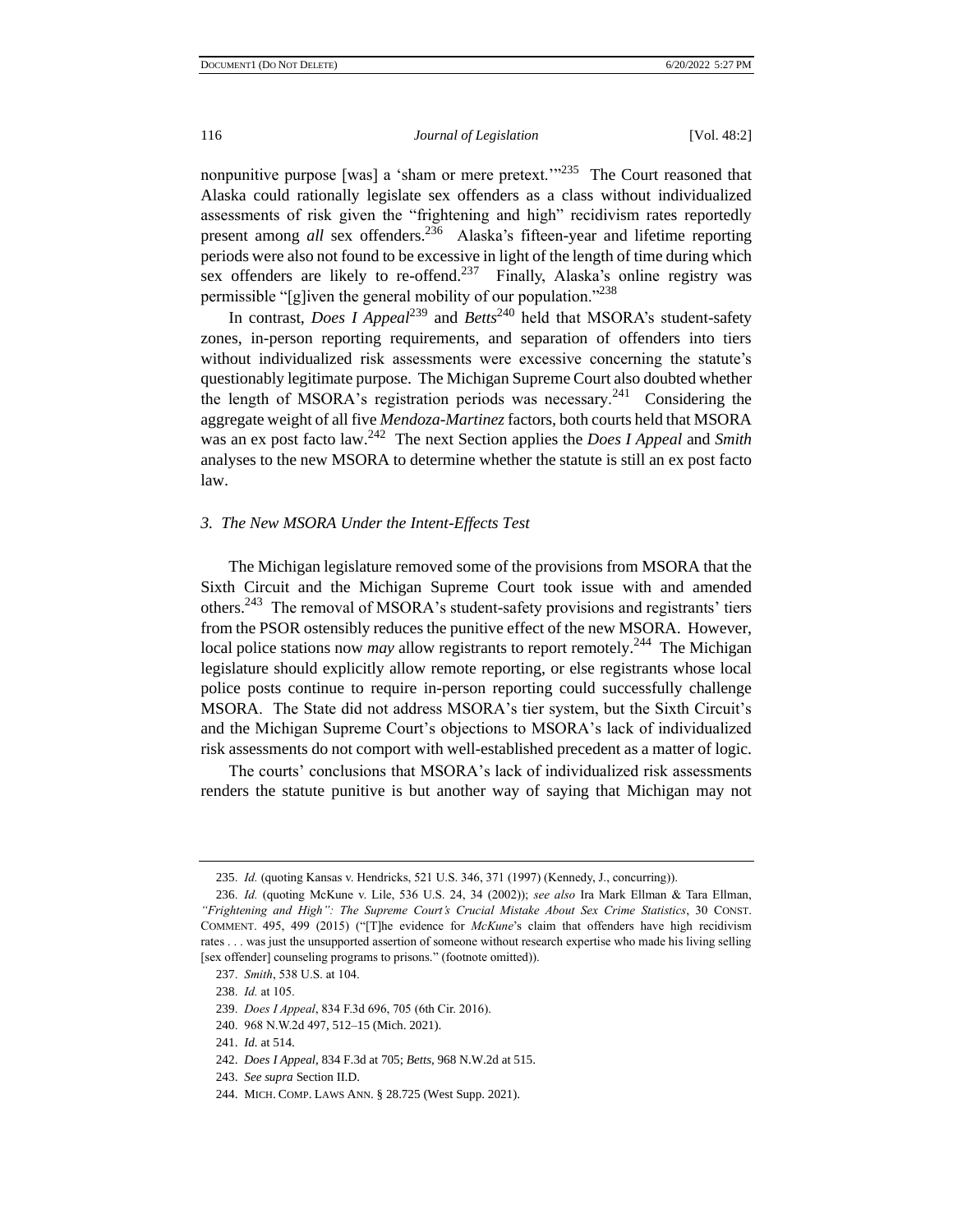regulate sex offenders as a class, a view which *Smith* explicitly rejected.<sup>245</sup> The Supreme Court endorsed Alaska's two-tiered system<sup>246</sup> while *Does I Appeal* and Betts rejected Michigan's three-tiered system.<sup>247</sup> Neither Sixth Circuit in *Does I Appeal* nor the Michigan Supreme Court in *Betts* addressed why the latter is permissible while the former is not.

The U.S. Supreme Court's procedural due process jurisprudence in the sex offender registration law context also illustrates the issues with the courts' views. States may permissibly impose implications based solely on a criminal conviction, and such obligations are not necessarily punitive merely because a criminal conviction is a condition precedent to their application.<sup>248</sup> If States have the *power* to regulate sex offenders as a class, it defies logic to say that States impose unconstitutional punishment whenever they exercise that power.

The courts' concerns with MSORA's lack of individualized risk assessments were more likely an expression of the courts' dissatisfaction with the obligations and restrictions that the State categorically imposed.<sup>249</sup> Consequently, whether the new MSORA is an ex post facto law is likely controlled by the fourth and most important *Mendoza-Martinez* factor: rational connection to a legitimate, nonpunitive purpose.<sup>250</sup> However, it is also possible that federal courts could apply the Sixth Circuit's line of cases holding that *federal* sex offender legislation does not punish ex post facto to MSORA. To understand whether these holding could be applied to MSORA, it is necessary to discuss the current federal sex offender registration scheme.

248. *Smith*, 538 U.S. at 100.

<sup>245.</sup> Smith v. Doe, 538 U.S. 84, 87 (2003) ("The State's determination to legislate with respect to convicted sex offenders as a class, rather than require individual determination of their dangerousness, does not render the Act punitive." (citations omitted)).

<sup>246.</sup> *Id.* at 84. *See generally* text accompanying *supra* note 206 (detailing ASORA's fifteen-year and lifetime registration periods, which effectively created a two-tiered registration scheme).

<sup>247.</sup> *Does I Appeal*, 834 F.3d at 705; *Betts*, 968 N.W.2d at 515. The *Does III* plaintiffs argue that MSORA's lack of individualized review and the inability of Tier II and Tier III offenders to petition to end their registration periods. Verified Class Action Complaint at 169–76, *Does III*, No. 2:22-cv-10209 (E.D. Mich. Feb. 2, 2022). If states may prescribe different registration requirements based on registrants' perceived dangerousness, Michigan may restrict more dangerous offenders from petitioning to end their registration periods. The *Does III* plaintiffs' demand for individualized review should be rejected on the strength of *Smith* as well, though the courts' opinions in *Does I Appeal* and *Betts* cast doubt on whether either of the *Does III* plaintiffs' claims discussed will be dismissed.

<sup>249.</sup> Ironically, before the 2011 amendments, scholars argued that adopting a three-tiered registration system would make MSORA *less* punitive. *See* Kari Melkonian, Note, *Michigan's Sex Offender Registration Act: Does It Make Communities Safer? The Implications of the Inclusion of a Broad Range of Offenders, a Review of Statutory Amendments and Thoughts on Future Changes*, 84 U. DET. MERCY L. REV. 355, 378–80 (2007); Mark E. Rath, *Michigan's Scarlet Letter Laws: Are Changes in Order?*, 15 THOMAS M. COOLEY L. REV. 291, 314 (1995).

<sup>250.</sup> The language used by the Sixth Circuit and the Michigan Supreme Court implied that both courts are willing to overturn MSORA on the grounds that it is not rationally related to a public safety purpose. *Does I Appeal*, 834 F.3d 696, 704 (6th Cir. 2016) ("[T]he record before us provides scant support for the proposition that [M]SORA in fact accomplishes its professed goals."); People v. Betts, 968 N.W.2d 497, 514 (Mich. 2021) ("For our limited purpose in examining the potential excessiveness of the 2011 SORA in regard to its publicsafety purpose, . . . the 2011 SORA's efficacy is unclear." (footnote omitted)).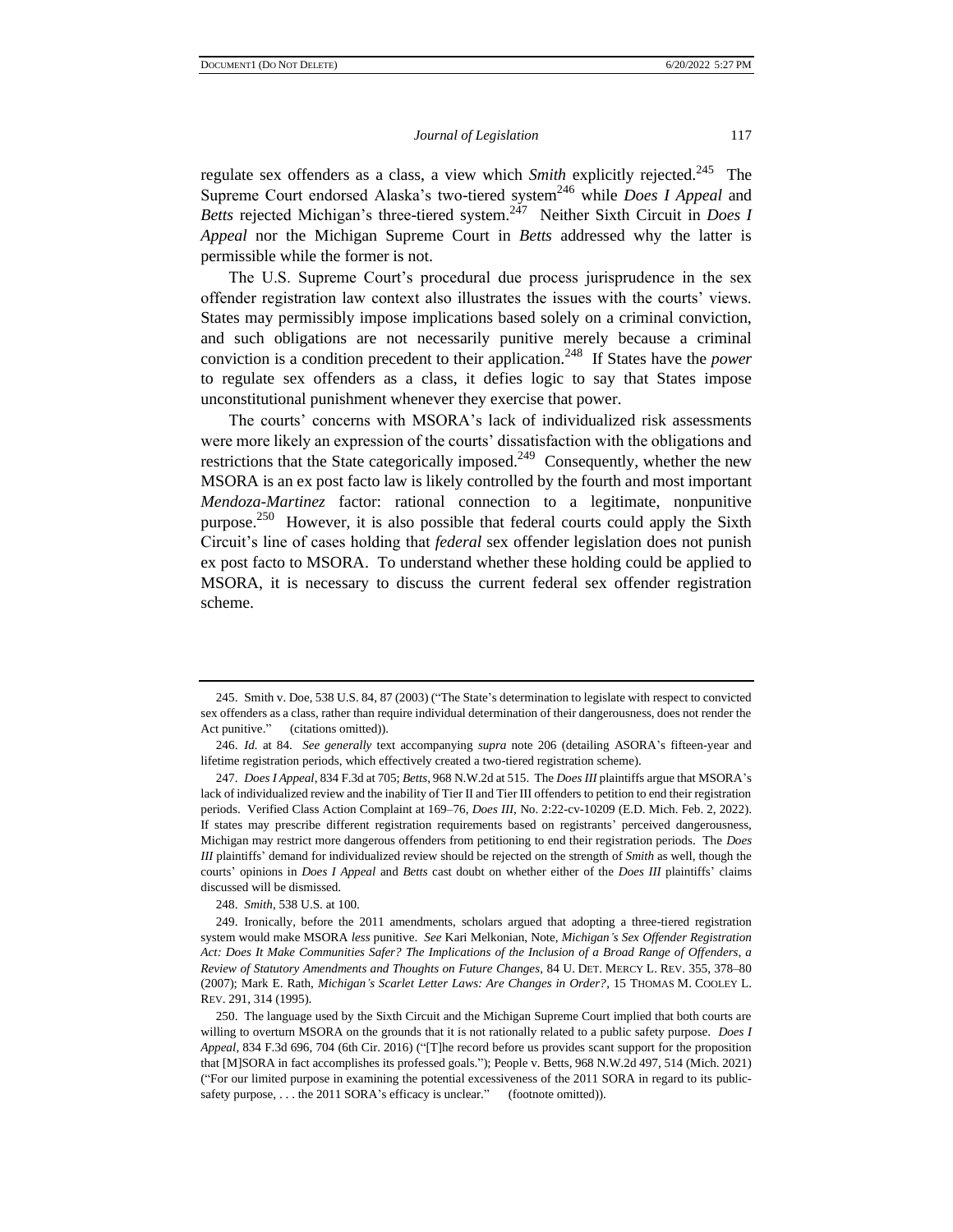#### *4. Ex Post Facto Challenges to Federal Sex Offender Registration Laws*

Challenges to federal sex offender legislation first arose after Congress passed the Sex Offender Registration and Notification Act ("SORNA") in 2006, which took effect in 2010.<sup>251</sup> SORNA requires sex offenders to comply with the registration obligations prescribed by the  $Act^{252}$ —obligations that, since their enactment, essentially mirror the obligations in the new MSORA.<sup>253</sup> However, SORNA applies to all sex offenders as defined by federal law *regardless of when they were convicted*, <sup>254</sup> meaning that some sex offenders that are not required to register under Michigan law are still required to register *with* Michigan law enforcement under federal law.<sup>255</sup>

In *United States v. Felts*, an individual required to register as a sex offender in Tennessee under SORNA but who was *not* required to register under state law challenged SORNA in federal court in 2010.<sup>256</sup> The plaintiff had been convicted of a sex crime in 1994,<sup>257</sup> and Tennessee's registration requirement only applied to sex offenders convicted after January 1,  $1996$ <sup>258</sup> The plaintiff argued that SORNA violated the Ex Post Facto Clause by requiring him to register as a sex offender for the first time nearly twenty years after his conviction.<sup>259</sup> The Sixth Circuit eschewed the *Mendoza-Martinez* analysis and found instead that the Supreme Court's decision in *Smith* was dispositive.<sup>260</sup> Consequently, the Sixth Circuit held that SORNA did not violate the Ex Post Facto Clause.<sup>261</sup>

*Felts* ought to have controlled *Does I Appeal*, at least in part. The Sixth Circuit ostensibly disagreed, as the court did not discuss *Felts*—or any other SORNA cases—in *Does I Appeal*. 262 This may reflect a broader trend that courts will not consider SORNA cases when considering constitutional challenges to state sex

252. Reynolds v. United States, 565 U.S. 432, 434 (2012).

<sup>251.</sup> *See* United States v. Stock, 685 F.3d 621, 626 (6th Cir. 2012); *see also* Sex Offender Registration and Notification Act, Pub. L. No. 109-248, 120 Stat. 590 (2006) (codified as amended at 34 U.S.C. §§ 20901–20962 (2018 Supp. II)).

SORNA replaced the Jacob Wetterling Act, which had prescribed minimum guidelines for state sex offender registries and conditioned the receipt of federal funding to law enforcement agencies on states' compliance with minimum guidelines. *See* Violent Crime Control and Law Enforcement Act of 1994, Pub. L. No. 103–322, § 170101, 108 Stat. 1796, 2038–42, *repealed by* Adam Walsh Child Protection and Safety Act of 2006, Pub. L. No. 109-248, § 129, 120 Stat. 587, 600. SORNA retains these obligations on the States in addition to obligations imposed on sex offenders. *See* 34 U.S.C. §§ 20901–20962.

<sup>253.</sup> *See* The National Guidelines for Sex Offender Registration and Notification, 73 Fed. Reg. 38,030, 38,054–58, 38,062–69 (July 2, 2008); *see also* Registration Requirements Under the Sex Offender Registration and Notification Act, 86 Fed. Reg. 69,856, 69,884–87 (Dec. 8, 2021) (to be codified at 28 C.F.R. pt. 72) (current SORNA guidelines).

<sup>254.</sup> *See* 86 Fed. Reg. at 69,867–69 (to be codified at 28 C.F.R. pt. 72.3).

<sup>255.</sup> *See* Willman v. Att'y Gen., 972 F.3d 819, 823 (6th Cir. 2020), *cert. denied*, 141 S. Ct. 1269 (2021) (mem.).

<sup>256.</sup> United States v. Felts, 674 F.3d 599, 602 (6th Cir. 2012).

<sup>257.</sup> *Id.*

<sup>258.</sup> TENN. CODE ANN. § 39-13-703(3)(A) (2021).

<sup>259.</sup> *Felts*, 674 F.3d at 605–06.

<sup>260.</sup> *See id.* at 606.

<sup>261.</sup> *Id.*

<sup>262.</sup> 834 F.3d 696 (6th Cir. 2016).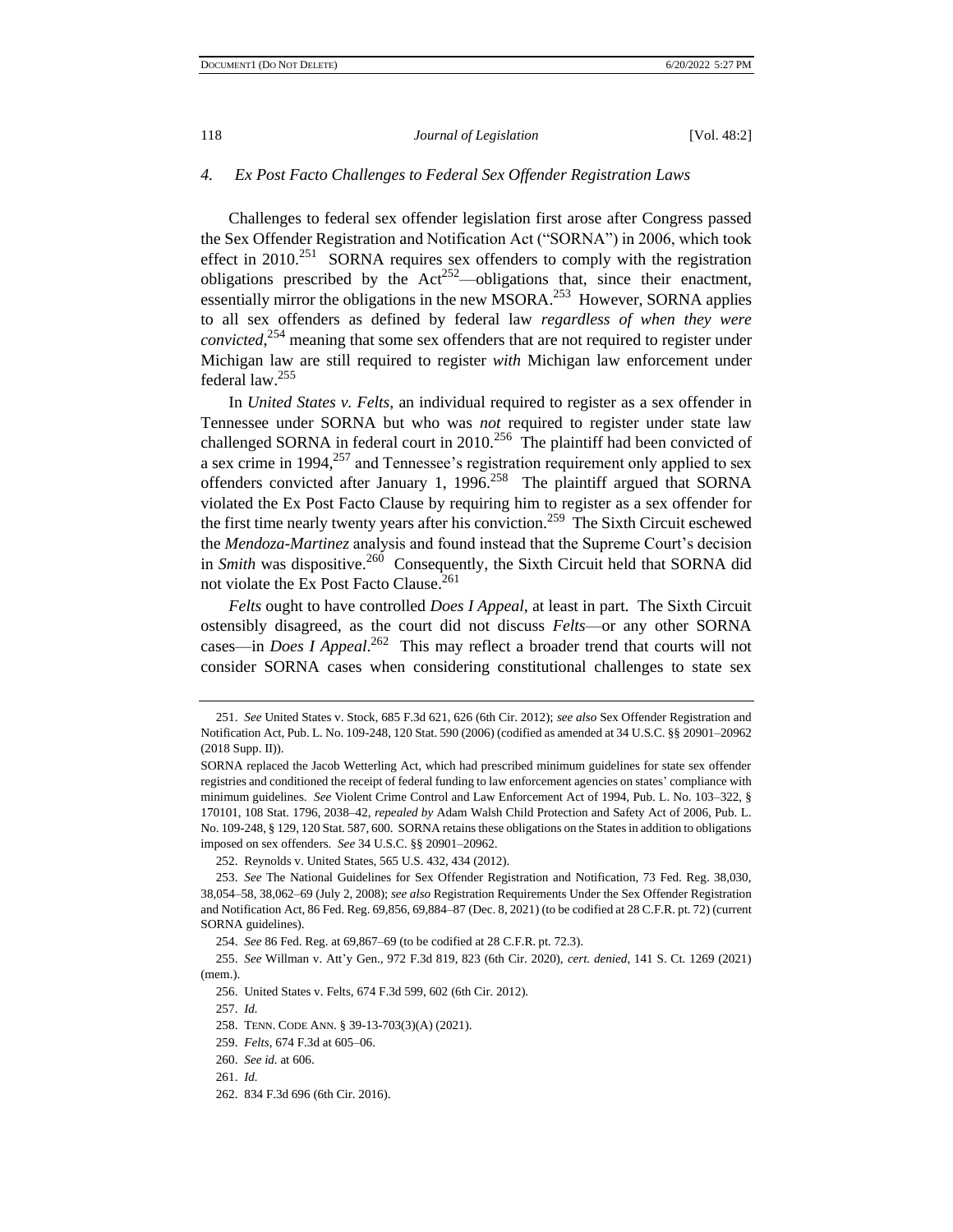offender registration laws, even if the underlying obligations are identical. This trend was repeated more recently in *Willman v. Attorney General*, where an individual convicted of a listed offense in Michigan before September 1995 challenged SORNA under the Ex Post Facto Clause in  $2019$ <sup>263</sup>

In *Willman*, The Sixth Circuit held that the plaintiff's Ex Post Facto claim was controlled by *Felts*, a decision with which more recent circuit court decisions were in accord.<sup>264</sup> *Willman* relegated its discussion of *Does I Appeal* to a footnote, where the Sixth Circuit noted that "[i]n that case, we determined that [MSORA] was an unconstitutional ex post facto law because it was retroactive, and its stringent restrictions (such as severe limits on where sex offenders were allowed to live and work) constituted punishment."<sup>265</sup>

*Willman*'s characterization of *Does I Appeal* implies that the old MSORA imposed punishment ex post facto because of its residency restrictions. If this is true, the new MSORA does not violate the Ex Post Facto Clause. However, like *Felts*, Willman also did not apply a *Mendoza-Martinez* analysis.<sup>266</sup> Given the Sixth Circuit's trend of not discussing SORNA cases in the context of challenges to state sex offender registration laws and vice-versa, it is unclear whether federal courts will apply *Willman*'s SORNA analysis to the new MSORA. Last, even if *Willman* controls whether the new MSORA violates the federal constitution, *Willman* will not control a state court's decision concerning the constitutionality of MSORA under state law.<sup>267</sup> Consequently, whether MSORA has a rational connection to a legitimate, nonpunitive purpose will still likely control whether the statute punishes ex post facto.

# VI. RATIONAL BASIS REVIEW: THE EQUAL PROTECTION, DUE PROCESS, AND EX POST FACTO CLAUSES

The rational basis test is effectively the same concerning equal protection, substantive due process, and ex post facto challenges to sex offender registration laws in federal<sup>268</sup> and Michigan<sup>269</sup> courts: rational connection to a legitimate government purpose. The *Mendoza-Martinez* factor concerning *nonpunitive* legitimate government interest applicable to ex post facto challenges will be the same as the interest in equal protection and substantive due process cases: public safety. Prior to

<sup>263.</sup> 972 F.3d 819, 822 (6th Cir. 2020).

<sup>264.</sup> *Id.* at 824–25. Only one of the cases cited by *Willman*, *United States v. Wass*, 954 F.3d 184 (4th Cir. 2020), was decided after the Sixth Circuit's decision in *Does I Appeal*. *See Willman*, 972 F.3d at 824–25.

<sup>265.</sup> *Willman*, 972 F.3d at 822 n.1.

<sup>266.</sup> *See id.* at 824–25.

<sup>267.</sup> People v. Gillam, 734 N.W.2d 585, 590 (Mich. 2007) ("[E]ven when there is no conflict among the lower federal courts, we are free to follow or reject their authority.").

<sup>268.</sup> *See* City of Cleburne v. Cleburne Living Ctr., 473 U.S. 432, 440 (1985) (equal protection); Washington v. Glucksberg, 521 U.S. 702, 720–21 (1997) (substantive due process); *see supra* Section V.B.2.d (ex post facto).

<sup>269.</sup> Phillips v. Mirac, Inc., 685 N.W.2d 174, 184 (Mich. 2004) (equal protection); Morreale v. Dep't of Comm. Health, 726 N.W.2d 438, 441 (Mich. Ct. App. 2006) (substantive due process); *see supra* Section V.B.2.d (ex post facto).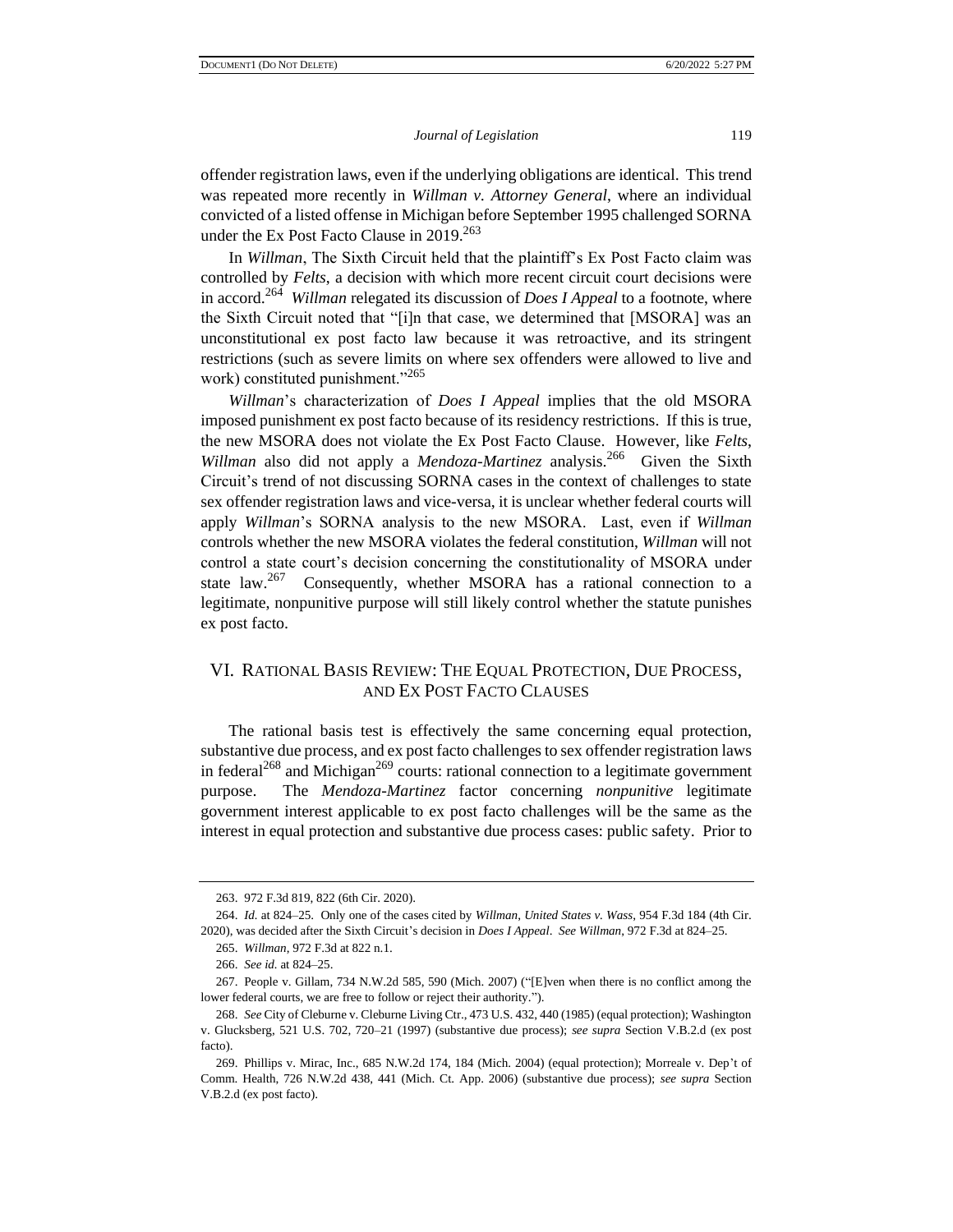*Does I Appeal* and *Betts*, federal and state precedent uniformly held that MSORA was rationally related to public safety.

Courts have held in the equal protection,  $270$  substantive due process,  $271$  and ex post facto<sup>272</sup> contexts that MSORA rationally furthered public safety. Moreover, among the States whose supreme courts invalidated their sex offender registration regimes as ex post facto laws, the state supreme courts all held that the challenged sex offender laws were rationally related to a legitimate purpose when those laws contained no residency restrictions.<sup>273</sup> Registrants have claimed that MSORA's registration requirements lack a rational basis generally, and have also claimed that certain provisions lack a rational basis *when applied retroactively*.

#### *1. Rational Basis for Applying MSORA Retroactively*

Retroactive laws raise different concerns than prospective laws because retroactive laws may implicate individuals' "interests of fair notice and repose," and thereby offend due process.<sup>274</sup> In *Does I*, the plaintiffs argued that MSORA offended due process by retroactively requiring one of the plaintiffs to register as a sex offender when his non-sexual crime of conviction was added to MSORA as a listed offense after his conviction<sup>275</sup> and by retroactively extending the length of the other plaintiffs' registration periods.<sup>276</sup> The plaintiffs also argued that the notice interests of offenders who had pled guilty to listed offenses when MSORA imposed different requirements and shorter registration periods were implicated because those offenders may not have pled guilty if they had known their registration obligations would change in the future.<sup>277</sup>

<sup>270.</sup> *See* Lanni v. Engler, 994 F. Supp. 849, 855 (E.D. Mich. 1998); Haddad v. Fromson, 154 F. Supp. 2d 1085, 1094–96 (W.D. Mich. 2001), *overruled on other grounds by* Lapides v. Bd. of Regents, 535 U.S. 613 (2002).

<sup>271.</sup> *See* Doe v. Munoz, 507 F.3d 961, 966 (6th Cir. 2007); Doe v. Mich. Dep't of State Police, 490 F.3d 491, 501 (6th Cir. 2007); Akella v. Mich. Dep't of State Police, 67 F. Supp. 2d 716, 733 (E.D. Mich. 1999); People v. Bosca, 871 N.W.2d 307, 354–56 (Mich. Ct. App. 2015) (state law challenge), *rev'd on other grounds*, 969 N.W.2d 55 (Mich. 2022) (mem.); *In re* TD, 823 N.W.2d 101, 110 (Mich. Ct. App. 2011) (same), *vacating as moot* 821 N.W.2d 569 (Mich. 2012).

<sup>272.</sup> *See* Doe v. Kelley, 961 F. Supp. 1105, 1110 (W.D. Mich. 1997); People v. Patton, 925 N.W.2d 901, 913 (Mich. Ct. App. 2018) (state law challenge); People v. Tucker, 879 N.W.2d 906, 917, 924 (Mich. Ct. App. 2015) (per curiam) (federal and state law challenge); People v. Temelkoski, 859 N.W.2d 759–61 (Mich. Ct. App. 2014) (per curiam) (same), *rev'd on other grounds*, 859 N.W.2d 743 (Mich. 2018).

<sup>273.</sup> *See* Doe v. State, 111 A.3d 1077, 1099–1100 (N.H. 2015); State v. Okla. Dep't of Corr., 305 P.3d 1004, 1028 (Okla. 2013); Wallace v. State, 905 N.E.2d 371, 383 (Ind. 2009); State v. Pollard, 908 N.E.2d 1145, 1152– 53 (Ind. 2009); State v. Letalien, 985 A.2d 4, 22 (Me. 2009); Commonwealth v. Cory, 911 N.E.2d 187, 197 (Mass. 2009); Doe v. State, 189 P.3d 999, 1016 (Alaska 2008); Commonwealth v. Muniz, 164 A.3d 1198, 1216–17 (Penn. 2017); *see also* Commonwealth v. Baker, 295 S.W.3d 437, 446 (Ky. 2009) (holding that Kentucky's sex offender residency restrictions were not rationally related to public safety).

<sup>274.</sup> *See* Landgraf v. USI Film Prods., 511 U.S. 244, 266 (1994).

<sup>275.</sup> *Does I*, 932 F. Supp. 2d 803, 820–21 (E.D. Mich. 2013), *rev'd on other grounds*, *Does I Appeal*, 834 F.3d 696 (6th Cir. 2016).

<sup>276.</sup> *Does I*, No. 12-11194, slip op. at 55–66 (E.D. Mich. filed Mar. 31, 2015), *rev'd on other grounds*, *Does I Appeal*, 834 F.3d 696 (6th Cir. 2016).

<sup>277.</sup> *See Does I*, 932 F. Supp. 2d at 820; *Does I*, No. 12-11194, slip op. at 59.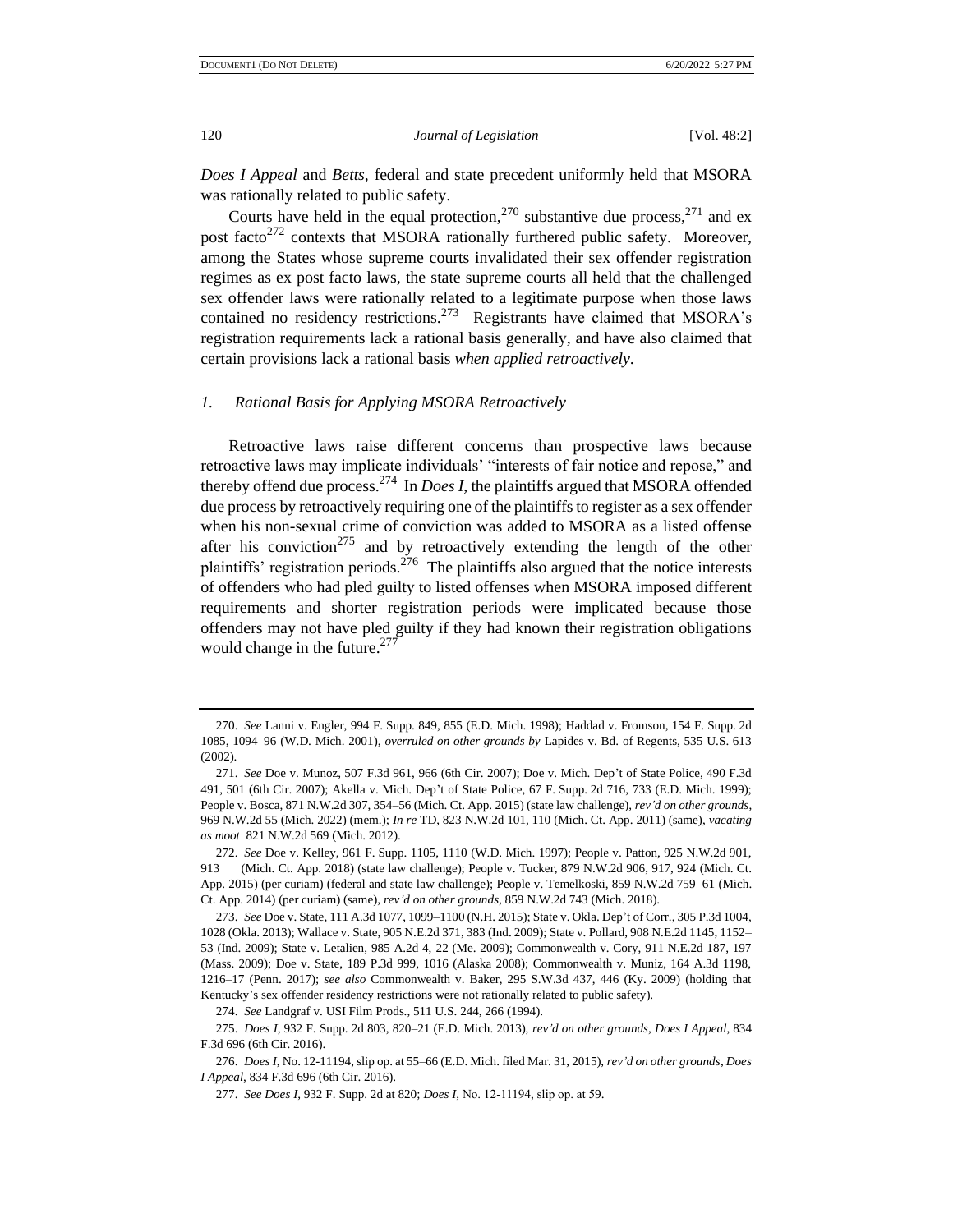Concerning the plaintiffs' plea bargain claim, Judge Cleland held that even if the state had retroactively altered the plaintiffs' plea agreements, rational basis review was still proper.<sup>278</sup> In Judge Cleland's view, the state's legitimate public safety interest justified monitoring sex offenders, regardless of when their convictions occurred.<sup>279</sup> Consequently, the Michigan legislature's retroactive application of registration obligations as such,  $280$  as well as the retroactive application of registration obligations for longer periods of time, survived rational basis review.<sup>281</sup> *Does I* effectively closes the door on due process retroactivity challenges to MSORA, which imposes fewer obligations and restrictions on sex offenders than the old MSORA, unless courts are willing to depart from the well-established principle that MSORA is justified on public safety grounds.<sup>282</sup>

#### *2. Rational Basis for MSORA Generally*

Courts determined that MSORA promoted awareness of sex offenders so that members of the public could avoid them if desired—an appropriate response considering the allegedly high likelihood that sex offenders will commit another sex crime<sup>283</sup> and the seriousness of the crimes that sex offenders commit.<sup>284</sup> Additionally, MSORA allowed law enforcement to more easily apprehend registered sex offenders who do offend again.<sup>285</sup> Courts have also held that MSORA has a rational basis for treating different classes of sex offenders differently without any individualized assessment of risk,<sup>286</sup> a view explicitly repudiated by *Does I Appeal* and *Betts*. 287

283. Doe v. Kelly, 961 F. Supp. 1105, 1110 (W.D. Mich. 1997); *Haddad*, 154 F. Supp. 2d at 1094; *TD*, 823 N.W.2d at 110; *see also Akella*, 67 F. Supp. 2d at 733 (holding that likelihood that sex offenders will re-offend is irrelevant).

284. Lanni v. Engler, 994 F. Supp. 849, 855 (E.D. Mich. 1998); *Haddad*, 154 F. Supp. 2d at 1094.

285. Doe v. Munoz, 507 F.3d 961, 966 (6th Cir. 2007); Doe v. Mich. Dep't of State Police, 490 F.3d 491, 501 (6th Cir. 2007); *Patton*, 925 N.W.2d at 913.

286. *Munoz*, 507 F.3d at 966 ("This court has already held that the state has a rational basis for treating sex offenders differently from other offenders by requiring them to register." (citing Cutshall v. Sundquist, 193 F.3d 466, 482–83 (6th Cir. 1999)); *Mich. Dep't of State Police*, 490 F.3d at 504–06 (holding that Michigan could rationally require all pre-October 2004 youthful trainees convicted of sex offenses to continue registering as sex offenders even though post-October 2004 youthful offenders convicted of sex offenses were required to register as sex offenders only if they *failed to complete* their HYTA requirements); *accord* Doe v. Cuomo, 755 F.3d 105, 113, 115 (2d Cir. 2014); Litmon v. Harris, 768 F.3d 1237, 1244 (9th Cir. 2014).

*But see supra* note 191 (discussing *Dipiazza* which held that the issue litigated in *Mich. Dep't of State Police*  was cruel and unusual punishment as applied).

<sup>278.</sup> *Does I*, No. 12-11194, slip op. at 60.

<sup>279.</sup> *Id.* at 61–62; *Does I*, 932 F. Supp. 2d at 820–21 (citing Doe v. Mich. Dep't of State Police, 490 F.3d 491, 501 (6th Cir. 2007)).

<sup>280.</sup> *See Does I*, 932 F. Supp. 2d at 821.

<sup>281.</sup> *Does I*, No. 12-11194, slip op. at 61–62.

<sup>282.</sup> The plaintiffs in *Does III* raise the same argument as the *Does I* plaintiffs concerning MSORA's retractive imposition of lifetime reporting requirements framed as an ex post facto challenge. Verified Class Action Complaint at 168–69, *Does III*, No. 2:22-cv-10209 (E.D. Mich. Feb. 2, 2022). The *Does III* plaintiffs also argue that the Michigan legislature's alleged retroactive alteration of sex offenders' plea agreements warrants strict scrutiny. *Id.* at 179–81.

<sup>287.</sup> *See Does I Appeal*, 834 F.3d 696, 704 (6th Cir. 2016); *People v. Betts*, 968 N.W.2d 497, 512–15 (Mich. 2021).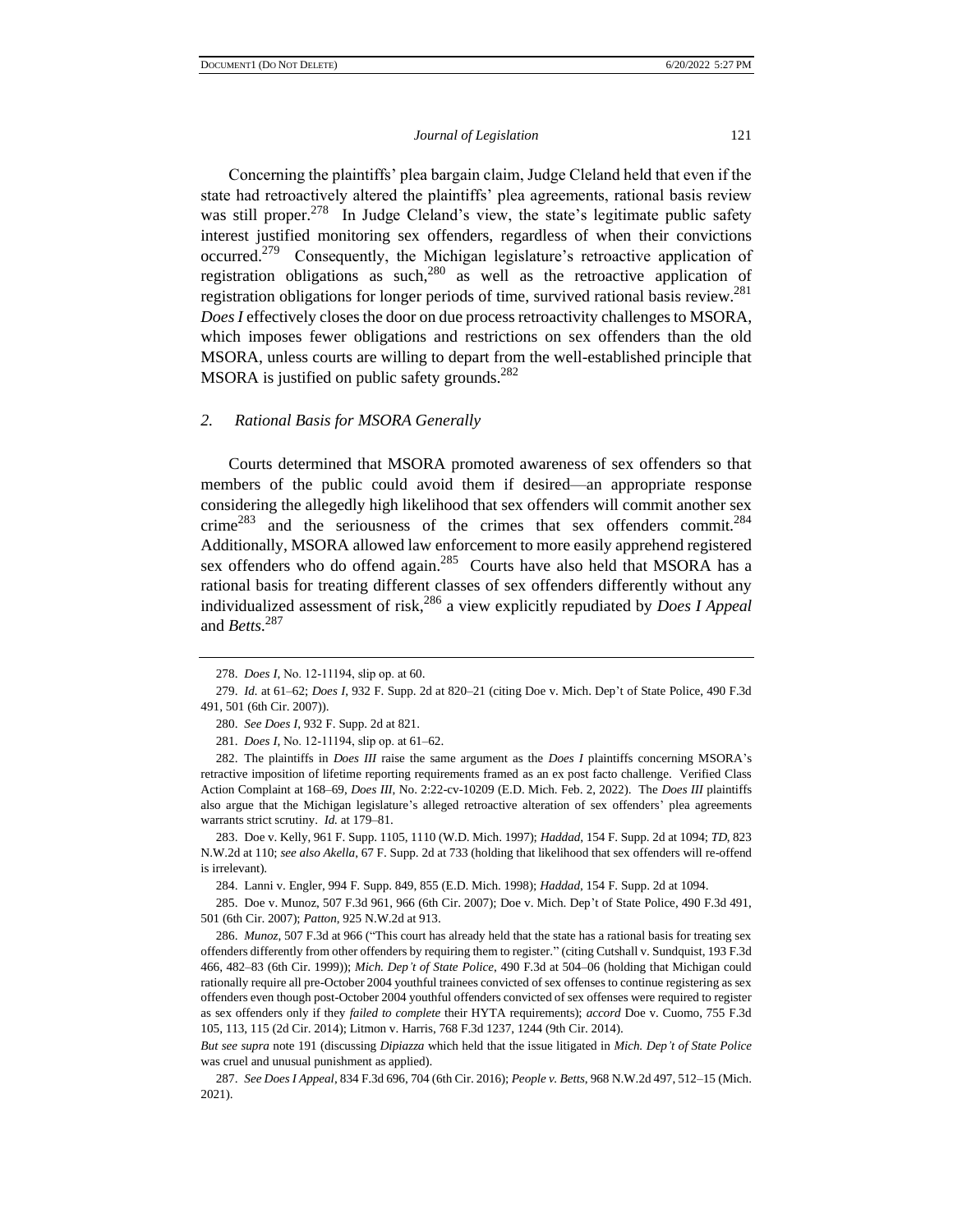The Sixth Circuit<sup>288</sup> and the Michigan Supreme Court<sup>289</sup> questioned whether MSORA legitimately advanced public safety based on several comprehensive studies analyzing data concerning convicted sex offenders.<sup>290</sup> Dr. Patrick Langan et al.<sup>291</sup> and Dr. Mariel Alper & Matthew Durose<sup>292</sup> concluded that sex offenders are *less* likely to re-offend than other types of criminals. Professors J.J Prescott & Jonah Rocktoff<sup>293</sup> and Professor Beth Huebner et al.<sup>294</sup> reported increases in recidivism among sex offenders following States' implementations of sex offender registration schemes. The courts cited these data supporting their conclusions regarding MSORA while ignoring other data tending to undermine their conclusions.

The courts' conclusions that sex offenders were less likely than other types of criminals to be re-arrested based on Langan et al. and Alper & Durose paints an incomplete picture. That the sex offenders tracked in both studies were less likely than individuals convicted of other crimes to be re-arrested for *any* crime is arguably irrelevant because MSORA's purpose is to protect the public from *sex* crimes, not all crimes.<sup>295</sup> The relevant statistic is the likelihood that convicted sex offenders will commit another *sex crime*.

Studies cited by both courts indicate that sex offenders are more likely than individuals arrested for other crimes to commit another sexual offense. Langan et al. reported that thirty percent of the child molesters and nearly forty percent of the statutory rapists they tracked had prior arrests for sex offenses.<sup>296</sup> According to Alper & Durose, "[s]ex offenders were three times as likely as other offenders to be arrested for rape or sexual assault during the 9 years following release."<sup>297</sup> These data imply that convicted sex offenders pose a cognizable risk of committing a sex crime following their release from prison in general, and the risk that convicted sex offenders will commit a sex crime is higher than the risk that individuals released from prison for other crimes will commit a sex crime. Other researchers support this

<sup>288.</sup> *See Does I Appeal*, 834 F. 3d 696, 704–05 (6th Cir. 2016) (first citing PATRICK E. LANGAN ET AL., U.S. DEP'T OF JUST., NCJ 198281, RECIDIVISM OF SEX OFFENDERS RELEASED FROM PRISON IN 1994 (2003), https://bjs.ojp.gov/content/pub/pdf/rsorp94.pdf, and then citing J.J. Prescott & Jonah E. Rockoff, *Do Sex Offender Registration and Notification Laws Affect Criminal Behavior?*, 54 J. L. & ECON. 161 (2011)).

<sup>289.</sup> People v. Betts, 968 N.W.2d 497, 514 (Mich. 2021) (first citing MARIEL ALPER & MATTHEW DUROSE, U.S. DEP'T OF JUST., NCJ 251773, RECIDIVISM OF SEX OFFENDERS RELEASED FROM STATE PRISON: A 9-YEAR FOLLOW-UP (2005–14) (2019), https://bjs.ojp.gov/redirect-legacy/content/pub/pdf/rsorsp9yfu0514\_sum.pdf; then citing BETH M. HUEBNER ET AL., AN EVALUATION OF SEX OFFENDER RESIDENCY RESTRICTIONS IN MICHIGAN AND MISSOURI 72 (2013), https://www.ncjrs.gov/pdffiles1/nij/grants/242952.pdf; and then citing Prescott & Rockoff, *supra* note 288, at 192)).

<sup>290.</sup> *See also* Joshua E. Montgomery, Note, *Fixing a Non-Existent Problem with an Ineffective Solution:*  Doe v. Snyder *and Michigan's Punitive Sex Offender Registration and Notification Laws*, 51 AKRON L. REV. 537, 569–73 (2018) (detailing studies cited by the courts).

<sup>291.</sup> LANGAN ET AL., *supra* note 288, at 14.

<sup>292.</sup> ALPER & DUROSE, *supra* note 289, at 5 tbl. 3.

<sup>293.</sup> Prescott & Rockoff, *supra* note 288, at 192.

<sup>294.</sup> HUEBNER ET AL., *supra* note 289, at 69.

<sup>295.</sup> MICH. COMP. LAWS ANN. § 28.721a (West 2020) ("[T]he sex offenders registration act was enacted . . . with the intent to . . . prevent[] and protect[] against the commission of future *criminal sexual acts* by convicted sex offenders." (emphasis added)).

<sup>296.</sup> LANGAN ET AL., *supra* note 288, at 12 tbl. 6.

<sup>297.</sup> ALPER & DUROSE, *supra* note 289, at 5.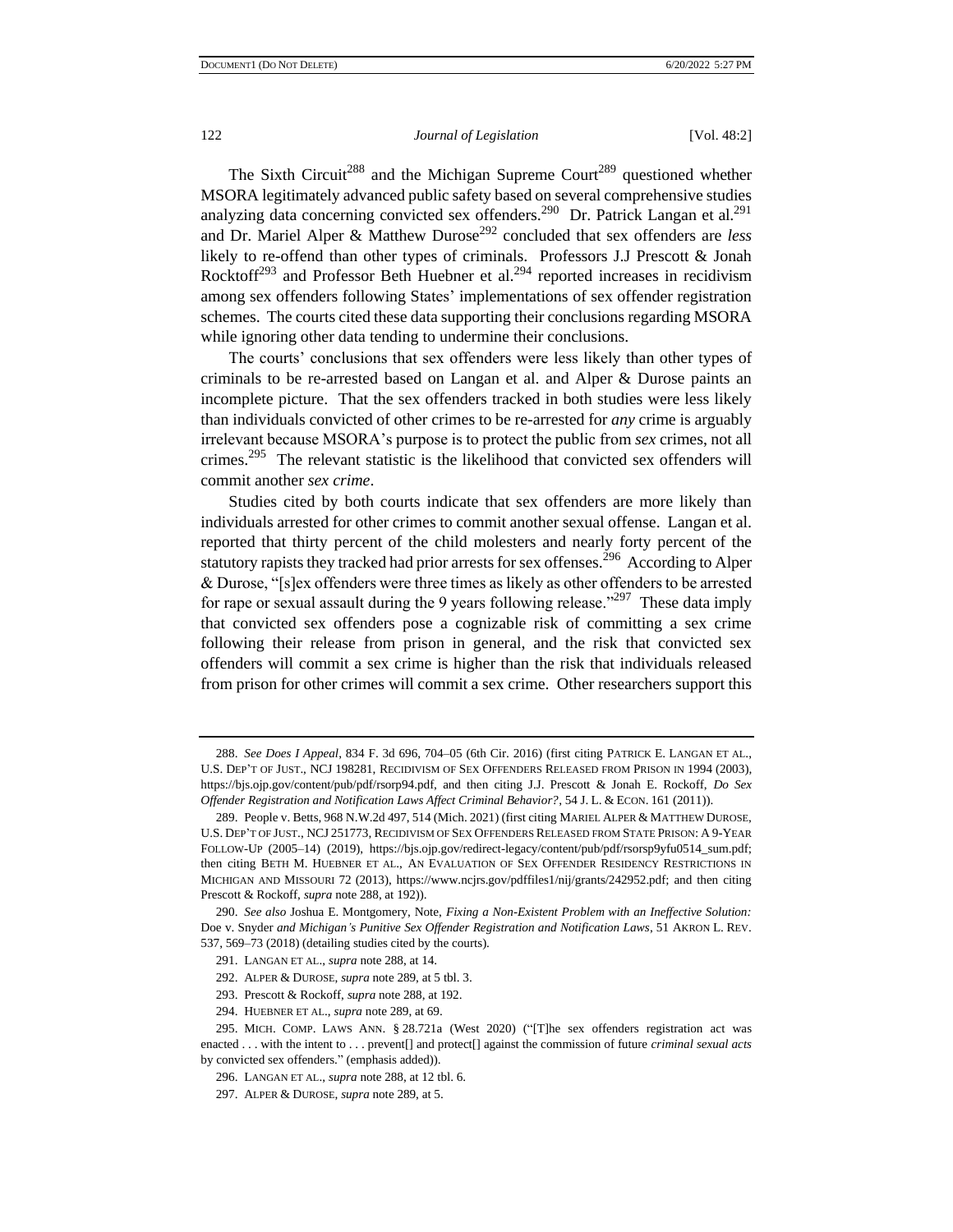conclusion.<sup>298</sup> If MSORA *increases* recidivism, however, then these data are less persuasive.

The studies cited by Sixth Circuit and the Michigan Supreme Court imply that MSORA does not fulfill its purported purpose to reduce sex crimes.<sup>299</sup> Prescott & Rocktoff argued that sex offender laws are at best ineffective and at worst increase recidivism,<sup>300</sup> and Huebner found that Michigan's student safety restrictions increased the likelihood that convicted sex offenders would re-offend.<sup>301</sup> However, other researchers, including Vásquez, found the opposite concerning other States' sex offender laws.<sup>302</sup> Even if there is a correlation between MSORA and increased incidents of sexual violence among registered sex offenders, a direct causal link between MSORA and sex offender recidivism is hardly the only reasonable conclusion.

For example, among States where Vásquez et al. observed increases in incidents of sexual violence among registered sex offenders following the implementation of sex offender registration regimes, they reasoned that more sex crimes might have been reported and discovered in those States due to increased attention placed on crimes of sexual violence and a greater ability on the part of law enforcement to apprehend sex offenders attributable to those States' sex offender laws.<sup>303</sup> In any case, the data are clear that sex offenders are more likely than individuals convicted of other crimes to commit a sex crime, and there is no academic consensus concerning whether sex offender registration laws increase recidivism among sex offenders.

If courts no longer use the Due Process Clause to invalidate laws "because they may be unwise, improvident, or out of harmony with a particular school of thought,"<sup>304</sup> then the Ex Post Facto and Double Jeopardy Clauses should be no

<sup>298.</sup> *See* Bob Edward Vásquez et al., *The Influence of Sex Offender Registration and Notification Laws in the United States: A Time-Series Analysis*, 54 CRIME & DELINQUENCY 175 (2008); Ralph C. Serin et al., *Psychopathy, Deviant Sexual Arousal, and Recidivism Among Sexual Offenders*, 16 J. INTERPERSONAL VIOLENCE 234 (2001).

<sup>299.</sup> Montgomery, *supra* note 290, at 574 ("If the federal courts will accept that recidivism rates are not frighteningly high and that [sex offender registration acts] do not reduce recidivism, then a rational connection to a non-punitive purpose will not be present.").

<sup>300.</sup> *See* Prescott & Rockoff, *supra* note 288, at 180 tbl. 3, 183 tbl. 4, 195 tbl. 5, 189 tbl. 6; *see also* Kristin M. Zgoba & Meghan M. Mitchell, *The Effectiveness of Sex Offender Registration and Notification: A Meta-Analysis of 25 Years of Findings*, J. EXPERIMENTAL CRIMINOLOGY (forthcoming), https://doi.org/10.1007/s11292-021-09480-z (concluding based on meta-analysis of several studies that sex offender laws have *no* effect on recidivism).

<sup>301.</sup> *See* HUEBNER ET AL., *supra* note 289, at 50 tbl. 13. However, Huebner et al. concluded that "if residency restrictions have an effect on recidivism, the relationship will be very small." *Id.* at 69. Furthermore, MSORA's residency restrictions were repealed. *Supra* note 113.

<sup>302.</sup> Vásquez et al., *supra* note 298, at 187; *see also* Elizabeth J. Letourneau et al., *Effects of South Carolina's Sex Offender Registration and Notification Policy on Deterrence of Adult Sex Crimes*, 37 CRIM. JUST. & BEHAVIOR 537 (2010); Grant Duwe & William Donnay, *The Impact of Megan's Law on Sex Offender Recidivism: The Minnesota Experience*, 46 CRIMINOLOGY 411, (2008); WASH. INST. FOR PUB. POL'Y, SEX OFFENDER SENTENCING IN WASHINGTON STATE: HAS COMMUNITY NOTIFICATION REDUCED RECIDIVISM? (2005), https://www.wsipp.wa.gov/ReportFile/919/Wsipp\_Has-Community-Notification-Reduced-Recidivism\_Report.pdf.

<sup>303.</sup> Vásquez et al., *supra* note 298, at 188.

<sup>304.</sup> Williamson v. Lee Optical of Okla., Inc., 348 U.S. 483, 488 (1955).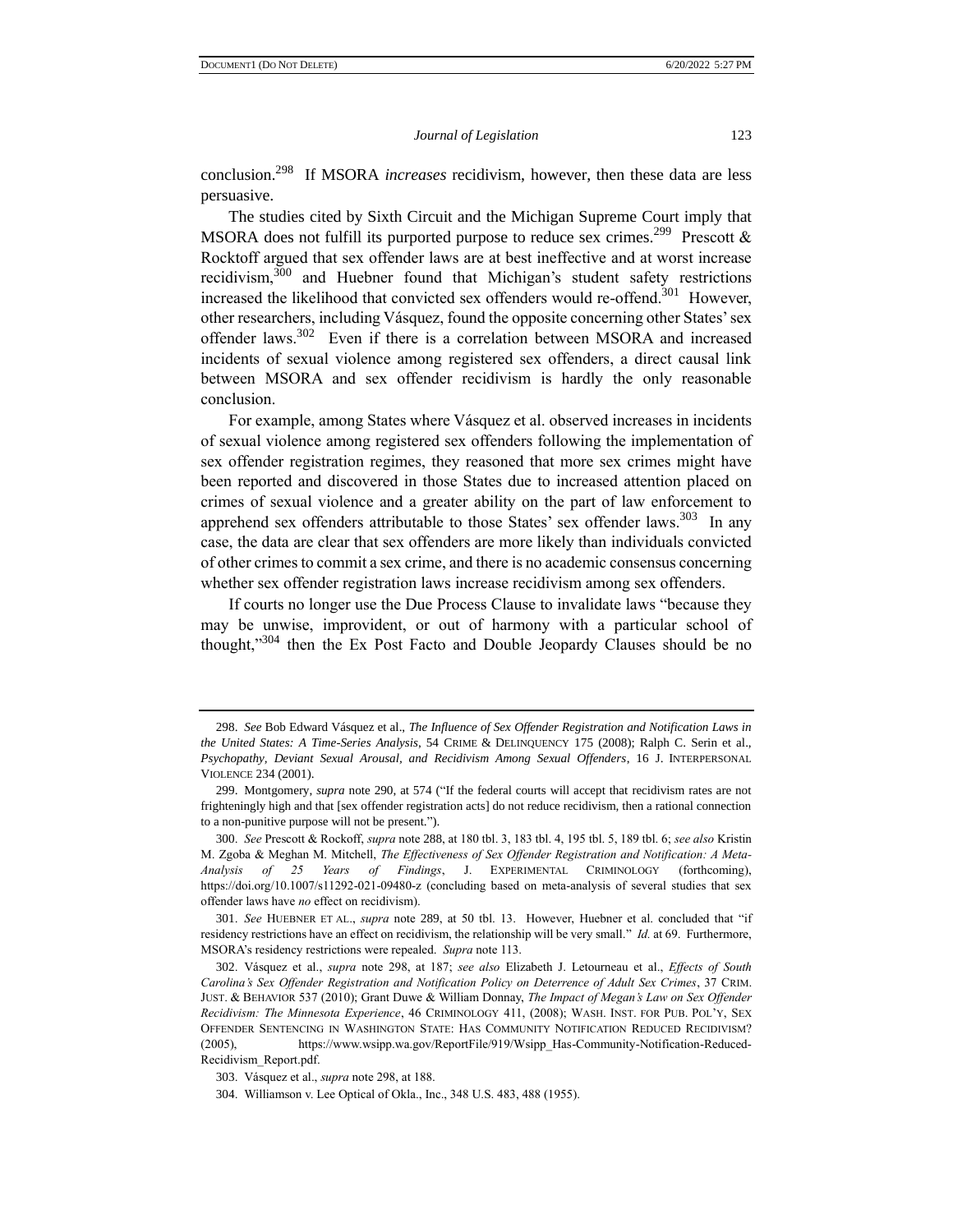exception.<sup>305</sup> Moreover, MSORA is now well within the norm of other States' sex offender registration regimes<sup>306</sup> and federal guidelines.<sup>307</sup>

The Sixth Circuit and the Michigan Supreme Court have ventured into uncharted territory.<sup>308</sup> It is unclear whether they will continue to evaluate whether a rational basis for MSORA exists based on some researchers' interpretations of data concerning incident rates of sexual violence.<sup>309</sup> However, what is clear is that the Sixth Circuit and the Michigan Supreme Court have endorsed a particular interpretation of sex offender registration laws about which reasonable minds could differ.

# VII. OTHER CONSTITUTIONAL CLAIMS: THE FIFTH, SIXTH, AND FIRST **AMENDMENTS**

Registered sex offenders have unsuccessfully claimed that MSORA violates several other constitutional rights, $3^{10}$  including the right to a jury trial guaranteed by the Fifth and Sixth Amendments and the right to anonymous speech protected by the First Amendment. Claims that MSORA infringes on the right to a jury trial may be more viable if courts follow *Does I Appeal* and *People v. Betts* and hold that MSORA

306. *See* ANDREW J. HARRIS ET AL., INFORMATION SHARING AND THE ROLE OF SEX OFFENDER REGISTRATION AND NOTIFICATION: FINAL TECHNICAL REPORT app. A (2020), https://www.ncjrs.gov/ pdffiles1/nij/grants/254680.pdf (detailing every State's sex offender registration statutes).

307. Brief for the United States as Amicus Curiae, at 2, Snyder v. Doe, 138 S. Ct. 55 (2017) (mem.) (No. 16-768), 2017 WL 2929534 (detailing differences between the old MSORA and federal guidelines); *see also* The National Guidelines for Sex Offender Registration and Notification, 73 Fed. Reg. 38,029 (July 2, 2008); *cf.* MODEL PENAL CODE §§ 213.11A–H (AM. L. INST., Tentative Draft No. 5, 2021) (detailing model sex offender registration statute that is stricter than the new MSORA in many ways).

308. *See* Melissa Hamilton, *Constitutional Law and the Role of Scientific Evidence: The Transformative Potential of* Doe v. Snyder, 58 B.C. L. REV. ELEC. SUPPLEMENT 34, 40–41 (2017).

310. Several individuals incarcerated for sex offenses in Michigan have unsuccessfully argued that conditioning parole or probation on their participation in sex offender treatment programs violated their rights against self-incrimination because their consent to treatment would have amounted to an admission that they *require treatment*, and therefore that they are guilty. *See* Morris v. Berghuis, No. 2:12-CV-10417, 2013 WL 1874872, at \*6 (E.D. Mich. Mar. 28, 2013); Spencer v. Atterberry, No. 1:10-cv-735, 2011 WL 65866, at \*8–9 (W.D. Mich. Jan. 10, 2011); Rice v. Mich. Parole Bd., No. 1:05-CV-549, 2005 WL 2297436, at \*3– 4 (W.D. Mich. Sept. 21, 2005). This view is supported by a plurality of the Supreme Court in *McKune v. Lile*, 536 U.S. 24, 35 (2002), which held that that conditioning sex offenders' receipt of probation or parole on their participation in sex offender treatment does not infringe on their rights against self-incrimination. *Accord*  Roman v. DiGuglielmo, 675 F.3d 204, 214–15 (3d. Cir. 2012); Gwinn v. Awmiller, 354 F.3d 1211, 1217 n.9 (10th Cir. 2004); Ainsworth v. Stanley, 317 F.3d 1, 4–6 (1st Cir. 2002); Neal v. Shimoda, 131 F.3d 818, 832–33 (9th Cir. 1997). Consequently, courts are unlikely to change their views absent a change in controlling precedent.

<sup>305.</sup> *See* Smith v. Doe, 538 U.S. 84, 105 (2003) ("The excessiveness inquiry of our *ex post facto* jurisprudence is not an exercise in determining whether the legislature has made the best choice possible to address the problem it seeks to remedy."); *see also* Doe v. Mich. Dep't of State Police, 490 F.3d 491, 505–506 (6th Cir. 2007) ("[R]ational-basis review in equal protection analysis 'is not a license for courts to judge the wisdom, fairness, or logic of legislative choices."" (quoting Heller v. Doe, 509 U.S. 312, 319 (1993))); *In re* TD, 823 N.W.2d 101, 110 (Mich. Ct. App. 2011) (same), *vacating as moot* 821 N.W.2d 569 (Mich. 2012) ("[A] statute is constitutional 'if the legislative judgement is supported by any set of facts, either known or which could reasonably be assumed, even if such facts may be debatable.'" (quoting TIG Ins. Co. v. Dep't of Treasury, 629 N.W.2d 402, 407 (Mich. 2001))).

<sup>309.</sup> The *Does III* plaintiffs argue that the new MSORA still violates the Ex Post Facto Clause. Verified Class Action Complaint at 166–68, *Does III*, No. 2:22-cv-10209 (E.D. Mich. Feb. 2, 2022).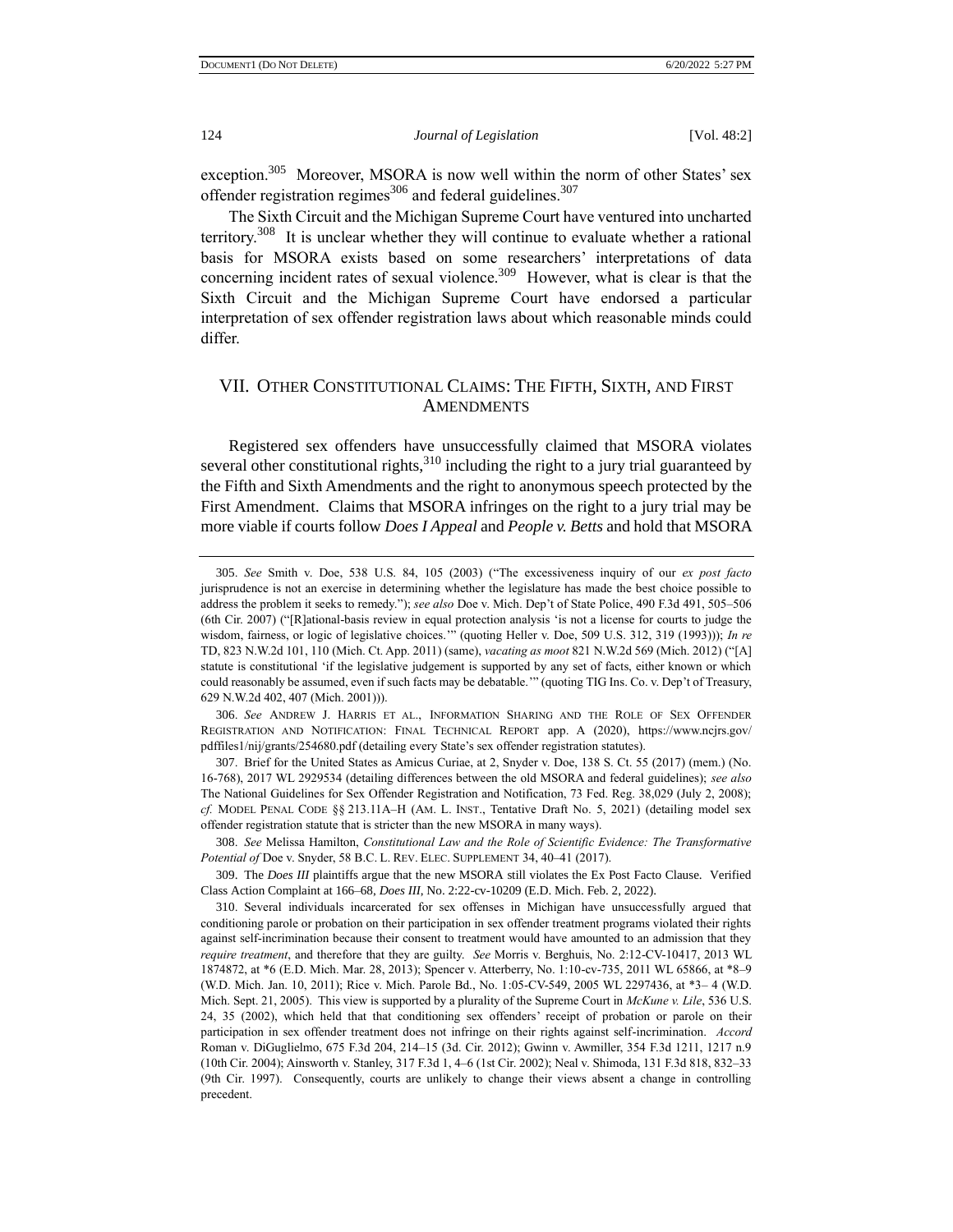imposes punishment. Courts are more likely to recognize that MSORA violates the First Amendment in light of changes to Michigan's PSOR enacted by 2020 P.A. 295.

## *A. Right to a Jury Trial*

In *People v. Golba*,  $311$  the defendant argued that requiring him to register as a sex offender violated the rule announced in *Apprendi v. New Jersey*<sup>312</sup> and *Blakely v.*  Washington,<sup>313</sup> namely, that the Fifth and Sixth Amendments preclude courts from increasing defendants' sentences beyond statutory maximums based on facts that were not submitted to a jury.<sup>314</sup> The defendant argued that the court, and not the jury, had found that his conviction required MSORA registration, and therefore the court had increased his punishment by requiring his registration and compliance with MSORA based on this finding in excess of the statutory minimum punishment for his offense of conviction.<sup>315</sup>

In *Golba*, whether the trial court's order violated the Fourth and Sixth Amendments turned on whether compliance with MSORA is "punishment" within the meaning of the *Apprendi-Blakely* rule.<sup>316</sup> The court held that MSORA did not impose punishment, and therefore the trial court did not increase the defendant's punishment based on a fact not submitted to the jury.<sup>317</sup> It is possible that if courts reverse course in line with *Does I Appeal* and *Betts* and hold that MSORA imposes punishment, then registrants could successfully challenge the statute on the grounds rejected in *Golba*. 318

#### *B. Right to Anonymous Speech*

Laws which restrict speech must be "justified without reference to the content of the regulated speech," "narrowly tailored to serve a significant governmental interest," and must "leave open ample alternative channels for communication of the information."<sup>319</sup> The *Does I* plaintiffs argued that the MSORA provision requiring them to report all online usernames upon initial registration and immediately update

318. *But see* U.S. v. Hardeman, 598 F. Supp. 2d 1040, 1048 (N.D. Cal. 2009) (holding that the fact of prior conviction upon which sex offender registration depends need not be submitted to a jury under *Apprendi*).

319. Ward v. Rock Against Racism, 491 U.S. 781, 791 (1989) (quoting Clark v. Cmty. for Creative Non-Violence, 468 U.S. 288, 293 (1984)).

<sup>311.</sup> 729 N.W.2d 916 (Mich. Ct. App. 2007).

<sup>312.</sup> 530 U.S. 466 (2000).

<sup>313.</sup> 542 U.S. 296 (2004).

<sup>314.</sup> *Golba*, 729 N.W.2d at 615.

<sup>315.</sup> *Id.* at 605, 615.

<sup>316.</sup> *Id.* at 615.

<sup>317.</sup> *Id.* at 617–21; *cf.* Virsnieks v. Smith, 521 F. 3d 707, 717 (7th Cir. 2008) (holding that *Apprendi* claim challenging sex offender registration was not cognizable on habeas review because the plaintiff was not "in custody.").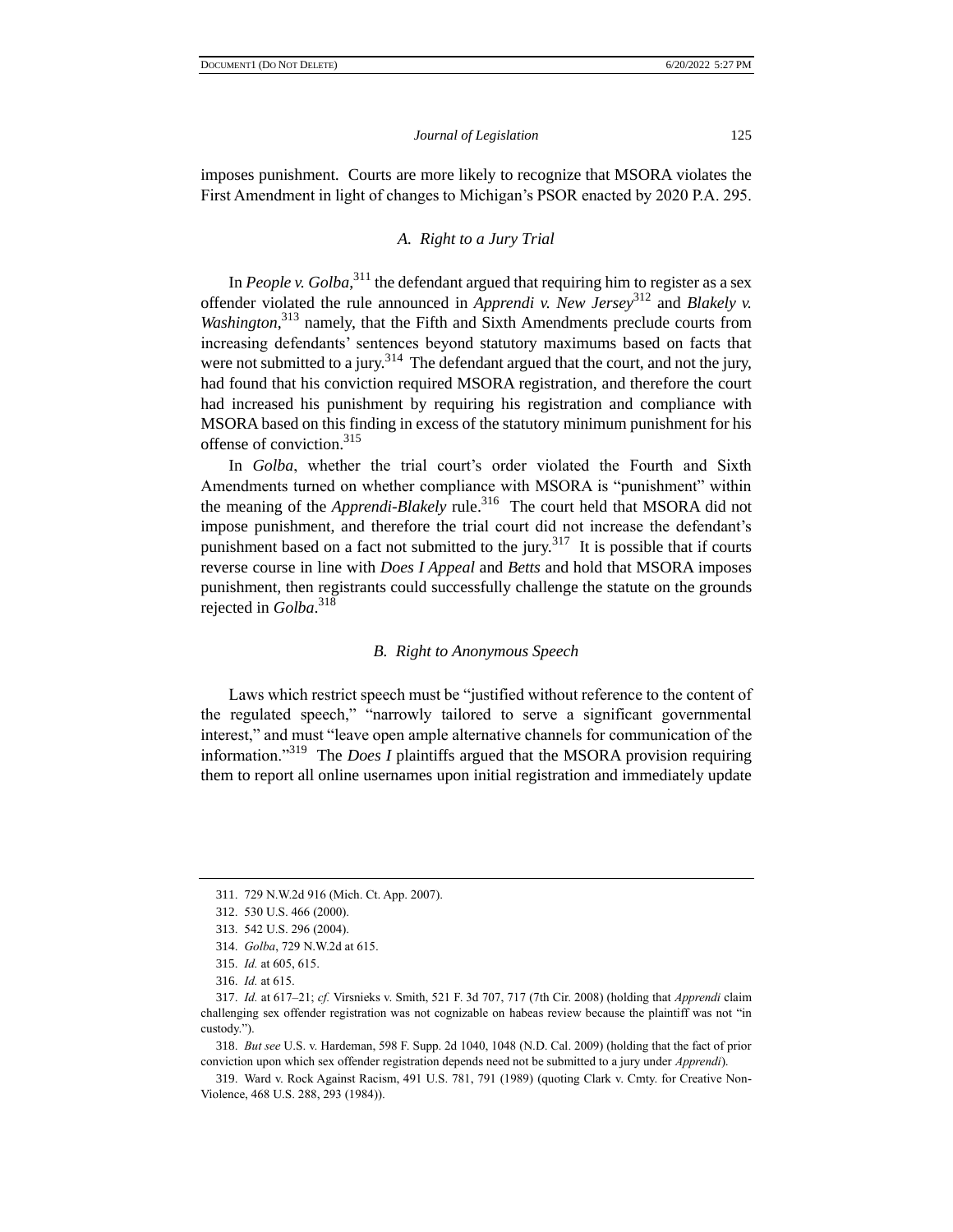changes to any online username in-person within three days violated their First Amendment rights to anonymous speech.<sup>320</sup>

The parties conceded that the State had a compelling interest in preventing sex crimes, and the court held that the challenged provisions were content-neutral and that the plaintiff's rights to anonymous speech were not infringed because MSORA did not "unmask registrants' anonymity to the public."<sup>321</sup> However, the court held that the internet reporting provisions unconstitutionally burdened registrants' speech because they were vague and required registrants to report updates to their internet designations in person. $322$ 

The Michigan legislature's attempt to address *Does I* created other issues. 2020 P.A. 295 eliminated required in-person reporting,<sup>323</sup> exempted offenders convicted after July 1, 2011 from the internet reporting requirements,  $324$  and amended the definition of "online identifiers" to address vagueness issues.<sup>325</sup> The court's conclusion in *Does I* that MSORA's internet reporting requirements did not burden registrants' rights to anonymous speech only makes sense in the context of the old MSORA, which *expressly forbid* listing registrants' online usernames in the PSOR.<sup>326</sup> While the new MSORA does not require registrants' online usernames to be listed in the PSOR, the statute no longer prohibits it.  $327$ 

Federal appellate courts are split on whether the potential that law enforcement will publicly disclose sex offenders' online usernames impermissibly chills registrants' rights to anonymous speech.<sup>328</sup> Interestingly, neither circuit that addressed whether state sex offender registries chilled speech discussed SORNA, which prohibits states from listing registrants' online usernames in any public sex offender database.<sup>329</sup> As such, it is unclear whether SORNA's restrictions on state registries sufficiently protect Michigan registrants' anonymous speech, and the Michigan legislature should remove law enforcement's discretion under state law to

<sup>320.</sup> *Does I*, No. 12-11194, slip op. at 44 (E.D. Mich. filed Mar. 15, 2015), *rev'd*, *Does I Appeal*, 834 F.3d 696 (6th Cir. 2016); *see also* McIntyre v. Ohio Elections Comm'n, 514 U.S. 334, 342 (1995) (recognizing authors' rights to be published anonymously).

<sup>321.</sup> *Does I*, slip op. at 46–52 (E.D. Mich. filed Mar. 15, 2015).

<sup>322.</sup> *Id.* at 53–55; *accord* Doe v. Harris, 772 F.3d 563, 578–82 (9th Cir. 2014).

<sup>323.</sup> Act of Dec. 29, 2020, Pub. Act No. 295, § 5(1), 2020 Mich. Legis. Serv. 2232, 2239.

<sup>324.</sup> *Id.* § 5(2)(a).

<sup>325.</sup> *Id.* § 2(g), 2020 Mich. Legis. Serv. at 2233.

<sup>326.</sup> Act of Apr. 12, 2011, Pub. Act No. 18, § 8(3)(e), 2011 Mich. Legis. Serv. 92, 98.

<sup>327.</sup> Act of Dec. 29, 2020, § 8(3).

<sup>328.</sup> *Compare* Doe v. Harris, 772 F.3d 563, 579–91 (9th Cir. 2014) (holding that California's sex offender registration law chilled anonymous speech because law enforcement *could* release offenders' online usernames to the public), *with* Doe v. Shurtleff, 628 F.3d 1217, 1224 (10th Cir. 2010) (rejecting claim that a registrants' First Amendment rights were chilled because sex offender registration statute did not prevent the State from publishing his online usernames and because his usernames were possessed by law enforcement).

<sup>329.</sup> 28 U.S.C. §§ 20916(c), 20920(b)(4) (2018 Supp. II); Supplemental Guidelines for Sex Offender Registration and Notification, 76 Fed. Reg. 1,630, 1,637 (Jan. 11, 2011); *see also* Registration Requirements Under the Sex Offender Registration and Notification Act, 86 Fed. Reg. 69,856, 68,858 (Dec. 8, 2021) ("Disclosure of sex offender information is separately addressed in statutory provisions that are not implicated by this rulemaking and in the SORNA Guidelines and SORNA Supplemental Guidelines.").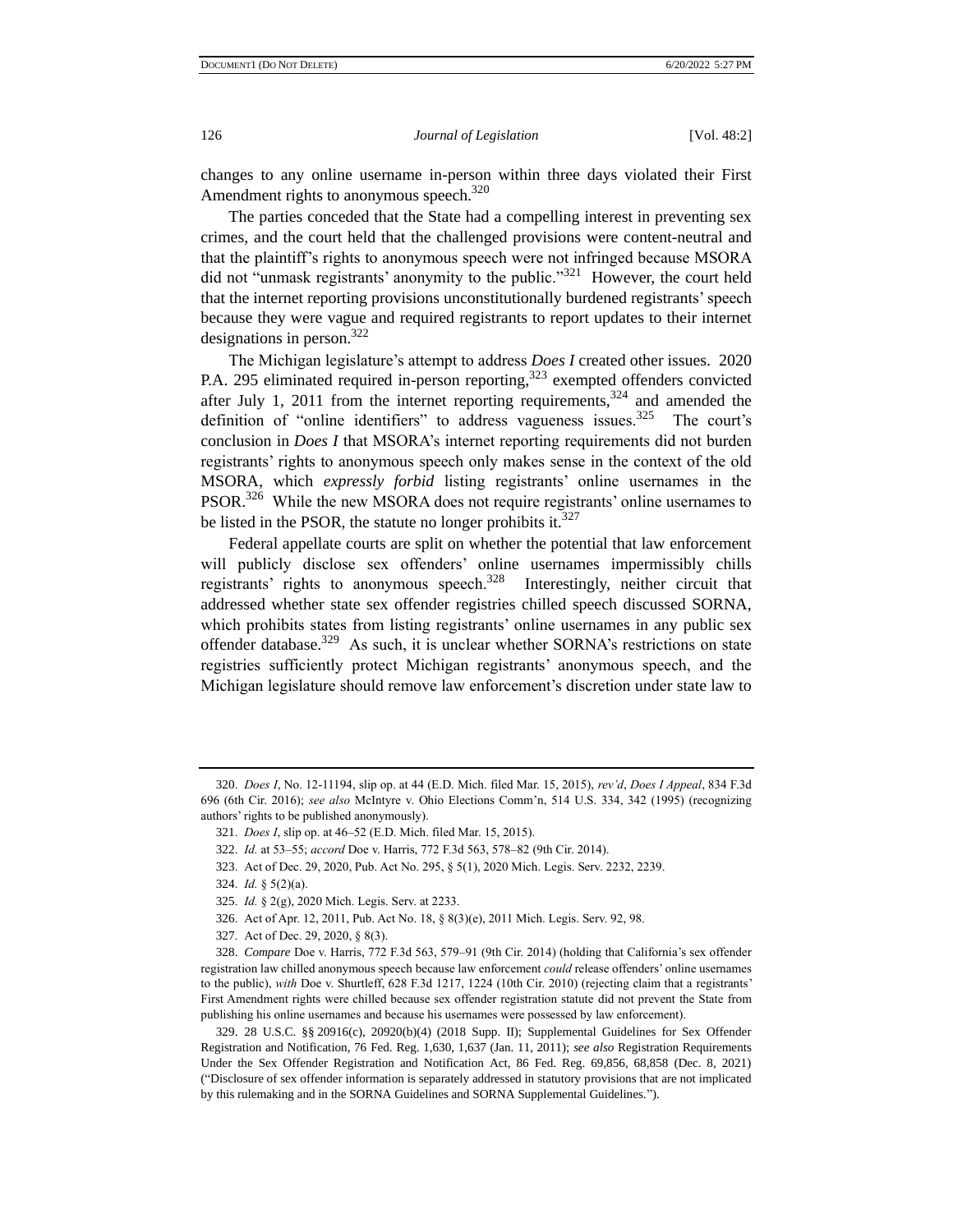list offenders' online usernames in the PSOR to prevent a First Amendment challenge to the statute.<sup>330</sup>

## **CONCLUSION**

MSORA has been amended many times since its enactment. Over the last twenty-five years, changes to the statute have generally made compliance more difficult until the Sixth Circuit invalidated the entire statute under federal law. A subsequent Michigan Supreme Court decision also nullified the statute on state law grounds. Amendments enacted after the Sixth Circuit's decision vastly reduced the obligations and restrictions imposed on sex offenders by MSORA, and courts treat the amended statute as a "new" law. Though the constitutionality of the new statute is unclear, a close examination of the statute's history and past decisions concerning challenges to it, some conclusions can be drawn.

For example, certain constitutional challenges to MSORA are unlikely to be successful. MSORA is almost certainly not a bill of attainder because it does not punish a political class, and the Michigan legislature did not create MSORA to punish sex offenders. Similarly, registrants challenging MSORA on procedural due process grounds will likely not succeed because the statute applies to individuals convicted of crimes, and criminal trials provide registrants with adequate process. However, the Ninth Circuit recognized that procedures nearly identical to MSORA's were *in*adequate concerning individuals *wrongly* subjected to California's sex offender registration statute.<sup>331</sup> Michigan should identify individuals currently complying with MSORA who are not subject to the statute or whose information is incorrectly listed in the public registry and take steps to remedy these issues.

The federal and state double jeopardy, ex post facto, and cruel and unusual punishment clauses uniquely interact concerning challenges to sex offender registration laws. The federal and Michigan constitutions' cruel and unusual punishment clauses are moot concerning challenges to MSORA because the double jeopardy and ex post facto clauses prohibit punishing sex offenders regardless of whether the punishment is also cruel and unusual. The double jeopardy clauses of the federal and Michigan constitutions prevent the State from punishing sex offenders both proactively and retroactively, while the ex post facto clauses prevent only the latter. However, successful ex post facto challenges to MSORA may result in courts invalidating more of the statute than successful double jeopardy challenges.

Ex post facto, double jeopardy, equal protection, and substantive due process challenges to MSORA have become more viable after *Does I Appeal* and *Betts*. Courts will likely apply the rational basis test to MSORA and not strict scrutiny in equal protection and substantive due process cases. The rational basis test is also implicated as part of the intent–effects test applicable in double jeopardy and ex post facto cases.

<sup>330.</sup> The *Does III* plaintiffs have raised an anonymous speech challenge on these grounds, Verified Class Action Complaint at 186–88, *Does III*, No. 2:22-cv-10209 (E.D. Mich. Feb. 2, 2022), which the Michigan legislature could render moot by amending MSORA.

<sup>331.</sup> *Id.* 772 F.3d at 579–91.